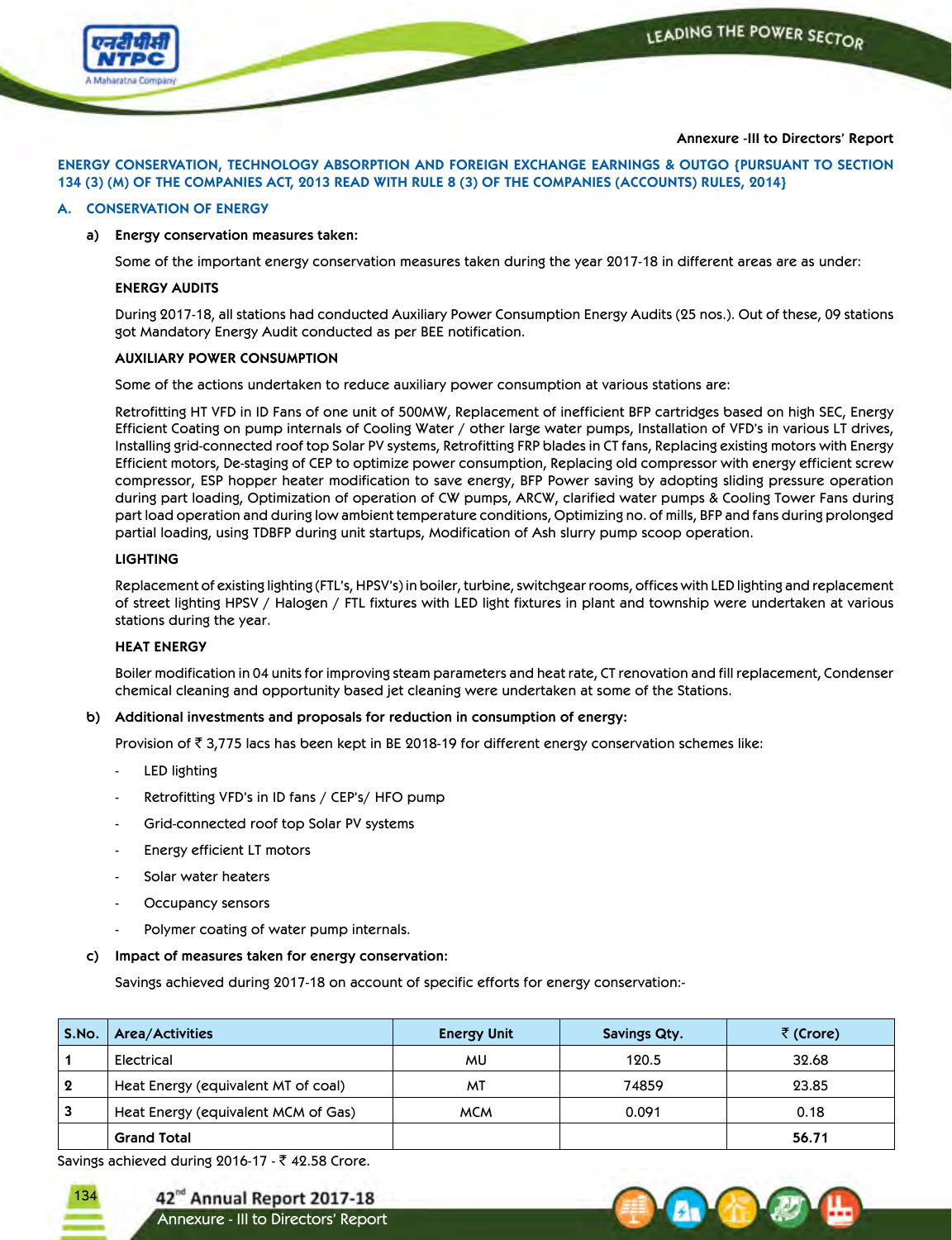

# **B TECHNOLOGY ABSORPTION:**

Efforts made towards technology absorption are contained in enclosed Form –B.

# **C. FOREIGN EXCHANGE EARNINGS AND OUTGO**

 The Foreign Exchange earned in terms of actual inflow during the year and the foreign Exchange outgo during the year in terms of actual outflow as under:

| Total Foreign Exchange Used/ Earned (2017-18) | $(3$ Crore) |
|-----------------------------------------------|-------------|
| 1. Foreign Exchange Outgo                     |             |
| -Capital Goods & Spare Parts                  | 2,122.29    |
| -Professional and Consultancy Fee             | 6.82        |
| -Interest & Bond Issue Expenses               | 1,428.19    |
| -Others                                       | 8.16        |
| 2. Foreign Exchange Earned                    |             |
| -Professional & Consultancy Fee               | 2.01        |

# **FORM B**

# **Form for disclosure of particulars with respect to Absorption of Technology**

# **1.0 Specific areas in which NETRA activities have been carried out during 2017-18:**

- **a. Recently Completed Projects:**
	- 120 TPD Flue gas based Desalination plant at Simhadri
	- $\triangleright$  Solar Wind Hybrid at Kudgi
	- 400 TR Flue Gas based Air conditioning at Talcher Kaniha
	- 10 TR Ground Source Heat Pump (GSHP) at NETRA
	- Fly ash based Geo-polymer road at Dadri
	- $\triangleright$  Installation of Flexible operation control for 500 MW thermal unit at Dadri
	- $\triangleright$  Robot based Solar PV Panel cleaning at NTPC Dadri
- $\triangleright$  Setup of drop tube reactor of 1500°C for combustion Studies at NETRA

# **b. Developmental Projects (ongoing):**

- Light Weight Aggregate (LWA) Plant at Sipat
- Bottom Ash as Fine Aggregates in cement concrete
- Development of Nano lubricant for coal mill gear box
- Super hydrophobic Nano-coating for solar PV panel cleaning
- Development of Nano fluids as a novel coolant
- CFD Services for Aux Power Savings
- Cooling Tower Design & Performance Improvement.
- Solar Sea Water Desalination at NTECL Vallur
- Solar PV performance and degradation study
- Solar Thermal Hybrid Plant at NTPC Dadri
- Appl. of UAVs/Drones in Power Sector (Eg. Solar PV Inspection & Volumetric Analysis of coal etc.)
- High quality fuel generation from MSW (with Tokyo University)
- Setting up of 5 TPD Bio-CNG Production from biomass (agri residue/waste)
- Development of High Accuracy Solar Forecasting model capturing Atmospheric Aerosol and Cloud movement with satellite image data with ISRO

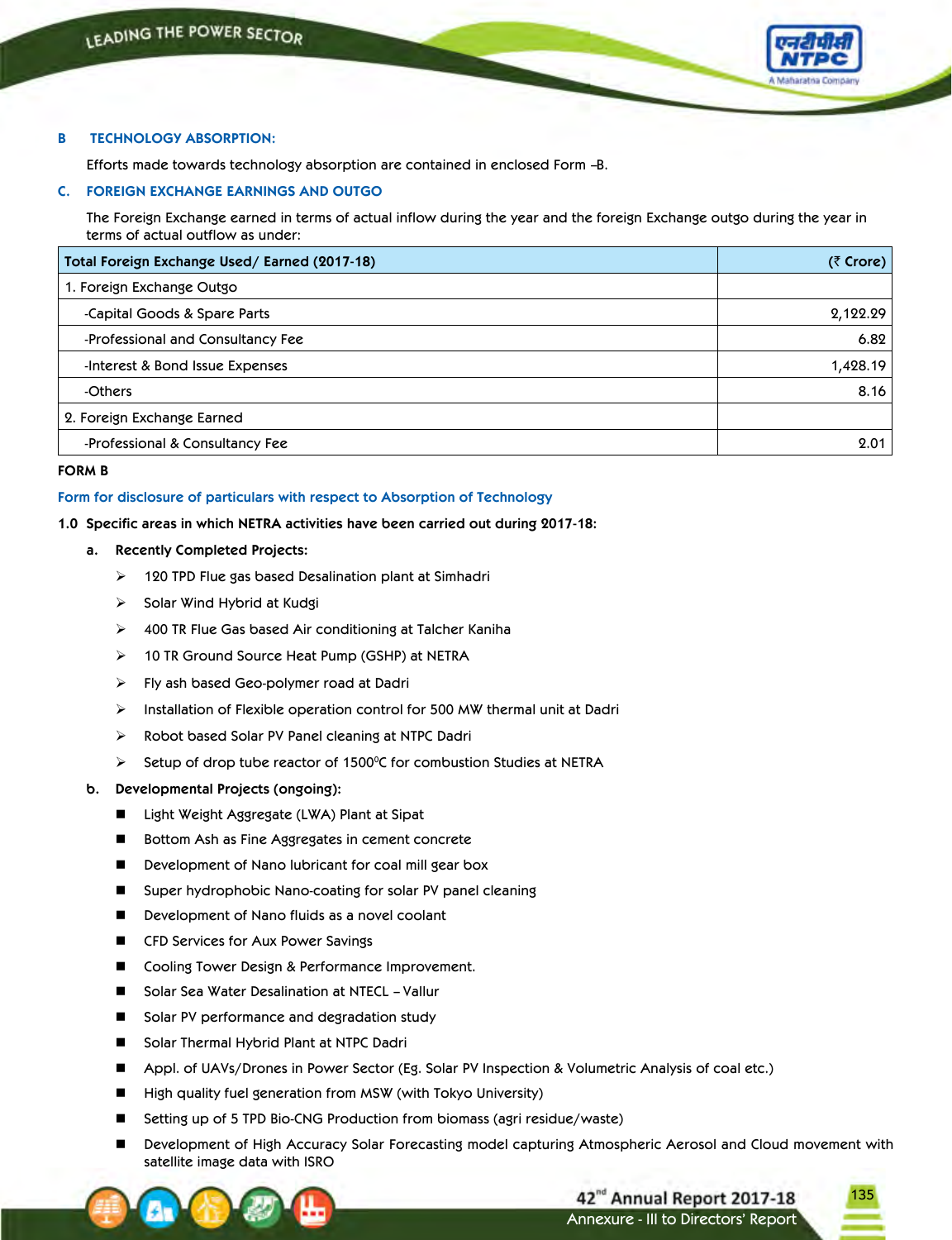

- **c. Scientific Support to NTPC Stations (Continuous basis):**
- $\div$  Life enhancement & availability improvement of components by NDE of boilers, steam turbine, Gas turbines and generator components and health assessment using advanced Non-destructive analysis tools such as Eddy current testing, video imaging, phased array and TOFD etc.
- Enhancing reliability through robotic Inspections of LTSH tubes in Boiler.
- Performance enhancement through CFD Analysis of Flue gas ducts, CW sumps and ESP.
- Metallurgical Failure analysis of Boiler pressure parts components etc.
- Quantitative and Qualitative analysis of deposit, solvent selection and post operational chemical cleaning recommendations for boilers.
- Corrosion analysis, monitoring, control of power plants such as cooling water treatments, coating selection, etc.
- Specialized analytical support for characterizing the turbine deposits, corrosion products, heavy metals in effluents using state of art equipment's such as SEM, XRD, IC, TOC, particle count analyser etc.
- Condition Monitoring of:
	- $\bigcirc$  High voltage transformers through tools such as FDS, SFR and chemical analysis such as dissolved gas analysis, Furfural content & degree of polymerization.
	- $\bigcirc$  Super heater / re-heater tubes of ageing boilers through accelerated creep testing.
	- $\Omega$  Lubricating oils of rotating components using wear debris analysis
	- $\bigcirc$  ion exchange resins & activated carbon for capacity enhancement and its kinetics
	- $\Omega$  Rotating machines through diagnosis of vibration problems.

# **d. Scientific Support to Other Utilities:**

# **Govt. Sectors:**

 HPGCL(Deen Bhandu), RGTPP-HPGCL,HPGCL-Panipat, NHPC LTD-Uri I&II, NHPC Tanakpur, RGPPL, MPPGCL Khandwa, WBPDCL Kolaghat, MPPGCL Birsinghpur, RVUNL Chhabra, GSECL UKAI,DVC-Chandrapura.

# **Private Sectors:**

 THDCIL-KOTESHWAR, THDC – KOTA, SCALEAWAY(India), Prayagraj Power GCL, Jhajjar Power Ltd., NPGC, Gama Infra, Gupta Enterprises, Siemens Ltd., Haldia Energy Ltd., Jaiprakash Power, R B Electricals, TPSC (India) Private Ltd., Balaji Power, Lalitpur Power Generation, Toshiba JSW, Dhariwal Infra, Coastal Gujarat Power Ltd., GE T&D INDIA.

# **JV's & Subsidiary:**

NSPCL-Rourkela, NSPCL-Durgapur, NSPCL-Bhilai, KBNUL, APCPL, NTECL-Vallur

# **2.0 Benefits derived as a result of above Research & Technology Development:**

NETRA activities have helped the stations in analysis of failures and its prevention. Techniques developed by NETRA are implemented at stations wherever required. Regeneration treatments of resins, chemical cleaning/treatment and corrosion control measures supported the stations in improving the efficiency and availability of boilers and various heat exchangers/ cooling towers, etc.CFD based modifications have resulted in power saving and have been helpful in analyzing and resolving vibration problems in CW pumps. Studies on CO<sub>2</sub> capture and utilization, solar thermal, bio-fuels will result into development of technologies for reduction in the impact on climate change and technologies for affordable renewable energy sources. By developing Geo polymer road using ash has found a new method for bulk ash utilisation. Sea water Desalination plant at Simhadri for drinking water.

# **3.0 Expenditure on Research & Development**

136

| S.No. | <b>Description</b>                           | Expenditure in $(\bar{z})$ (Crores) |         |         |  |  |  |
|-------|----------------------------------------------|-------------------------------------|---------|---------|--|--|--|
|       |                                              | 2015-16                             | 2016-17 | 2017-18 |  |  |  |
| a)    | Capital                                      | 21.68                               | 81.88   | 107.31  |  |  |  |
| b)    | Revenue                                      | 108.00                              | 80.40   | 77.67   |  |  |  |
| c)    | Total                                        | 129.68                              | 162.28  | 184.98  |  |  |  |
| d)    | Target                                       | 102.91                              | 101.62  | 93.85   |  |  |  |
| e)    | Total R&D expenditure as a percentage of PAT | 1.26%                               | 1.59%   | 1.97%   |  |  |  |

# 42<sup>nd</sup> Annual Report 2017-18

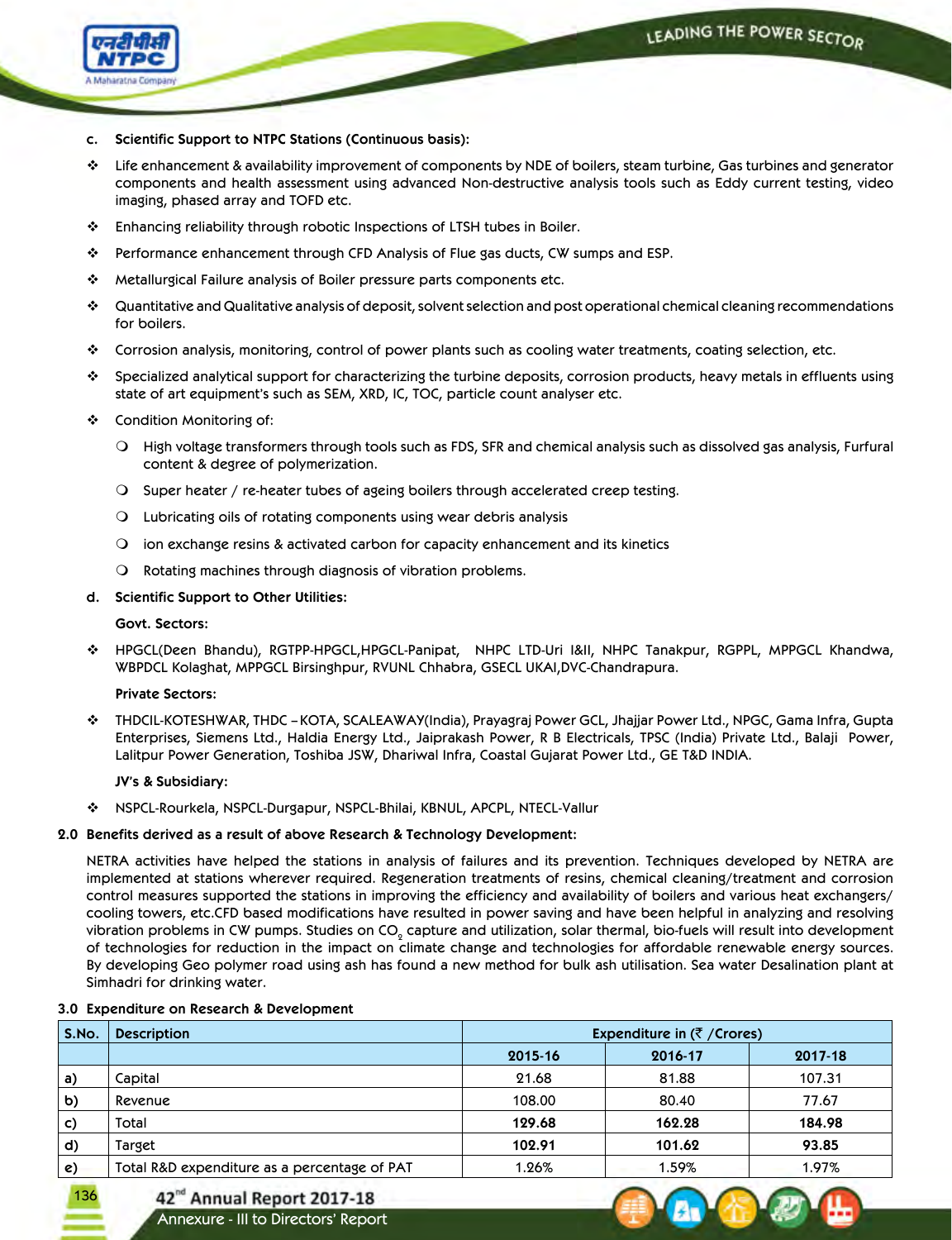

# **4.0 Technology Absorption, Adaptation and Innovation**

Particulars of some of the important technology imported during last five (5) years are as follows:

| S.No.        | Technology                                                                                                                              | Year    | <b>Stations</b>                                                                                                 |
|--------------|-----------------------------------------------------------------------------------------------------------------------------------------|---------|-----------------------------------------------------------------------------------------------------------------|
| 1            | <b>Bio-Mass Co-Firing</b>                                                                                                               | 2017-18 | Successful trial testing of 10% Bio-Mass firing<br>completed at Dadri Boiler                                    |
| $\mathbf{2}$ | Environmental Norms Compliance (SO <sub>o</sub> emission<br>control by FGD)                                                             | 2017-18 | Wet Lime stone based FGD Packages awarded for<br>Dadri-II(2x490MW) and Jhajjar (3x500MW)                        |
| 3            | Replacement of Halon based (Ozone depleting CFC)<br>Fire Fighting System with Inert gas based system.                                   | 2017-18 | Being implemented in NTPC Stations Control room<br>and CER                                                      |
| 4            | Waste To Energy Plant                                                                                                                   | 2017-18 | 24TPD WTE plant is being implemented at Varanasi                                                                |
| 5            | Cooling Tower of FRP construction                                                                                                       | 2015-16 | implemented in BRBCL, Nabinagar (4x250)<br>Being<br>MW) and replacement of CTs of Simhadri-Stage I<br>(2X500MW) |
| 6            | supercritical Power plants with steam<br>Ultra-<br>parameters $270 \text{ kg/cm}^2$ steam pressure and 600/600<br>degree at turbine end | 2014-16 | Being implemented in Khargone (2X660 MW),<br>Telangana – (2X800 MW) and Patratu (3x800MW)                       |
| 7            | Adoption of USC steam parameters 260 Kg/ $cm2$<br>steam pressure and 593/593 degree at turbine end                                      | 2013-14 | Being implemented in (3x660 MW) North Karanpura.                                                                |
| 8            | Air-cooled condenser for super critical units                                                                                           | 2013-14 | Being implemented in (3x660 MW) North Karanpura<br>and Patratu (3x800MW)                                        |

**For and on behalf of the Board of Directors**

137

(Gurdeep Singh) Chairman & Managing Director

Place: New Delhi Dated: 8<sup>th</sup> August, 2018

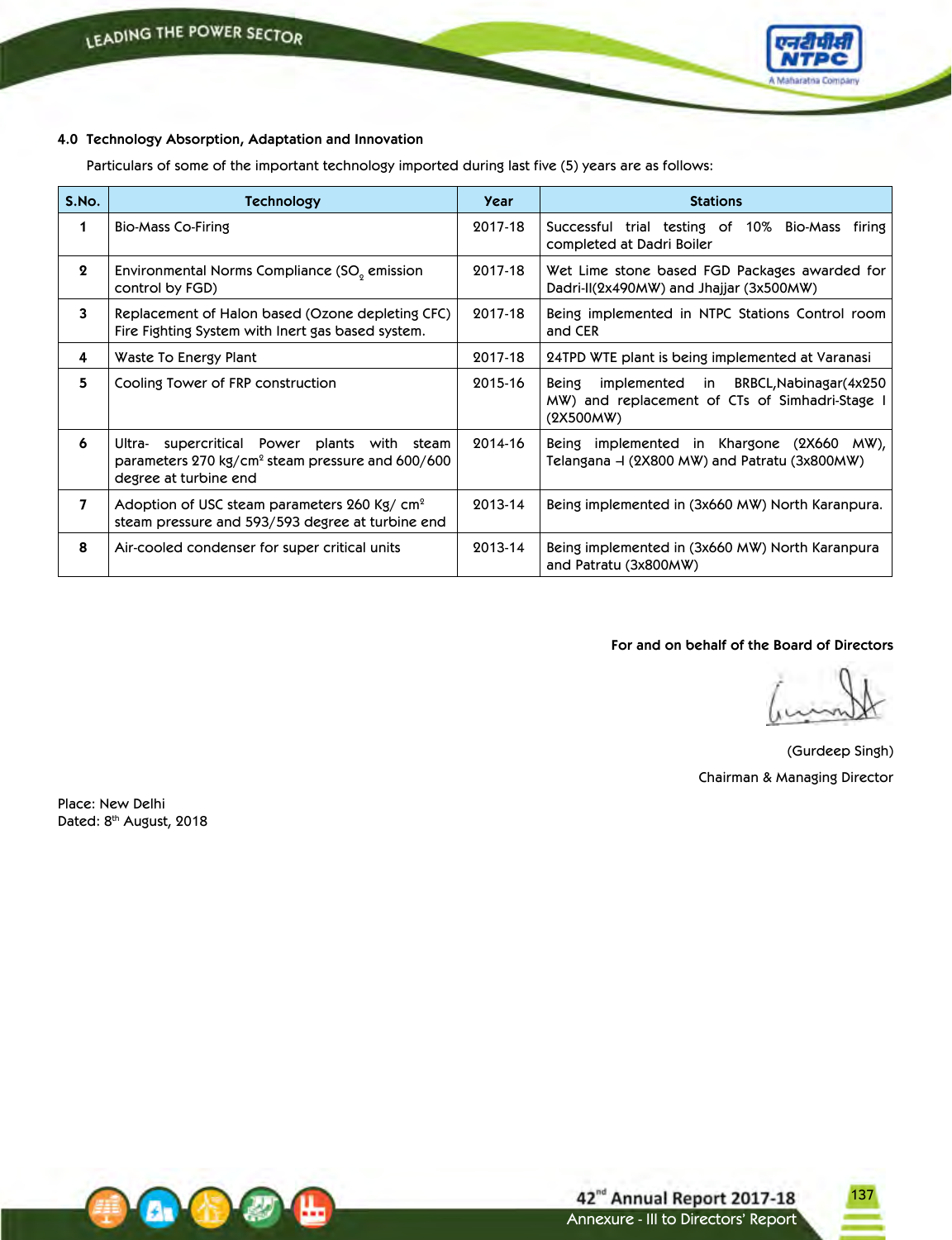



**Annexure-IV to Directors' Report**

# **STATISTICAL INFORMATION ON RESERVATION OF SCs/STs FOR THE YEAR 2017-18**

**Representation of SCs/STs as on 01.01.2018:**

| Group  | <b>Employees on Roll</b> | <b>SCs</b> | %age  | <b>STs</b> | %age  |
|--------|--------------------------|------------|-------|------------|-------|
| 13393  |                          | 1828       | 13.65 | 705        | 5.26  |
|        | 4123                     | 714        | 17.32 | 396        | 9.60  |
|        | 3532                     | 526        | 14.89 | 245        | 6.94  |
|        | 677                      | '70        | 25.11 | О1         | 13.44 |
| Total* | 21725                    | 3238       | 14.90 | 1437       | 6.61  |

\*The above data is inclusive of manpower posted at JVs and Subsidiaries and manpower of taken over projects.

**Recruitment of SCs/STs during the year 2017:**

| Group | <b>Total Recruitment</b> | <b>SCs</b> | %age  | <b>STs</b> | %age |
|-------|--------------------------|------------|-------|------------|------|
|       | 145                      | 25         | 17.24 | 12         | 8.28 |
|       |                          |            | 0.00  |            | 0.00 |
|       | 151                      | 24         | 15.89 |            | 3.31 |
|       |                          |            | 0.00  |            | 0.00 |
| Total | 297                      | ДC         | 16.50 |            | 5.72 |

**Promotions of SCs/STs during the year 2017:**

| Group | <b>Total Promotion</b> | <b>SCs</b> | %age  | <b>STs</b> | %age  |
|-------|------------------------|------------|-------|------------|-------|
|       | 2658                   | 370        | 13.92 | 130        | 4.89  |
|       | 1047                   | 189        | 18.05 | 101        | 9.65  |
|       | 807                    | 101        | 12.52 | 53         | 6.57  |
|       | 66                     | 24         | 36.36 |            | 22.73 |
| Total | 4578                   | 684        | 14.94 | 299        | 6.53  |

For and on behalf of the Board of Directors

(Gurdeep Singh) Chairman & Managing Director Place: New Delhi

Dated: 8<sup>th</sup> August, 2018

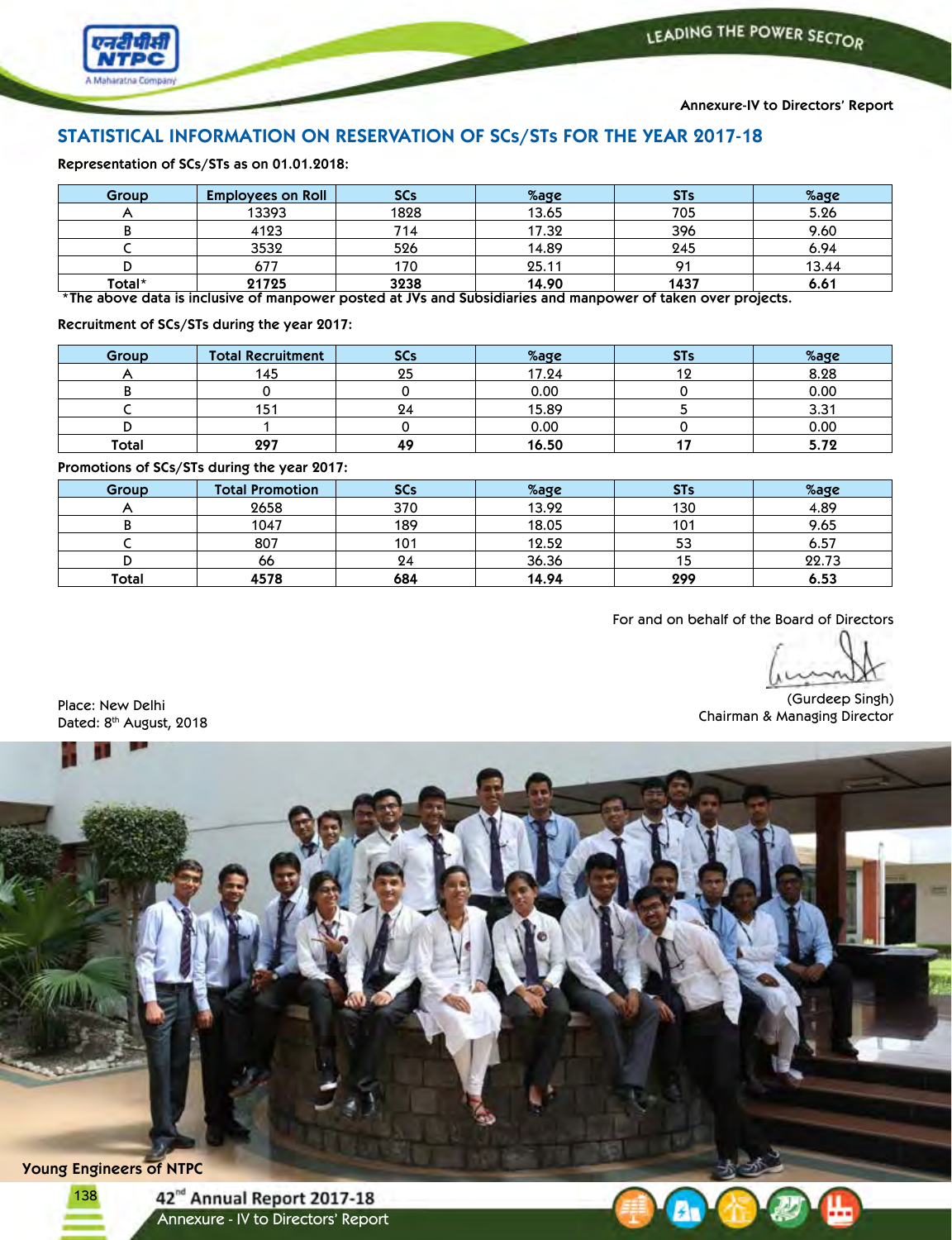

**Annexure - V to Directors' Report**

# **INFORMATION ON DIFFERENTLY ABLED PERSONS**

With a view to focus on its role as a socially responsible and socially conscious organization, NTPC has endeavored to take responsibility for adequate representation of physically challenged persons in its workforce. With this in view, total of 7 DAP were recruited during the year 2017. As on 1.1.2018, 469(2.2%) DAP (97 VH,77 HH and 295 OH) are on the rolls of the company. Reservation has been provided as per rules/policy. Some of the other initiatives taken for the welfare of DAPs by NTPC over the years are as under:

- NTPC has entered into an agreement with Artificial Limbs Manufacturing Corporation(ALIMCO) to benefit around 5000 DAP in the Neighborhood of NTPC stations/projects over period of three years starting 2016-17.
- For individual needs of the VH employees, screen reading software and Braille shorthand machines are made available by the Projects. A website has been made DAP friendly, particularly for Low Vision Employees.
- Changes in the existing building have been/ are being made to provide barrier free access to differently abled. Ramps have also been provided for unhampered movement of wheel chairs.
- At most of the NTPC Projects, wherever houses are located in multi-storied structures, allotments to DAP has been made on the ground floor. Special parking enclosure near the ramp at the office entrance as well as PH friendly toilet and lift at (Corporate Center) CC.
- Wheel chairs have been provided to employees with orthopedics disabilities. If required, the assistance of an attendant has also been sanctioned.
- Wherever required, gates/ door of the quarter has been widened.
- Petty contracts like book binding, scribbling pad preparation from waste paper, file binding, furniture repair, screen printing, spiral binding, painting contract were also given to disabled persons.
- At CC, procurement of stationery items like files, envelopes were also done from NGOs/ Agencies like ADDI, MUSKAN, Blind Relief Association who are working for physically challenged thereby creating indirect employment.
- Paintings made by disabled persons have also been procured and placed at different locations in the Company Offices.
- Medical camps have been organized in various projects of NTPC for treatment and distribution of aids like artificial limbs, tricycles, wheelchairs, calipers etc.
- Shops have been allotted in NTPC Township to DAP so that they may earn their livelihood.
- Regular interactive meetings are being organized with DAPs.
- 20 number of Scholarships @  $\bar{\tau}$  4,000/- per month/ per student are given to differently abled students pursuing MBA/ PGDBM/ Degree in Engineering Courses /MBBS.
- In order to encourage and motivate children and youth from neighborhood villages of NTPC Projects/Stations for higher studies, NTPC management has launched 'NTPC Utkarsh'-Merit Scholarship under "NTPC Foundation" for students(including Physically Challenged ) from the neighborhood of its projects / stations w.e.f. FY 2016-17. The scheme will benefit about 7300 students every year from neighborhood communities pursuing X, XII, ITI, BE/B.Tech and MBBS studies.
- Physically challenged (Orthopedically Handicapped) employees have been allowed to purchase a three wheeler vehicle with a hand fitted engine against their normal entitlement (advance for scooter/ motorcycle/ moped) under NTPC conveyance Advance Rules.
- At all Projects/ Offices, Nodal Officers (Physically Challenged) have been nominated.
- Reimbursement towards low vision aids, dark glasses etc. subject to maximum of  $\bar{\tau}$  2000/- every year. Similarly hearing aid; behind the ear model for each ear restricted to  $\bar{z}$  25,000/- or actual cost whichever is lower. It may be replaced every four years subject to certificate of condemnation by ENT Specialist. Aforesaid reimbursement is admissible to employees and dependents of employees who are visually challenged/Hearing impaired.
- Relaxation in qualifying marks: Pass marks in lateral recruitment and 10% relaxation in Executive Trainees recruitment. 10% relaxation in written test and interview.
- The minimum performance level marks for promotions (in workman categories) within the cluster is relaxed by 3 marks in case of employees belonging to SC/ ST/ Physically Challenged category.

For and on behalf of the Board of Directors

Annexure - V to Directors' Report

42<sup>nd</sup> Annual Report 2017-18

139

(Gurdeep Singh) Place: New DelhiChairman & Managing Director

Dated: 8<sup>th</sup> August, 2018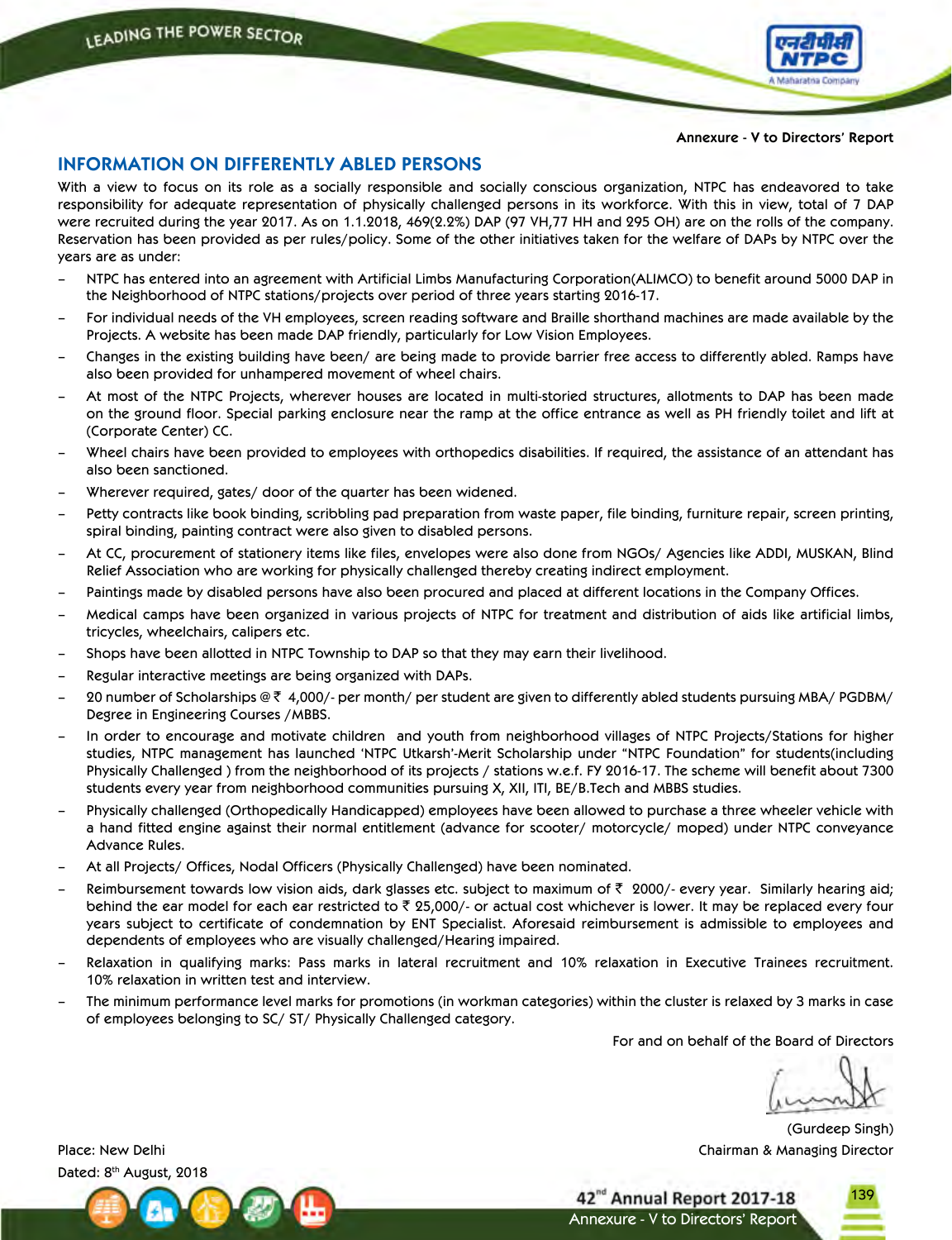



**Annexure –VI to Directors' Report**

**FORM NO. MGT 9**

**EXTRACT OF ANNUAL RETURN**

**As on financial year ended on March 31, 2018**

**Pursuant to Section 92 (3) of the Companies Act, 2013 and rule 12(1) of the Company (Management & Administration) Rules, 2014**

# **I. REGISTRATION & OTHER DETAILS:**

| 1. | <b>CIN</b>                                                                      | L40101DL1975GOI007966                                                                                                                                                                                                                                                                                                                                                                                                                                                                                                                                                                                                                                                                 |
|----|---------------------------------------------------------------------------------|---------------------------------------------------------------------------------------------------------------------------------------------------------------------------------------------------------------------------------------------------------------------------------------------------------------------------------------------------------------------------------------------------------------------------------------------------------------------------------------------------------------------------------------------------------------------------------------------------------------------------------------------------------------------------------------|
| 2. | <b>Registration Date</b>                                                        | 7 <sup>th</sup> November 1975                                                                                                                                                                                                                                                                                                                                                                                                                                                                                                                                                                                                                                                         |
| 3. | Name of the Company                                                             | <b>NTPC Limited</b>                                                                                                                                                                                                                                                                                                                                                                                                                                                                                                                                                                                                                                                                   |
| 4. | Category/Sub-category of<br>the Company                                         | Public Company / Government Company                                                                                                                                                                                                                                                                                                                                                                                                                                                                                                                                                                                                                                                   |
| 5. | Address of the Registered<br>office & contact details                           | NTPC Bhawan, Scope Complex, 7, Institutional Area, Lodhi Road, New Delhi-110003<br>Telephone No: 011 24360100 / 7072<br>Fax No: 011 24361018 / 1724<br>E mail: csntpc@ntpc.co.in                                                                                                                                                                                                                                                                                                                                                                                                                                                                                                      |
| 6. | Whether listed company                                                          | <b>Yes</b>                                                                                                                                                                                                                                                                                                                                                                                                                                                                                                                                                                                                                                                                            |
| 7. | Name, Address & contact<br>details of the Registrar &<br>Transfer Agent, if any | (a) Registrar and Transfer Agent for Equity Shares<br>M/s Alankit Assignments Limited, Alankit Heights, 1E/13, Jhandewalan Extension,<br>New-Delhi-110055<br>Contact person: Shri Mahesh Pandey, Shri Surinder Sharma<br>Tel No.: 011-42541234<br>Fax No.: 011-41543474<br>E-mail: alankit ntpc@alankit.com<br>(b) Registrar and Transfer Agent for Tax Free Bonds (Series 50) and Bonus Debentures<br>(Series 54) and Tax Free Bonds 2015 (Series 56)<br>Karvy Computershare Pvt. Ltd.<br>Karvy Selenium Tower B,<br>Plot No. 31 & 32, Gachibowli Financial District,<br>Nanakramguda, Serilingampally<br>Hyderabad-500008<br>Phone No: 040-67161518<br>Email: einward.ris@karvy.com |

# **II. PRINCIPAL BUSINESS ACTIVITIES OF THE COMPANY :**

(All the business activities contributing 10% or more of the total turnover of the company shall be stated)

| <b>S. No.</b> | Name and Description of main products / services            | NIC Code of the<br><b>Product/Service</b> | ∣% to total turnover<br>of the company |
|---------------|-------------------------------------------------------------|-------------------------------------------|----------------------------------------|
|               | Electric power generation by coal based thermal power plant | 35102                                     | 89.59%                                 |

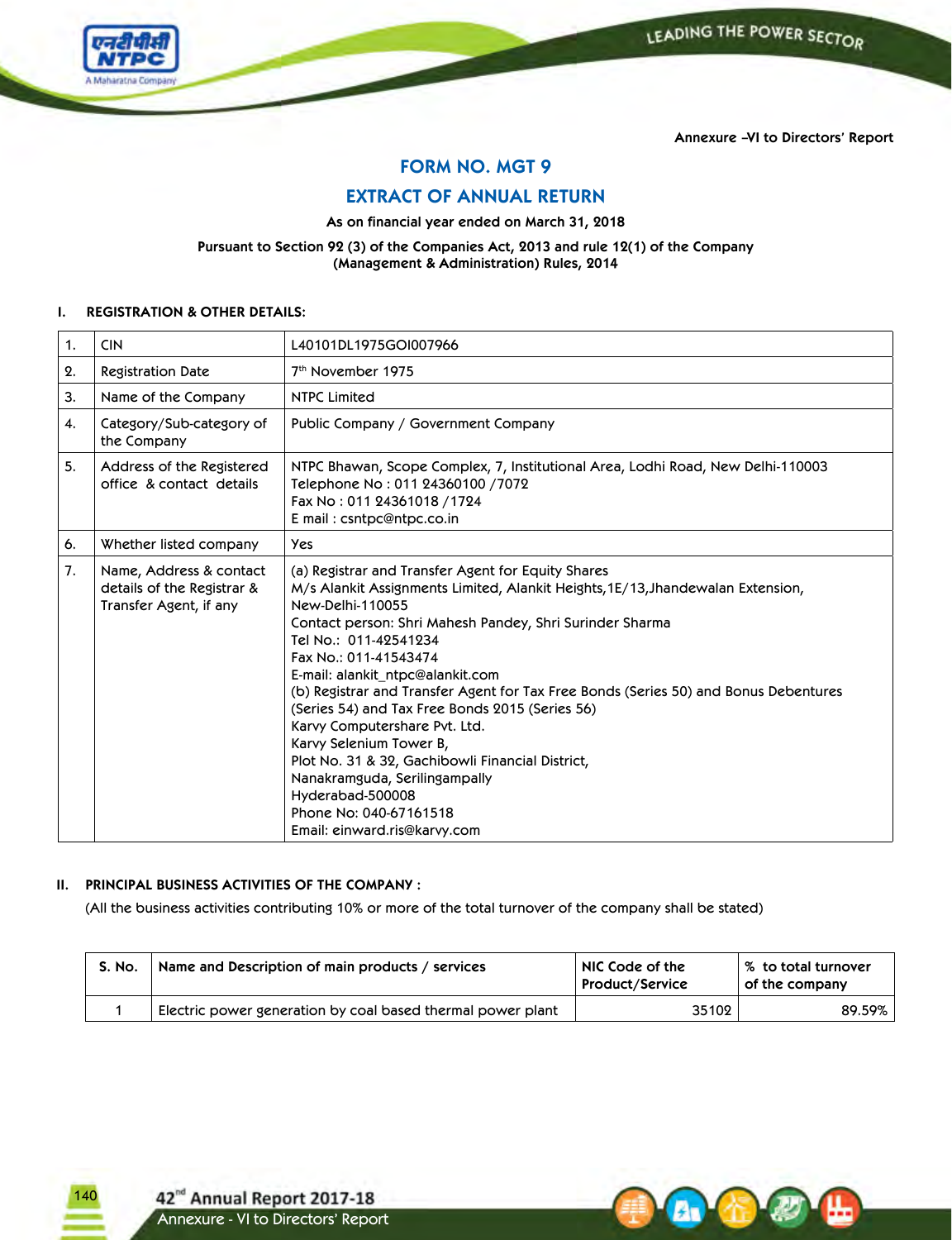

# **III. PARTICULARS OF HOLDING, SUBSIDIARY AND ASSOCIATE COMPANIES:**

| SI.<br>No.                             | Name and address of the company                                                                                                                          | CIN/GLN               | % of shares held |  |  |  |  |
|----------------------------------------|----------------------------------------------------------------------------------------------------------------------------------------------------------|-----------------------|------------------|--|--|--|--|
| Subsidiary Company {Section 2(87)(ii)} |                                                                                                                                                          |                       |                  |  |  |  |  |
| 1                                      | NTPC Vidyut Vyapar Nigam Limited<br>NTPC Bhawan, SCOPE Complex Lodi Road, New Delhi                                                                      | U40108DL2002GOI117584 | 100.00           |  |  |  |  |
| $\boldsymbol{2}$                       | NTPC Electric Supply Co. Limited<br>NTPC Bhawan, SCOPE Complex Lodi Road, New Delhi                                                                      | U40108DL2002GOI116635 | 100.00           |  |  |  |  |
| 3                                      | Kanti Bijli Utpadan Nigam Limited*<br>NTPC Bhawan, SCOPE Complex Lodi Road, New Delhi                                                                    | U40102DL2006GOI153167 | 72.64            |  |  |  |  |
| $\overline{4}$                         | Bhartiya Rail Bijlee Co. Limited.<br>NTPC Bhawan, SCOPE Complex Lodi Road, New Delhi                                                                     | U40102DL2007GOI170661 | 74.00            |  |  |  |  |
| 5                                      | Patratu Vidyut Utpadan Nigam Limited<br>NTPC Bhawan, SCOPE Complex Lodi Road, New Delhi                                                                  | U40300DL2015GOI286533 | 74.00            |  |  |  |  |
|                                        | Associate Company {Section 2(6)}                                                                                                                         |                       |                  |  |  |  |  |
| 1                                      | Utility Powertech Limited, H block, 3rd Floor, Dhirubhai Ambani<br>Knowledge City, Thane Belapur Road, Navi Mumbai, Mumbai                               | U45207MH1995PLC094719 | 50.00            |  |  |  |  |
| $\boldsymbol{2}$                       | NTPC SAIL Power Company Limited, 4th Floor NBCC Tower,<br>15 <sup>th</sup> Bhikaji Kama Place, New Delhi                                                 | U74899DL1999PLC098274 | 50.00            |  |  |  |  |
| 3                                      | NTPC GE Power Services Pvt. Limited, NTPC Bhawan, SCOPE<br>Complex Lodi Road, New Delhi-110003                                                           | U74899DL1999PTC101702 | 50.00            |  |  |  |  |
| $\overline{4}$                         | NTPC Tamil Nadu Energy Company Limited, NTPC Bhawan, SCOPE<br>Complex Lodi Road, New Delhi-110003                                                        | U40108DL2003PLC120487 | 50.00            |  |  |  |  |
| 5                                      | Ratnagiri Gas & Power Pvt. Limited, NTPC Bhawan, SCOPE Complex<br>Lodi Road, New Delhi-110003                                                            | U40105DL2005PTC138458 | 25.51            |  |  |  |  |
| 6                                      | Aravali Power Company Pvt. Limited, NTPC Bhawan, SCOPE<br>Complex Lodi Road, New Delhi-110003                                                            | U40105DL2006PTC156884 | 50.00            |  |  |  |  |
| 7                                      | NTPC SCCL Global Ventures Pvt. Limited, NTPC Bhawan, SCOPE<br>Complex Lodi Road, New Delhi-110003 \$                                                     | U40101DL2007PTC166472 | 50.00            |  |  |  |  |
| 8                                      | Meja Urja Nigam Pvt. Limited, NTPC Bhawan, SCOPE Complex Lodi<br>Road, New Delhi-110003                                                                  | U74900DL2008PTC176247 | 50.00            |  |  |  |  |
| 9                                      | NTPC BHEL Power Projects Private Limited, NTPC Bhawan, SCOPE<br>Complex Lodi Road, New Delhi-110003 %                                                    | U40102DL2008PTC177307 | 50.00            |  |  |  |  |
| 10 <sup>°</sup>                        | BF-NTPC Energy Systems Limited, 14th Floor, Antariksh Bhawan, 22<br>KG Marg, New Delhi-110003 <sup>®</sup>                                               | U40106DL2008PLC179793 | 49.00            |  |  |  |  |
| 11                                     | Nabinagar Power Generating Company Pvt. Limited, NTPC Bhawan,<br>SCOPE Complex Lodi Road, New Delhi-110003                                               | U40104DL2008PTC183024 | 50.00            |  |  |  |  |
| 12                                     | Transformers and Electricals Kerala Limited, Angamaly South,<br>Ernakulam District Cochin, Kerala, India #                                               | U31102KL1963SGC002043 | 44.60            |  |  |  |  |
| 13                                     | National High Power Test Laboratory Pvt. Limited, NTPC Bhawan,<br>SCOPE Complex Lodi Road, New Delhi-110003                                              | U73100DL2009PTC190541 | 20.00            |  |  |  |  |
| 14                                     | Energy Efficiency Services Limited, 4th Floor, Sewa Bawan,<br>R K Puram, New Delhi                                                                       | U40200DL2009PLC196789 | 31.71            |  |  |  |  |
| 15                                     | CIL NTPC Urja Private Limited, NTPC Bhawan, SCOPE Complex<br>Lodi Road, New Delhi-110003                                                                 | U14105DL2010PTC202053 | 50.00            |  |  |  |  |
| 16                                     | International Coal Ventures Pvt. Limited, 20 <sup>th</sup> Floor, Scope Minar,<br>(Core-2), North Tower, Laxmi Nagar District Center, Delhi <sup>%</sup> | U10100DL2009PTC190448 | 0.11             |  |  |  |  |

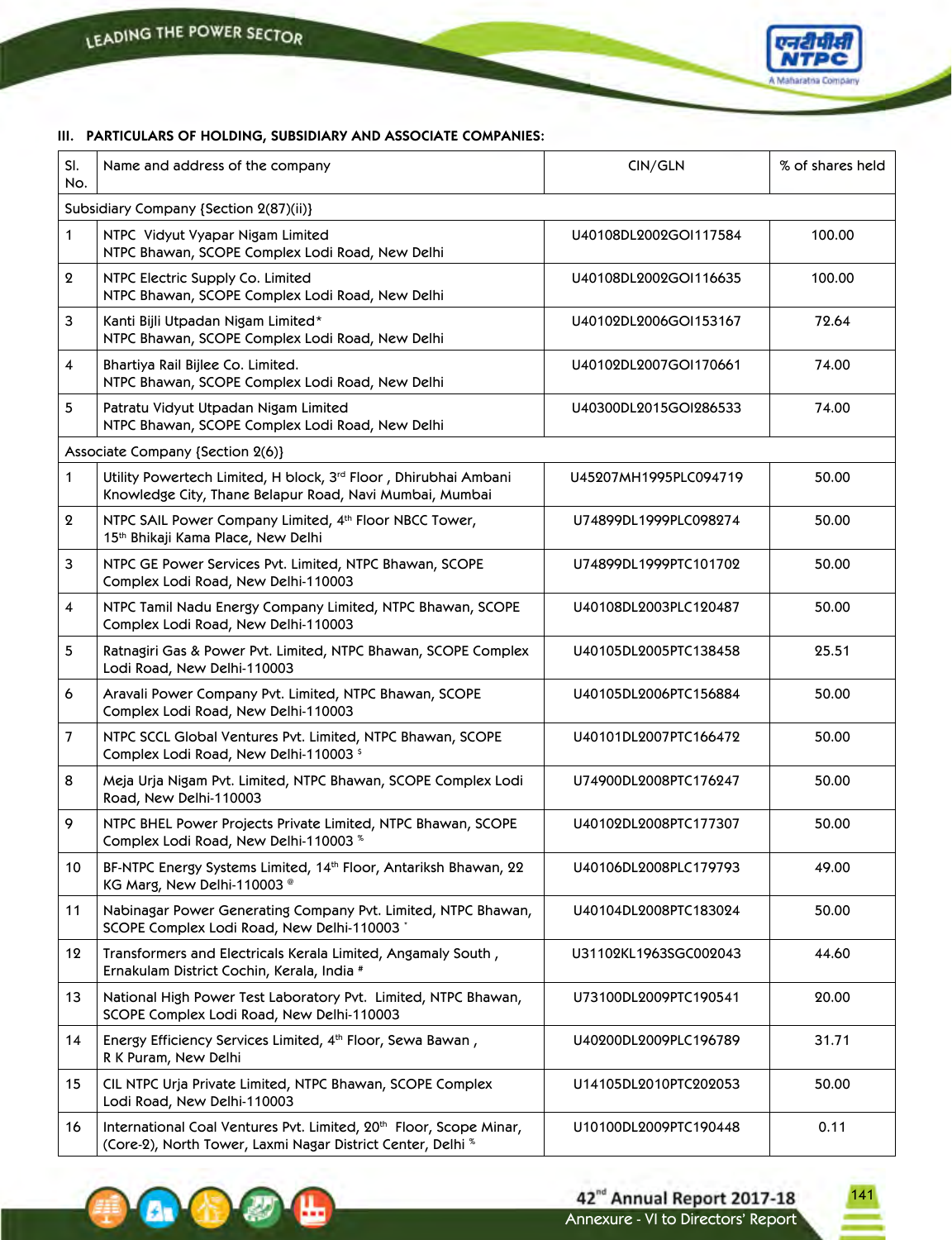



| 17 | Anushakti Vidhyut Nigam Limited, 16th Floor, Center 1,<br>World Trade Center, Cuffe Parade, Mumbai               | U40300MH2011GOI212727                 | 49.00 |
|----|------------------------------------------------------------------------------------------------------------------|---------------------------------------|-------|
| 18 | Hindustan Urvarak & Rasayan Limited, Coal Bhawan,<br>10 Netaji Subhash Road Kolkata, Kolkata, West Bengal 700001 | U24100WB2016PLC216175                 | 33.33 |
| 19 | Konkan LNG Private Ltd., 16, Bhikaiji Cama Place R. K. Puram,<br>New Delhi-110066                                | U11100DL2015PTC288147                 | 95.51 |
| 20 | Trincomalee Power Company Limited, 3rd Floor, No.240, High<br>Level Road, Kirulapone, Colombo – 00600, Sri Lanka | Not Applicable / Foreign Com-<br>pany | 50.00 |
| 91 | Bangladesh - India Friendship Power Company (P) Limited,<br>14th Floor, Bidyut Bhawan, 1 Abdul Gani Road, Dhaka  | Not Applicable / Foreign Com-<br>pany | 50.00 |

\* Kanti Bijli Utpadan Nigam Limited and Nabinagar Power Generating Company Pvt. Limited became wholly owned subsidiary of NTPC w.e.f 29.06.2018

\$ NTPC SCCL Global Ventures Pvt. Limited is under the process of voluntary winding up, order for dissolution from Delhi High Court is still awaited.

% NTPC has decided to exit from International Coal Ventures Pvt. Limited and NTPC BHEL Power Projects Private Limited (NBPPL), approval from Government of India is awaited.

@BF-NTPC Energy Systems Limited is after getting approval from Ministry of Power is under the Process of Winding Up.

# NTPC has decided to exit from Transformers and Electricals Kerala Limited(TELK) and Ministry of Power, Government of India also accorded its approval for the same but Government of Kerala through Additional Chief Secretary to Government vide letter dated May 2,2017,requested NTPC to review and cancel decision to quit TELK. The matter is under examination

Note: Hon'ble High Court of Delhi, based on satisfaction accorded by the official Liquidator, pronounced its order dated May 26, 2017 under (O.PET No. 37/2017) and dated July 4,2017 under (O.PET No. 40/2017) that National Power Exchange Limited (NPEX) & Pan-Asian Renewables Private Limited respectively, is hereby wound up and shall deemed to be dissolved with effect from the date of filing the petition.



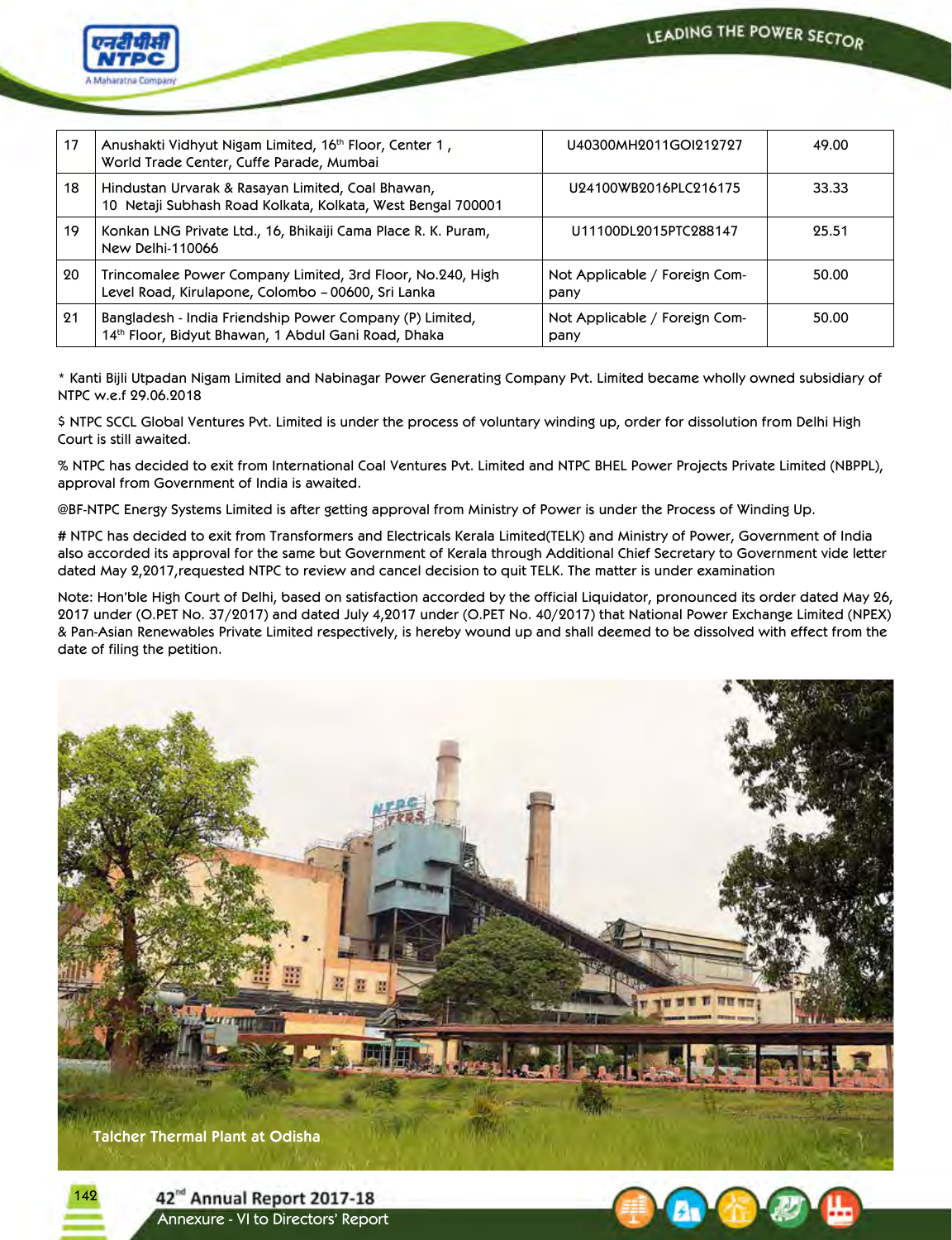

# **IV. (A) SHARE HOLDING PATTERN (Equity Share Capital Breakup as percentage of Total Equity)**

Category- wise Share Holding

 $\mathbf{A}$ 

| <b>CATEGORY OF SHAREHOLDER</b> |                                                                                     |                     |                     | NO. OF SHARES HELD AT THE BEGINNING OF<br>THE YEAR i.e. 01/04/2017 |                             | NO. OF SHARES HELD AT THE END OF THE<br>YEAR i.e. 31/03/2018 |                 |              | <b>% CHANGE</b><br><b>DURING</b>      |                 |
|--------------------------------|-------------------------------------------------------------------------------------|---------------------|---------------------|--------------------------------------------------------------------|-----------------------------|--------------------------------------------------------------|-----------------|--------------|---------------------------------------|-----------------|
|                                |                                                                                     | <b>DEMAT</b>        | <b>PHYSICAL</b>     | <b>TOTAL</b>                                                       | % OF TOTAL<br><b>SHARES</b> | <b>DEMAT</b>                                                 | <b>PHYSICAL</b> | <b>TOTAL</b> | % OF<br><b>TOTAL</b><br><b>SHARES</b> | <b>THE YEAR</b> |
| (1)                            | (II)                                                                                | (III)               | (IV)                | (V)                                                                | (VI)                        | (VII)                                                        | (VIII)          | (IX)         | (X)                                   | (XI)            |
| (A)                            | <b>PROMOTER / AND PROMOTER</b><br><b>GROUP</b>                                      |                     |                     |                                                                    |                             |                                                              |                 |              |                                       |                 |
| (1)                            | <b>INDIAN</b>                                                                       |                     |                     |                                                                    |                             |                                                              |                 |              |                                       |                 |
| (a)                            | Individual /HUF                                                                     | 0                   | 0                   | 0                                                                  | 0.00                        | 0                                                            | 0               | 0            | 0.00                                  | 0.00            |
| (b)                            | Central Government/ State<br>Government(s)                                          | 5750759170          | $\mathbf 0$         | 5750759170                                                         | 69.74                       | 5134825262                                                   | 0               | 5134825262   | 62.27                                 | 7.47            |
| (c)                            | <b>Body Corporate</b>                                                               | 0                   | 0                   | 0                                                                  | 0.00                        | 0                                                            | 0               | 0            | 0.00                                  | 0.00            |
| (d)                            | Financial Institutions / Banks                                                      | 0                   | 0                   | 0                                                                  | 0.00                        | 0                                                            | 0               | 0            | 0.00                                  | 0.00            |
| (e)                            | <b>Others</b>                                                                       | 0                   | 0                   | 0                                                                  | 0.00                        | 0                                                            | 0               | 0            | 0.00                                  | 0.00            |
|                                | Sub-Total A(1):                                                                     | 5750759170          | 0                   | 5750759170                                                         | 69.74                       | 5134825262                                                   | 0               | 5134825262   | 62.27                                 | 7.47            |
| (2)                            | <b>FOREIGN</b>                                                                      |                     |                     |                                                                    |                             |                                                              |                 |              |                                       |                 |
| (a)                            | Individuals (NRIs/Foreign Indi-<br>viduals)                                         | 0                   | $\mathbf 0$         | 0                                                                  | 0.00                        | 0                                                            | 0               | 0            | 0.00                                  | 0.00            |
| (b)                            | <b>Bodies Corporate</b>                                                             | 0                   | 0                   | 0                                                                  | 0.00                        | 0                                                            | 0               | 0            | 0.00                                  | 0.00            |
| (c)                            | <b>Institutions</b>                                                                 | $\mathbf 0$         | 0                   | 0                                                                  | 0.00                        | 0                                                            | 0               | 0            | 0.00                                  | 0.00            |
| (d)                            | Qualified Foreign Investor                                                          | 0                   | 0                   | 0                                                                  | 0.00                        | 0                                                            | 0               | 0            | 0.00                                  | 0.00            |
| (e)                            | <b>Others</b>                                                                       | 0                   | 0                   | 0                                                                  | 0.00                        | 0                                                            | 0               | 0            | 0.00                                  | 0.00            |
|                                | Sub-Total A(2):                                                                     | 0                   | 0                   | 0                                                                  | 0.00                        | 0                                                            | 0               | 0            | 0.00                                  | 0.00            |
|                                | Total A=A(1)+A(2)                                                                   | 5750759170          | 0                   | 5750759170                                                         | 69.74                       | 5134825262                                                   | 0               | 5134825262   | 62.27                                 | 7.47            |
| (B)                            | PUBLIC SHARE-HOLDING                                                                |                     |                     |                                                                    |                             |                                                              |                 |              |                                       |                 |
| (1)                            | <b>INSTITUTIONS</b>                                                                 |                     |                     |                                                                    |                             |                                                              |                 |              |                                       |                 |
| (a)                            | Mutual Funds / UTI                                                                  | 254838520           | 0                   | 254838520                                                          | 3.09                        | 719606124                                                    | 0               | 719606124    | 8.73                                  | 5.64            |
| (b)                            | Financial Institutions / Banks                                                      | 1084671568          | 0                   | 1084671568                                                         | 13.15                       | 1114712717                                                   | 0               | 1114712717   | 13.52                                 | 0.37            |
| (c)                            | Central Government / State<br>Govt(s)                                               | 0                   | 0                   | 0                                                                  | 0.00                        | 563152                                                       | 0               | 563152       | 0.01                                  | 0.01            |
| (d)                            | Venture Capital Funds                                                               | 0                   | 0                   | 0                                                                  | 0.00                        | 0                                                            | 0               | 0            | 0.00                                  | 0.00            |
| (e)                            | Insurance Companies                                                                 | 63226613            | 0                   | 63226613                                                           | 0.77                        | 47813323                                                     | 0               | 47813323     | 0.58                                  | (0.19)          |
| (f)                            | Foreign Institutional Investors                                                     | 860353722           | 0                   | 860353722                                                          | 10.43                       | 949663777                                                    | 0               | 949663777    | 11.52                                 | 1.09            |
| (g)                            | Foreign Venture Capital<br>Investors                                                | 0                   | 0                   | 0                                                                  | 0.00                        | 0                                                            | 0               | 0            | 0.00                                  | 0.00            |
| (h)                            | Qualified Foreign Investor                                                          | $\mathsf{o}\xspace$ | 0                   | 0                                                                  | 0.00                        | 0                                                            | 0               | 0            | 0.00                                  | 0.00            |
| (i)                            | <b>Others</b>                                                                       | 0                   | 0                   | 0                                                                  | 0.00                        | 0                                                            | 0               | 0            | 0.00                                  | 0.00            |
|                                | Sub-Total B(1):                                                                     | 2263090423          | $\mathbf 0$         | 2263090423                                                         | 27.44                       | 2832359093                                                   | $\mathbf 0$     | 2832359093   | 34.36                                 | 6.92            |
| (2)                            | NON-INSTITUTIONS                                                                    |                     |                     |                                                                    |                             |                                                              |                 |              |                                       |                 |
| (a)                            | <b>Body Corporate</b>                                                               | 65256784            | 0                   | 65256784                                                           | 0.79                        | 116080722                                                    | 1               | 116080723    | 1.41                                  | 0.62            |
| (b)                            | Individuals                                                                         |                     |                     |                                                                    |                             |                                                              |                 |              |                                       |                 |
|                                | (i) Individuals holding nominal<br>share capital upto ₹ 1 lakh                      | 128608139           | 46456               | 128654595                                                          | 1.56                        | 115653929                                                    | 43074           | 115697003    | 1.40                                  | (0.16)          |
|                                | (ii) Individuals holding nominal<br>share capital in excess of $\bar{z}$ 1<br>llakh | 15518410            | $\mathsf{o}\xspace$ | 15518410                                                           | 0.19                        | 13560393                                                     | 0               | 13560393     | 0.17                                  | (0.02)          |

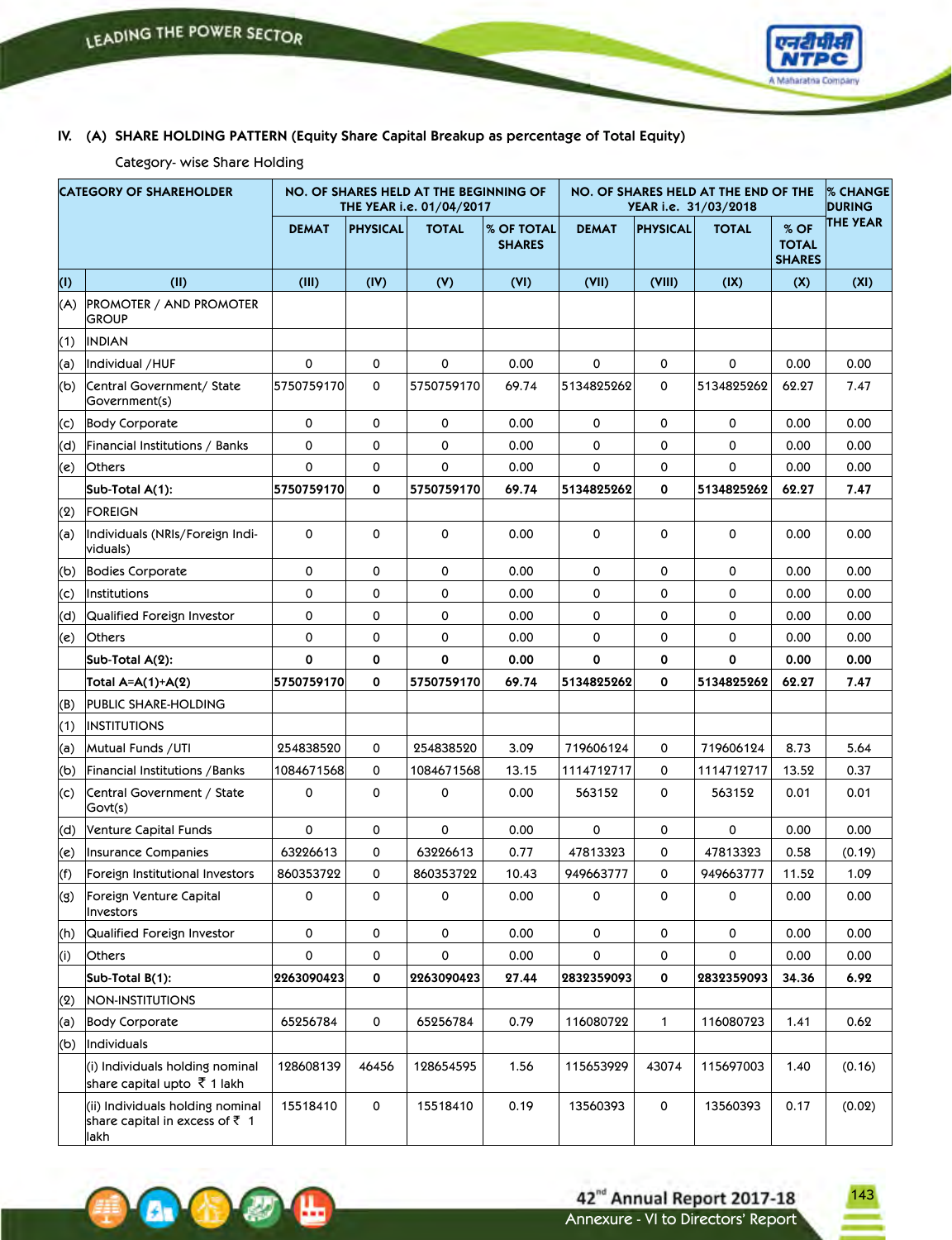

|     | <b>CATEGORY OF SHAREHOLDER</b>              |              |                 | NO. OF SHARES HELD AT THE BEGINNING OF<br>THE YEAR i.e. 01/04/2017 |                             |              |                 | NO. OF SHARES HELD AT THE END OF THE<br>YEAR i.e. 31/03/2018 |                                       | <b>% CHANGE</b><br><b>DURING</b> |
|-----|---------------------------------------------|--------------|-----------------|--------------------------------------------------------------------|-----------------------------|--------------|-----------------|--------------------------------------------------------------|---------------------------------------|----------------------------------|
|     |                                             | <b>DEMAT</b> | <b>PHYSICAL</b> | <b>TOTAL</b>                                                       | % OF TOTAL<br><b>SHARES</b> | <b>DEMAT</b> | <b>PHYSICAL</b> | <b>TOTAL</b>                                                 | % OF<br><b>TOTAL</b><br><b>SHARES</b> | <b>THE YEAR</b>                  |
| (1) | (II)                                        | (III)        | (IV)            | (V)                                                                | (VI)                        | (VII)        | (VIII)          | (IX)                                                         | (X)                                   | (XI)                             |
| (c) | <b>Others</b>                               |              |                 |                                                                    |                             |              |                 |                                                              |                                       |                                  |
|     | Clearing Members                            | 6370880      | $\mathbf 0$     | 6370880                                                            | 0.08                        | 3154203      | 0               | 3154203                                                      | 0.04                                  | (0.04)                           |
|     | Directors/ Employees                        | 11709        | 0               | 11709                                                              | 0.00                        | 7756470      | 0               | 7756470                                                      | 0.09                                  | 0.09                             |
|     | Foreign Body Corporate                      | 1500         | 0               | 1500                                                               | 0.00                        | 2500         | 0               | 2500                                                         | 0.00                                  | 0.00                             |
|     | Foreign Nationals                           | 1590         | 0               | 1590                                                               | 0.00                        | 0            | 0               | 0                                                            | 0.00                                  | 0.00                             |
|     | Non Resident Indians                        | 4441743      | 48200           | 4489943                                                            | 0.06                        | 4449792      | 48200           | 4497992                                                      | 0.05                                  | (0.01)                           |
|     | Trusts/HUF                                  | 11309396     | $\mathbf 0$     | 11309396                                                           | 0.14                        | 17530761     | 0               | 17530761                                                     | 0.21                                  | 0.07                             |
| (d) | Qualified Foreign Investor                  | 0            | 0               | $\mathbf 0$                                                        | 0.00                        | 0            | 0               | 0                                                            | 0.00                                  | 0.00                             |
|     | Sub-Total B(2):                             | 231520151    | 94656           | 231614807                                                          | 2.81                        | 278188770    | 91275           | 278280045                                                    | 3.37                                  | 0.56                             |
|     | Total B=B(1)+B(2) :                         | 2494610574   | 94656           | 2494705230                                                         | 30.26                       | 3110547863   | 91275           | 3110639138                                                   | 37.73                                 | 7.47                             |
|     | $\overline{\text{Total (A+B)}}$ :           | 8245369744   | 94656           | 8245464400                                                         | 100.00                      | 8245373125   | 91275           | 8245464400                                                   | 100.00                                |                                  |
| (C) | Shares held by custodians, for<br>GDRs/ADRs |              |                 |                                                                    |                             |              |                 |                                                              |                                       |                                  |
| (1) | Promoter and Promoter Group                 | 0            | 0               | 0                                                                  | 0.00                        | 0            | 0               | $\mathbf 0$                                                  | 0.00                                  | 0.00                             |
| (2) | Public                                      | 0            | 0               | 0                                                                  | 0.00                        | 0            | 0               | 0                                                            | 0.00                                  | 0.00                             |
|     | Total C                                     | 0            | 0               | 0                                                                  | 0.00                        | 0            | 0               | 0                                                            | 0.00                                  | 0.00                             |
|     | <b>GRAND TOTAL (A+B+C):</b>                 | 8245369744   | 94656           | 8245464400                                                         | 100.00                      | 8245373125   | 91275           | 8245464400                                                   | 100.00                                |                                  |

# **B) Shareholding of Promoter-**

| lS.<br>No. | Shareholder's<br><b>Name</b>        |                | Shareholding at the beginning of the year |                                                           |                    | Shareholding at the end of the year |                                                           | % change in<br>shareholding |
|------------|-------------------------------------|----------------|-------------------------------------------|-----------------------------------------------------------|--------------------|-------------------------------------|-----------------------------------------------------------|-----------------------------|
|            |                                     | No. of Shares  | % of total<br>Shares of the<br>company    | % of Shares<br>Pledged /<br>encumbered to<br>total shares | No. of Shares      | % of total Shares<br>of the company | % of Shares<br>Pledged /<br>encumbered<br>to total shares | during the year             |
| 11         | <b>PRESIDENT OF</b><br><b>INDIA</b> | 5,75,07,59,170 | 69.74                                     | 0                                                         | 5, 13, 48, 25, 262 | 62.27                               |                                                           | (7.47)                      |

# **C) Change in Promoters' Shareholding (please specify, if there is no change)**

| S.<br>No. | <b>Particulars</b>                    | Shareholding at the beginning of<br>the year |                                                  |             | Transaction during the year               |                                                  |                    | <b>Cumulative Shareholding during</b><br>the year |
|-----------|---------------------------------------|----------------------------------------------|--------------------------------------------------|-------------|-------------------------------------------|--------------------------------------------------|--------------------|---------------------------------------------------|
|           |                                       | No. of shares                                | % of total<br>shares of the<br>of the<br>company | <b>Date</b> | Increase/<br>Decrease in<br>share holding | <b>Reason</b>                                    | No. of shares      | % of total<br>shares of the<br>company            |
|           | At the beginning of<br>the year       | 5,75,07,59,170                               | 69.74                                            |             |                                           |                                                  | 5,75,07,59,170     | 69.74                                             |
| 2         | Offer for sale                        |                                              |                                                  | 29/8/2017   | -54,71,50,444                             | Offer for sale                                   | 5,20,36,08,726     | 63.11                                             |
| 3         | Employees-Offer for<br>sale           |                                              |                                                  | 19/9/2017   | -94,69,848                                | Employees-<br>Offer for sale                     | 5, 19, 41, 38, 878 | 62.99                                             |
| 4         | Offer for sale-Thru.<br>Bharat 22 ETF |                                              |                                                  | 17/11/2017  | $-5,93,13,616$                            | Offer for sale-<br>Thru. Bharat<br><b>22 ETF</b> | 5, 13, 48, 25, 262 | 62.27                                             |
| 5         | At the end of the<br>year             | 5, 13, 48, 25, 262                           | 62.27                                            |             |                                           |                                                  | 5, 13, 48, 25, 262 | 62.27                                             |

**A**<sup>V</sup>



42<sup>nd</sup> Annual Report 2017-18<br>Annexure - VI to Directors' Report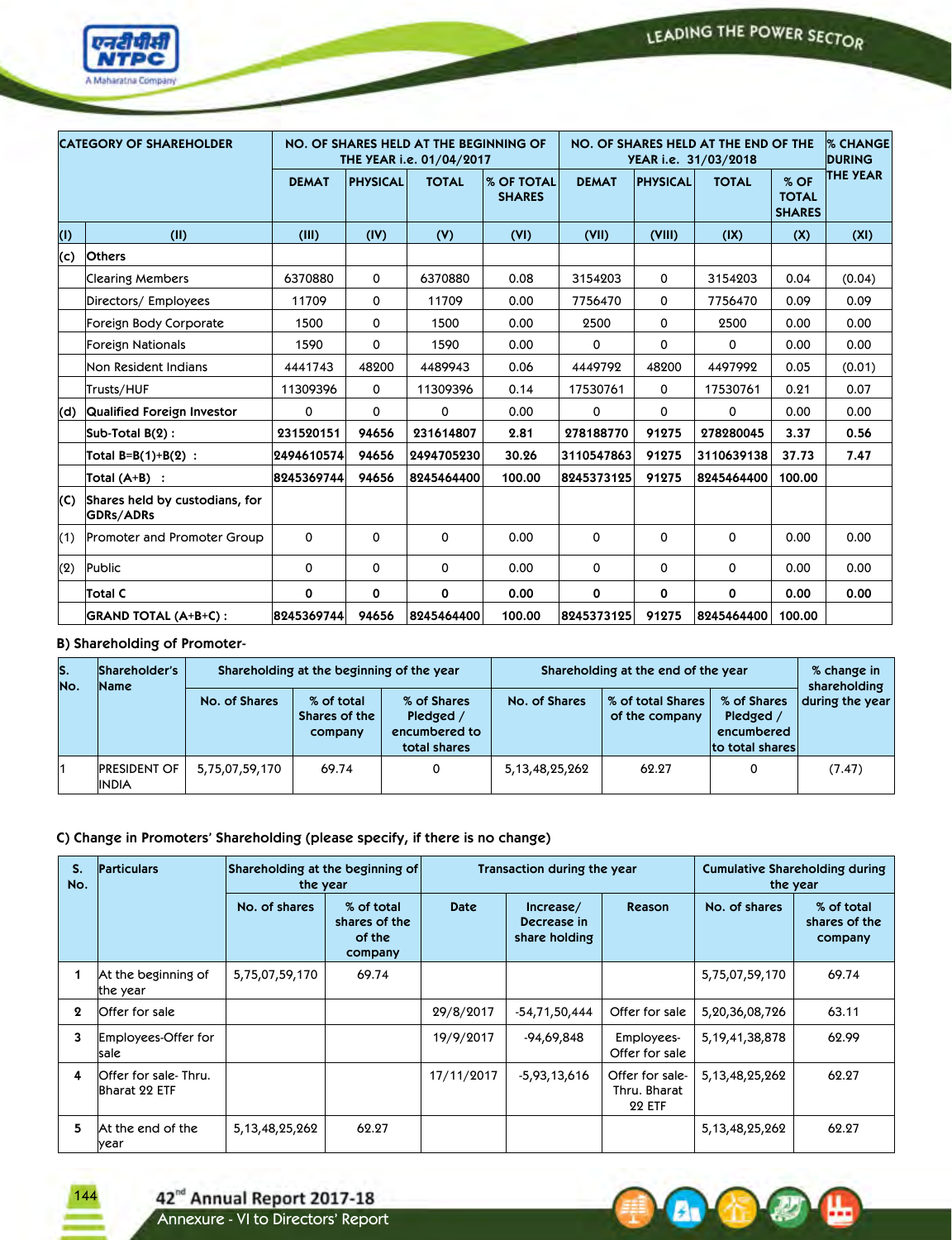**Av (1)** 



**D) Shareholding Pattern of top ten Shareholders (Closing Balance) (Other than Directors, Promoters and Holders of GDRs and ADRs)**

| S.<br>No.   | For Each of the Top 10 Shareholders*                         | Shareholding at the beginning of the<br>year |                                        | Cumulative Shareholding during the year |                                        |  |
|-------------|--------------------------------------------------------------|----------------------------------------------|----------------------------------------|-----------------------------------------|----------------------------------------|--|
|             |                                                              | No. of shares                                | % of total<br>shares of the<br>company | No. of shares                           | % of total<br>shares of the<br>company |  |
| 1           | LIC OF INDIA FORTUNE PLUS SECURED<br><b>FUND</b>             |                                              |                                        |                                         |                                        |  |
|             | At the beginning of the year                                 | 998258968                                    | 12.11                                  | 998258968                               | 12.11                                  |  |
|             | Bought during the year                                       | 230235705                                    | 2.79                                   | 1228494673                              | 14.90                                  |  |
|             | Sold during the year                                         | 225037876                                    | 2.73                                   | 1003456797                              | 12.17                                  |  |
|             | At the end of the year                                       | 1003456797                                   | 12.17                                  | 1003456797                              | 12.17                                  |  |
| $\mathbf 2$ | <b>ICICI PRUDENTIAL TOP 100 FUND</b>                         |                                              |                                        |                                         |                                        |  |
|             | At the beginning of the year                                 | 99465291                                     | 1.21                                   | 99465291                                | 1.21                                   |  |
|             | Bought during the year                                       | 227417641                                    | 2.76                                   | 326882932                               | 3.97                                   |  |
|             | Sold during the year                                         | 30210871                                     | 0.37                                   | 296672061                               | 3.60                                   |  |
|             | At the end of the year                                       | 296672061                                    | 3.60                                   | 296672061                               | 3.60                                   |  |
| 3           | HDFC TRUSTEE CO. LTD A/C HDFC<br><b>EQUITY OPPORTUNITIES</b> |                                              |                                        |                                         |                                        |  |
|             | At the beginning of the year                                 | 36188202                                     | 0.44                                   | 36188202                                | 0.44                                   |  |
|             | Bought during the year                                       | 184564048                                    | 2.24                                   | 220752250                               | 2.68                                   |  |
|             | Sold during the year                                         | 3983916                                      | 0.05                                   | 216768334                               | 2.63                                   |  |
|             | At the end of the year                                       | 216768334                                    | 2.63                                   | 216768334                               | 2.63                                   |  |
| 4           | <b>THE INCOME FUND OF AMERICA</b>                            |                                              |                                        |                                         |                                        |  |
|             | At the beginning of the year                                 | 0                                            | 0.00                                   | 0                                       | 0.00                                   |  |
|             | Bought during the year                                       | 110255348                                    | 1.34                                   | 110255348                               | 1.34                                   |  |
|             | Sold during the year                                         | 0                                            | 0.00                                   | 110255348                               | 0.00                                   |  |
|             | At the end of the year                                       | 110255348                                    | 1.34                                   | 110255348                               | 1.34                                   |  |
| 5           | <b>ICICI PRUDENTIAL LIFE INSURANCE</b><br><b>COMPANY LTD</b> |                                              |                                        |                                         |                                        |  |
|             | At the beginning of the year                                 | 49009429                                     | 0.59                                   | 49009429                                | 0.59                                   |  |
|             | Bought during the year                                       | 42487487                                     | 0.52                                   | 91496916                                | 1.11                                   |  |
|             | Sold during the year                                         | 3945621                                      | 0.05                                   | 87551295                                | 1.06                                   |  |
|             | At the end of the year                                       | 87551295                                     | 1.06                                   | 87551295                                | 1.06                                   |  |
| 6           | <b>T. ROWE PRICE INTERNATIONAL STOCK</b><br><b>FUND</b>      |                                              |                                        |                                         |                                        |  |
|             | At the beginning of the year                                 | 60139956                                     | 0.73                                   | 60139956                                | 0.73                                   |  |
|             | Bought during the year                                       | 14372306                                     | 0.17                                   | 74512262                                | 0.90                                   |  |
|             | Sold during the year                                         | 210700                                       | 0.00                                   | 74301562                                | 0.00                                   |  |
|             | At the end of the year                                       | 74301562                                     | 0.90                                   | 74301562                                | 0.90                                   |  |

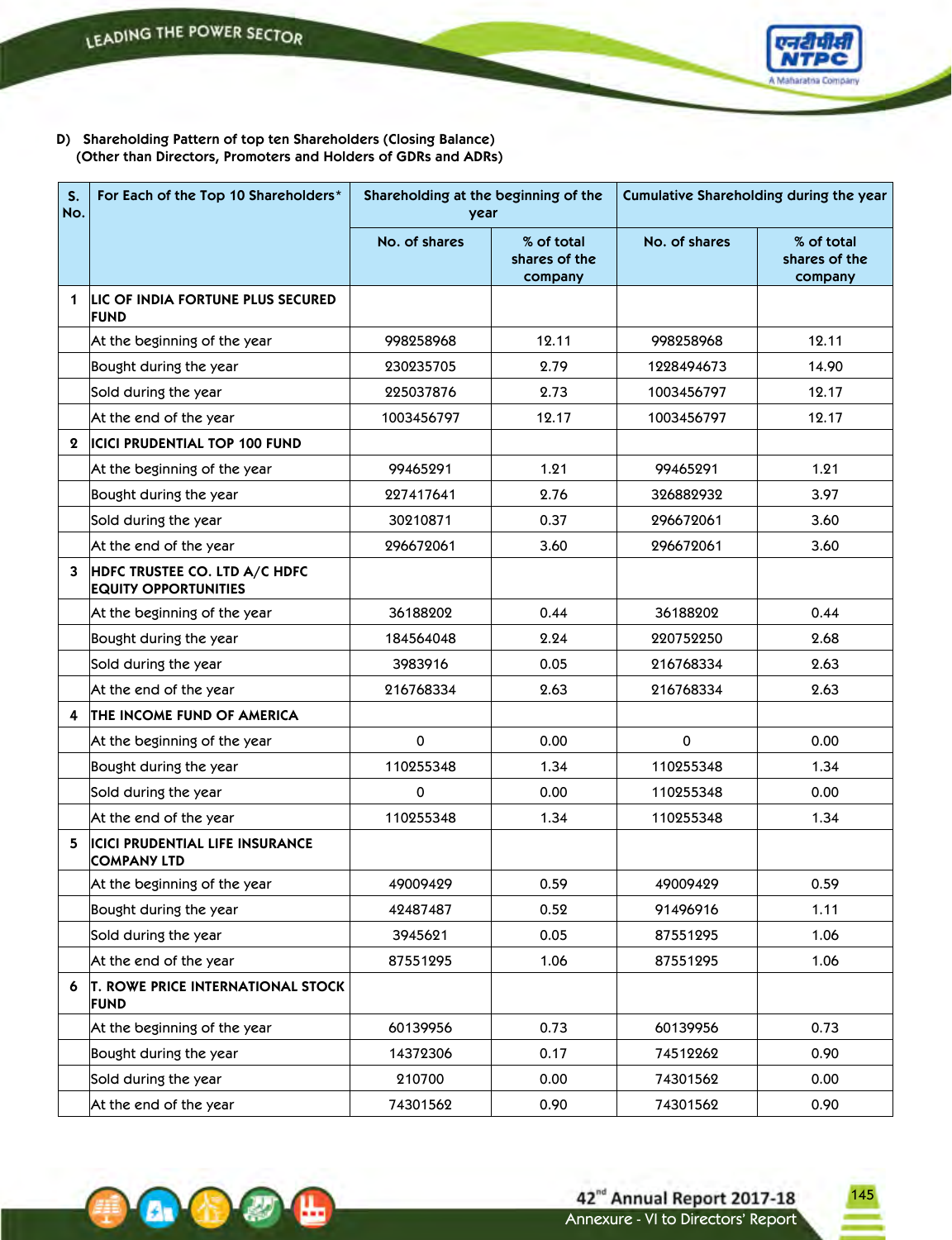A G

**POST** 



| 7 | <b>FRANKLIN TEMPLETON MUTUAL FUND</b><br><b>A/C FRANKLIN INDIA</b>     |          |      |          |      |
|---|------------------------------------------------------------------------|----------|------|----------|------|
|   | At the beginning of the year                                           | 37647117 | 0.46 | 37647117 | 0.46 |
|   | Bought during the year                                                 | 18740071 | 0.23 | 56387188 | 0.69 |
|   | Sold during the year                                                   | 1524957  | 0.02 | 54862231 | 0.67 |
|   | At the end of the year                                                 | 54862231 | 0.67 | 54862231 | 0.67 |
| 8 | <b>SBI - ETF SENSEX</b>                                                |          |      |          |      |
|   | At the beginning of the year                                           | 18623299 | 0.23 | 18623299 | 0.23 |
|   | Bought during the year                                                 | 37676524 | 0.46 | 56299823 | 0.69 |
|   | Sold during the year                                                   | 2772599  | 0.04 | 53527224 | 0.65 |
|   | At the end of the year                                                 | 53527224 | 0.65 | 53527224 | 0.65 |
| 9 | <b>ADITYA BIRLA SUN LIFE TRUSTEE</b><br><b>PRIVATE LIMITED A/C</b>     |          |      |          |      |
|   | At the beginning of the year                                           | 20218162 | 0.25 | 20218162 | 0.25 |
|   | Bought during the year                                                 | 22473086 | 0.27 | 42691248 | 0.52 |
|   | Sold during the year                                                   | 7667249  | 0.10 | 35023999 | 0.42 |
|   | At the end of the year                                                 | 35023999 | 0.42 | 35023999 | 0.42 |
|   | <b>10 VANGUARD EMERGING MARKETS</b><br><b>STOCK INDEX FUND, ASERIE</b> |          |      |          |      |
|   | At the beginning of the year                                           | 32873804 | 0.40 | 32873804 | 0.40 |
|   | Bought during the year                                                 | 2394836  | 0.03 | 35268640 | 0.43 |
|   | Sold during the year                                                   | 1288991  | 0.02 | 33979649 | 0.41 |
|   | At the end of the year                                                 | 33979649 | 0.41 | 33979649 | 0.41 |

\*The shares of the Company are traded on a daily basis and hence the date wise increase / decrease in shareholding is not indicated. Shareholding is consolidated based on permanent account number (PAN) of the shareholder.

**E) Shareholding of Directors and Key Managerial Personnel:**

| $S_{1}$<br><b>No</b> | Shareholding of<br><b>Directors and Key</b> |                  | Shareholding at the<br>beginning of the year |             | Transaction during the year               |                | <b>Cumulative Shareholding</b><br>during the year |                                           |
|----------------------|---------------------------------------------|------------------|----------------------------------------------|-------------|-------------------------------------------|----------------|---------------------------------------------------|-------------------------------------------|
|                      | <b>Managerial Personnel</b>                 | No. of<br>shares | % of total<br>shares of<br>the<br>company    | <b>Date</b> | Increase/<br>Decrease in<br>share holding | <b>Reason</b>  | No. of<br>shares                                  | % of total<br>shares of<br>the<br>company |
| 1                    | Shri Gurdeep Singh                          | 1725             | 0.00                                         | 01/04/2017  |                                           |                | 1725                                              | 0.00                                      |
|                      |                                             |                  |                                              | 19/09/2017  | 3132                                      | Purchase (OFS) | 4857                                              | 0.00                                      |
|                      |                                             |                  |                                              | 31/03/2018  |                                           |                | 4857                                              | 0.00                                      |
| 2                    | İShri Anil Kumar Jha <sup>1</sup>           | 3165             | 0.00                                         | 01/04/2017  |                                           |                | 3165                                              | 0.00 <sub>1</sub>                         |
|                      |                                             |                  |                                              | 31/07/2017  |                                           |                | 3165                                              | 0.00 <sub>1</sub>                         |
| Ιз                   | Shri Subhash Chandra                        | 4725             | 0.00                                         | 01/04/2017  |                                           |                | 4725                                              | 0.00                                      |
|                      | Pandey <sup>2</sup>                         |                  |                                              | 31/08/2017  |                                           |                | 4725                                              | 0.00 <sub>1</sub>                         |
| 4                    | Shri Kaushal Kishore                        | 2094             | 0.00                                         | 01/04/2017  |                                           |                | 2094                                              | 0.00                                      |
|                      | Sharma <sup>3</sup>                         |                  |                                              | 19/09/2017  | 3132                                      | Purchase (OFS) | 5226                                              | 0.00                                      |
|                      |                                             |                  |                                              | 31/10/2017  |                                           |                | 5226                                              | 0.00                                      |
| 5                    | Shri K Biswal#                              | 1725             | 0.00                                         | 01/04/2017  |                                           |                | 1725                                              | 0.00                                      |
|                      |                                             |                  |                                              | 19/09/2017  | 3132                                      | Purchase (OFS) | 4857                                              | 0.00 <sub>1</sub>                         |
|                      |                                             |                  |                                              | 14/12/2017  |                                           |                | 4857                                              | 0.00                                      |

146

42<sup>nd</sup> Annual Report 2017-18<br>Annexure - VI to Directors' Report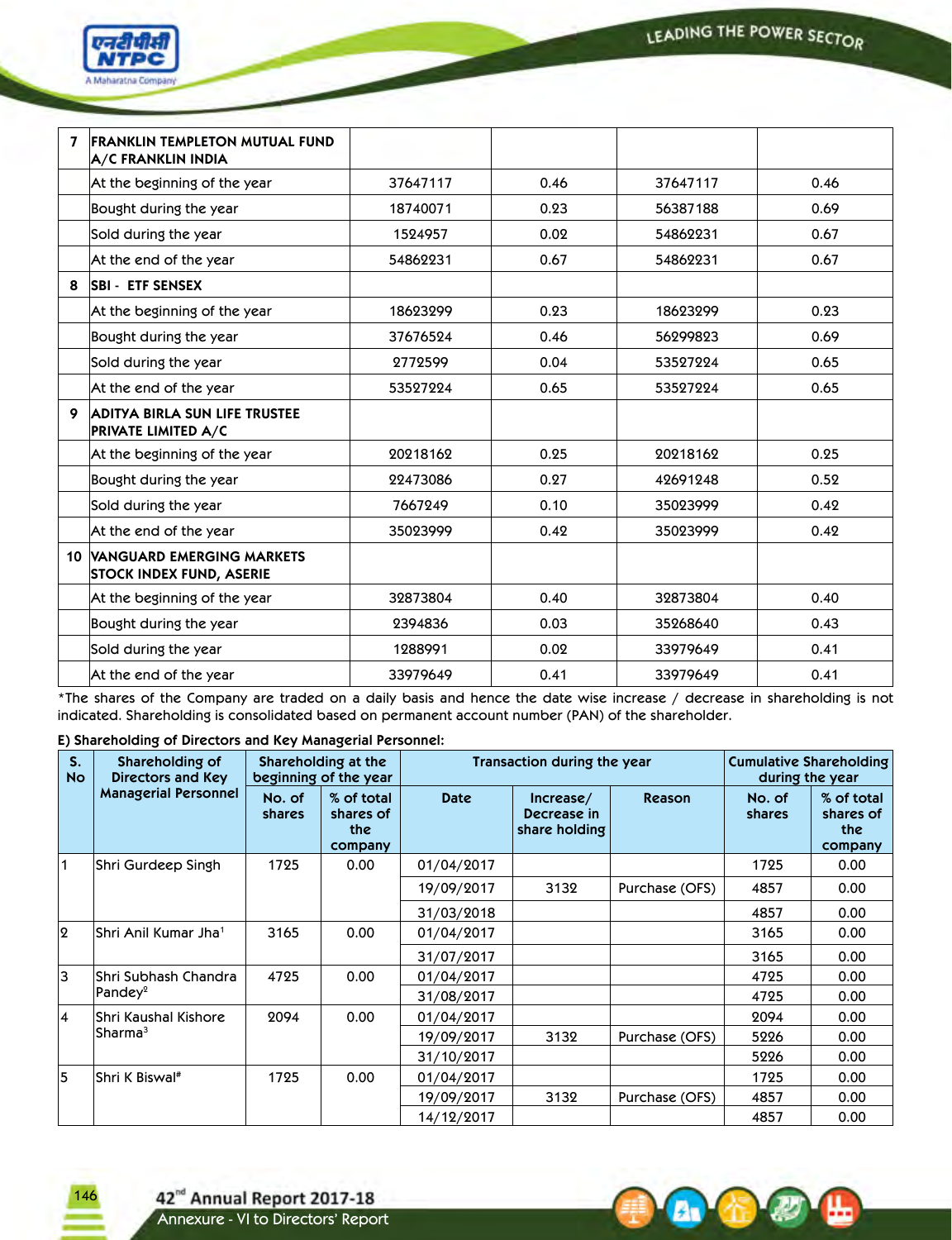

| S <sub>x</sub><br>Shareholding of<br>Shareholding at the<br>Transaction during the year<br><b>No</b><br><b>Directors and Key</b><br>beginning of the year |                                 |                  |                                           |             | <b>Cumulative Shareholding</b><br>during the year |                |                  |                                           |
|-----------------------------------------------------------------------------------------------------------------------------------------------------------|---------------------------------|------------------|-------------------------------------------|-------------|---------------------------------------------------|----------------|------------------|-------------------------------------------|
|                                                                                                                                                           | <b>Managerial Personnel</b>     | No. of<br>shares | % of total<br>shares of<br>the<br>company | <b>Date</b> | Increase/<br>Decrease in<br>share holding         | Reason         | No. of<br>shares | % of total<br>shares of<br>the<br>company |
| 6                                                                                                                                                         | <b>Shri Anand Kumar</b>         | 2888             | 0.00                                      | 01/04/2017  |                                                   |                | 2888             | 0.00                                      |
|                                                                                                                                                           | Gupta                           |                  |                                           | 19/09/2017  | 3132                                              | Purchase (OFS) | 6020             | 0.00                                      |
|                                                                                                                                                           |                                 |                  |                                           | 31/03/2018  |                                                   |                | 6020             | 0.00                                      |
| $\overline{7}$                                                                                                                                            | Shri Saptarshi Roy              | 1205             | 0.00                                      | 01/04/2017  |                                                   |                | 1205             | 0.00                                      |
|                                                                                                                                                           |                                 |                  |                                           |             | (49)                                              | Sale           | 1156             | 0.00                                      |
|                                                                                                                                                           |                                 |                  |                                           | 31/03/2018  |                                                   |                | 1156             | 0.00                                      |
| 8                                                                                                                                                         | Shri Aniruddha Kumar            | 214              | 0.00                                      | 01/04/2017  |                                                   |                | 214              | 0.00                                      |
|                                                                                                                                                           |                                 |                  |                                           | 31/03/2018  |                                                   |                | 214              | 0.00                                      |
| 9                                                                                                                                                         | Shri S.K.Roy <sup>4</sup>       | 4715             | 0.00                                      | 01/04/2017  |                                                   |                | 4715             | 0.00                                      |
|                                                                                                                                                           |                                 |                  |                                           | 31/03/2018  |                                                   |                | 4715             | 0.00                                      |
| 10                                                                                                                                                        | Shri P.K.Mohapatra <sup>5</sup> | 4212             | 0.00                                      | 01/04/2017  |                                                   |                | 4212             | 0.00                                      |
|                                                                                                                                                           |                                 |                  |                                           | 19/09/2017  | 1600                                              | Purchase (OFS) | 5812             | 0.00                                      |
|                                                                                                                                                           |                                 |                  |                                           | 31/03/2018  |                                                   |                | 5812             | 0.00                                      |
| 11                                                                                                                                                        | Shri Shashi Shekhar             | 691              | 0.00                                      | 01/04/2017  |                                                   |                | 691              | 0.00                                      |
|                                                                                                                                                           |                                 |                  |                                           | 31/03/2018  |                                                   |                | 691              | 0.00                                      |
| 12                                                                                                                                                        | İShri Vinod Kumar               | 1000             | 0.00                                      | 01/04/2017  |                                                   |                | 1000             | 0.00                                      |
|                                                                                                                                                           |                                 |                  |                                           | 31/03/2018  |                                                   |                | 1000             | 0.00                                      |
| 13                                                                                                                                                        | Shri K.Sreekant                 | 425              | 0.00                                      | 28/03/2018  |                                                   |                | 425              | 0.00                                      |
|                                                                                                                                                           |                                 |                  |                                           | 31/03/2018  |                                                   |                | 425              | 0.00                                      |
| 14                                                                                                                                                        | Shri K P Gupta                  | $\mathbf 0$      | 0.00                                      | 01/04/2017  |                                                   |                | 0                | 0.00                                      |
|                                                                                                                                                           |                                 |                  |                                           | 19/09/2017  | 1500                                              | Purchase (OFS) | 1500             | 0.00                                      |
|                                                                                                                                                           |                                 |                  |                                           | 31/03/2018  |                                                   |                | 1500             | 0.00                                      |

# Under suspension vide order dated 14<sup>th</sup> December, 2017 from Ministry of Power.

1 Ceased to be Director w.e.f. 31st July 2017 after attaining the age of his superannuation.

2 Ceased to be Director w.e.f. 31<sup>st</sup> August 2017 after attaining the age of his superannuation.

3 Ceased to be Director w.e.f. 31st October 2017 after attaining the age of his superannuation.

4 Appointed as Director w.e.f. 19th January 2018

5 Appointed as Director w.e.f. 31st January 2018



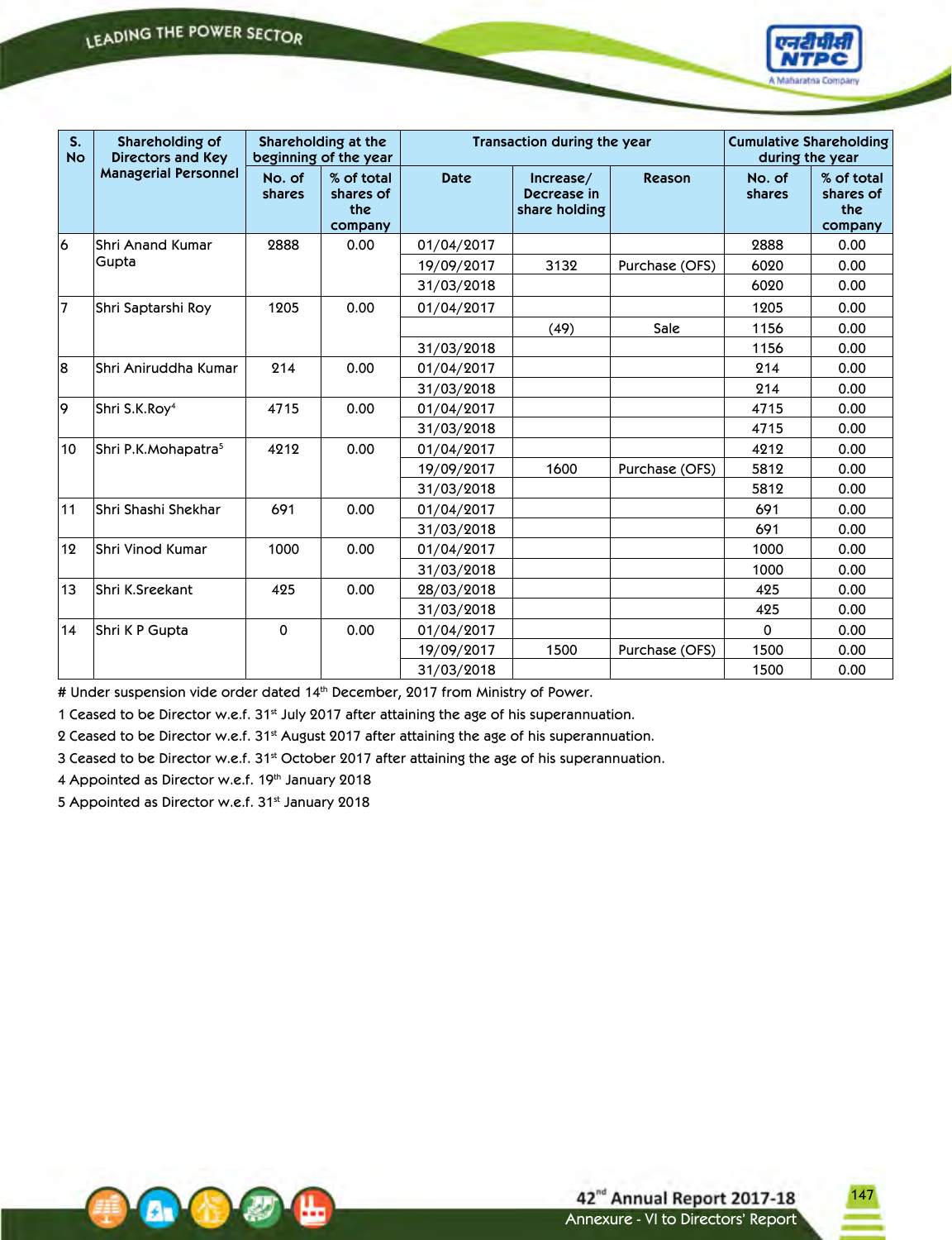

**A** 

**V) INDEBTEDNESS - Indebtedness of the Company including interest outstanding/accrued but not due for payment.**

**Amount in** ₹ Crore

| <b>Particulars</b>                                                        | <b>Secured Loans</b><br>excluding<br>deposits | <b>Unsecured Loans</b> | <b>Deposits</b> | <b>Total</b><br><b>Indebtedness</b> |
|---------------------------------------------------------------------------|-----------------------------------------------|------------------------|-----------------|-------------------------------------|
| Indebtedness at the beginning of the financial<br>year (as at 01.04.2017) |                                               |                        |                 |                                     |
| i) Principal Amount                                                       | 33,711.40                                     | 73,128.81              |                 | 1,06,840.21                         |
| ii) Interest due but not paid                                             |                                               |                        |                 |                                     |
| iii) Interest accrued but not due                                         | 804.63                                        | 356.29                 |                 | 1,160.92                            |
| Total (i+ii+iii)                                                          | 34,516.03                                     | 73,485.10              | $\blacksquare$  | 1,08,001.13                         |
| Change in Indebtedness during the financial<br>year (2017-18)             |                                               |                        |                 |                                     |
| i) Addition in principal amount                                           |                                               | 20,776.19              |                 | 20,776.19                           |
| ii) Reduction in principal amount                                         | (650.97)                                      | (6,322.22)             |                 | (6,973.19)                          |
| iii) Change in principal amount due to ERV                                |                                               | 1,059.31               |                 | 1,059.31                            |
| iv) Change due to unamortised borrowing cost                              | 0.31                                          | (98.22)                |                 | (97.91)                             |
| v) Change in interest accrued but not due                                 | (17.88)                                       | 111.92                 |                 | 94.04                               |
| Net Change (i-ii+iii+iv+v)                                                | (668.54)                                      | 15,526.98              |                 | 14,858.44                           |
| Indebtedness at the end of the financial year<br>(as on 31.03.2018)       |                                               |                        |                 |                                     |
| i) Principal Amount                                                       | 33,060.74                                     | 88,543.87              |                 | 1,21,604.61                         |
| ii) Interest accrued but not due                                          | 786.75                                        | 468.21                 |                 | 1254.96                             |
| Total (i+ii)                                                              | 33,847.49                                     | 89,012.08              |                 | 1,22,859.57                         |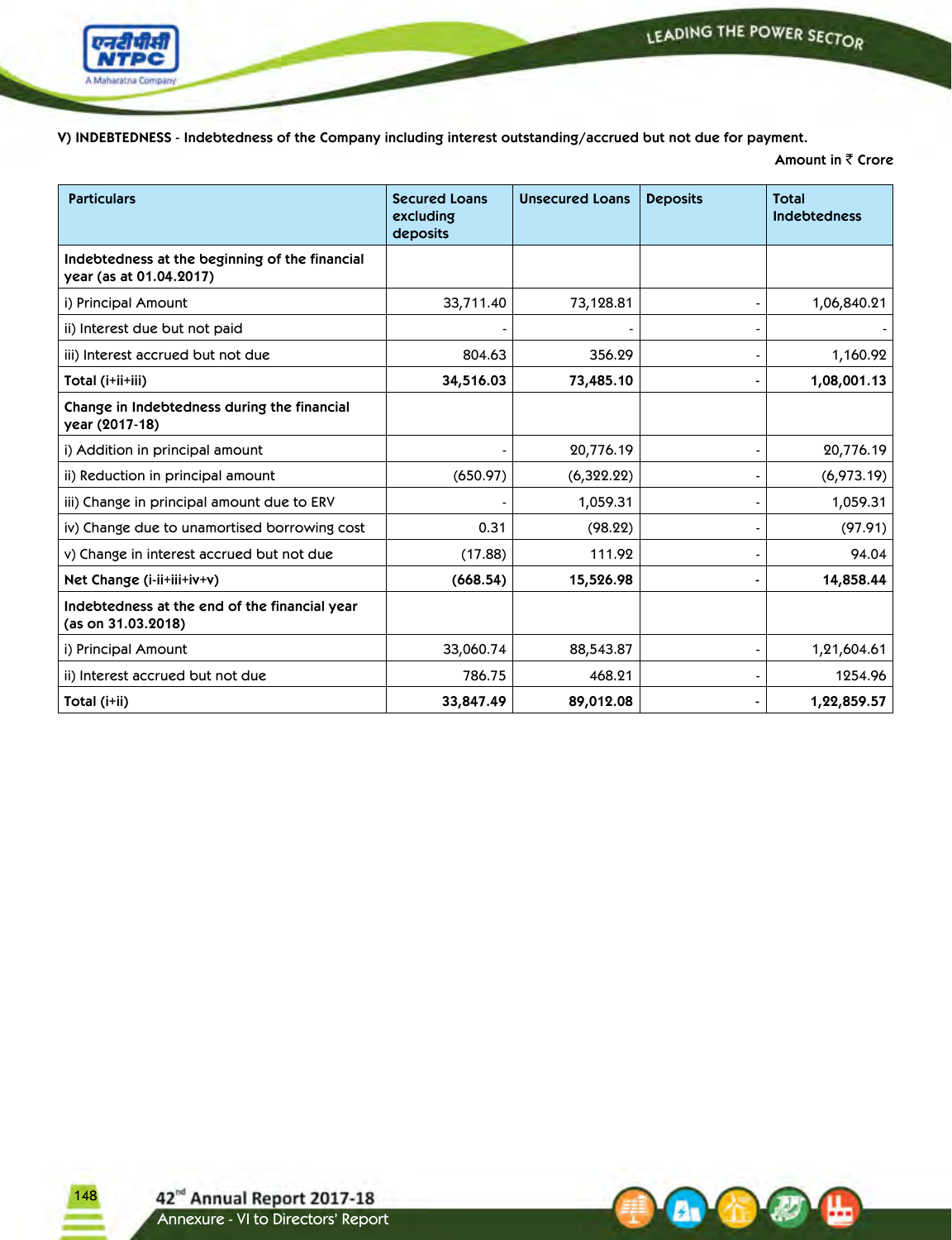VI) REMUNERATION OF DIRECTORS AND KEY MANAGERIAL PERSONNEL-**VI) REMUNERATION OF DIRECTORS AND KEY MANAGERIAL PERSONNEL-**

| Directors and/or Manage                        |
|------------------------------------------------|
|                                                |
|                                                |
|                                                |
|                                                |
|                                                |
|                                                |
|                                                |
|                                                |
|                                                |
|                                                |
|                                                |
|                                                |
|                                                |
|                                                |
|                                                |
|                                                |
|                                                |
|                                                |
|                                                |
|                                                |
|                                                |
|                                                |
|                                                |
|                                                |
|                                                |
|                                                |
|                                                |
|                                                |
|                                                |
|                                                |
|                                                |
|                                                |
|                                                |
|                                                |
|                                                |
|                                                |
|                                                |
|                                                |
|                                                |
|                                                |
|                                                |
| muneration to Managing Director, Whole-time Di |
| i<br>District                                  |
|                                                |

孙

| $\frac{8}{2}$ | Particulars of Remuneration                                                               |                         |                                        |                              |                                 |                | Name of MD /WTD /Manager        |                      |                                     |                           |                                    | Amount<br>$(in \overline{\overline{\zeta}})$<br>Total |
|---------------|-------------------------------------------------------------------------------------------|-------------------------|----------------------------------------|------------------------------|---------------------------------|----------------|---------------------------------|----------------------|-------------------------------------|---------------------------|------------------------------------|-------------------------------------------------------|
|               |                                                                                           | CMD/CEO                 | WTD/CFO                                | WTD                          | <b>WTD</b>                      | WТD            | WTD                             | WTD                  | WTD                                 | WTD                       | WTD                                |                                                       |
|               |                                                                                           | Gurdeep<br>Singh<br>sf. | Kulamani<br>Biswal <sup>#</sup><br>Sh. | Sh. A.K.<br>Jha <sup>1</sup> | Pandey <sup>2</sup><br>Sh. S.C. | Sh. S. Roy     | Sharma <sup>3</sup><br>Sh. K.K. | <b>ShAK</b><br>Gupta | Sh.S.K.Roy <sup>4</sup> Sh. Prakash | <b>Tiwari<sup>5</sup></b> | Mohapatra <sup>5</sup><br>Sh. P.K. |                                                       |
|               | Gross salary                                                                              |                         |                                        |                              |                                 |                |                                 |                      |                                     |                           |                                    |                                                       |
|               | contained in section 17(1) of the<br>(a) Salary as per provisions<br>Income-tax Act, 1961 | 65,46,405               | 41,49,153                              | 57,97,547                    | 48,13,006                       | 52,64,896      | 54, 18, 355                     | 57,09,849            | 49,69,741                           | 43,57,045                 |                                    | 54,74,065 5,25,00,062                                 |
|               | (b) Value of perquisites u/s 17(2)<br>of the Income-tax Act, 1961                         | 10,38,829               | 6,77,733                               | 2, 15, 450                   | 3,67,198                        | 66,756         | 3,51,564                        | 45,233               | 1,81,392                            | 3,75,064                  | 1,08,394                           | 34,27,613                                             |
|               | section 17(3) of the Income-tax<br>(c) Profits in lieu of salary under<br>Act, 1961       | $\overline{0.00}$       | $rac{1}{2}$                            | $\overline{5}$               | $\overline{8}$                  | $\overline{0}$ | $\overline{0.00}$               | $\overline{5}$       | 0.00                                | $\overline{0}$            | $\overline{\text{0}}$              |                                                       |
| $\sim$        | Stock Option                                                                              |                         |                                        |                              |                                 |                |                                 |                      |                                     |                           |                                    |                                                       |
| ო             | Sweat Equity                                                                              |                         |                                        |                              |                                 |                |                                 |                      |                                     |                           |                                    |                                                       |
| 4             | -Others, specify<br>as % of Profit<br>Commission                                          |                         |                                        |                              |                                 |                |                                 |                      |                                     |                           |                                    |                                                       |
| 5             | Others, please specify                                                                    |                         |                                        |                              |                                 |                |                                 |                      |                                     |                           |                                    |                                                       |
|               | Total (A)                                                                                 | 75,85,234               | 48,26,886                              | 60,12,997                    | 51,80,204                       | 53,31,652      | 57,69,919 57,55,082             |                      |                                     | 51,51,133 47,32,109       |                                    | 55,82,459 5,59,27,675                                 |
|               |                                                                                           |                         |                                        |                              |                                 |                |                                 |                      |                                     |                           |                                    |                                                       |

Annexure - VI to Directors' Report

42<sup>nd</sup> Annual Report 2017-18

#Under suspension vide order dated 14th December, 2017 from Ministry of Power #Under suspension vide order dated 14th December, 2017 from Ministry of Power

1 Ceased to be Director w.e.f. 31st July 2017

1 Ceased to be Director w.e.f. 31<sup>st</sup> July 2017<br>2 Ceased to be Director w.e.f. 31<sup>st</sup> August 2017 2 Ceased to be Director w.e.f. 31st August 2017

3 Ceased to be Director w.e.f. 31st October 2017 3 Ceased to be Director w.e.f. 31st October 2017

149 4 Appointed as Director w.e.f. 19th January 2018, however Salary for the entire period (i.e FY 2017-18) was considered.

4 Appointed as Director w.e.f. 19th January 2018, however Salary for the entire period (i.e FY 2017-18) was considered.<br>5 Appointed as Director w.e.f. 31st January 2018, however Salary for the entire period (i.e FY 2017-18 5 Appointed as Director w.e.f. 31st January 2018, however Salary for the entire period (i.e FY 2017-18) was considered.

\* Section 197 of Companies Act, 2013 shall not apply vide MCA notification dated 5.6.2015

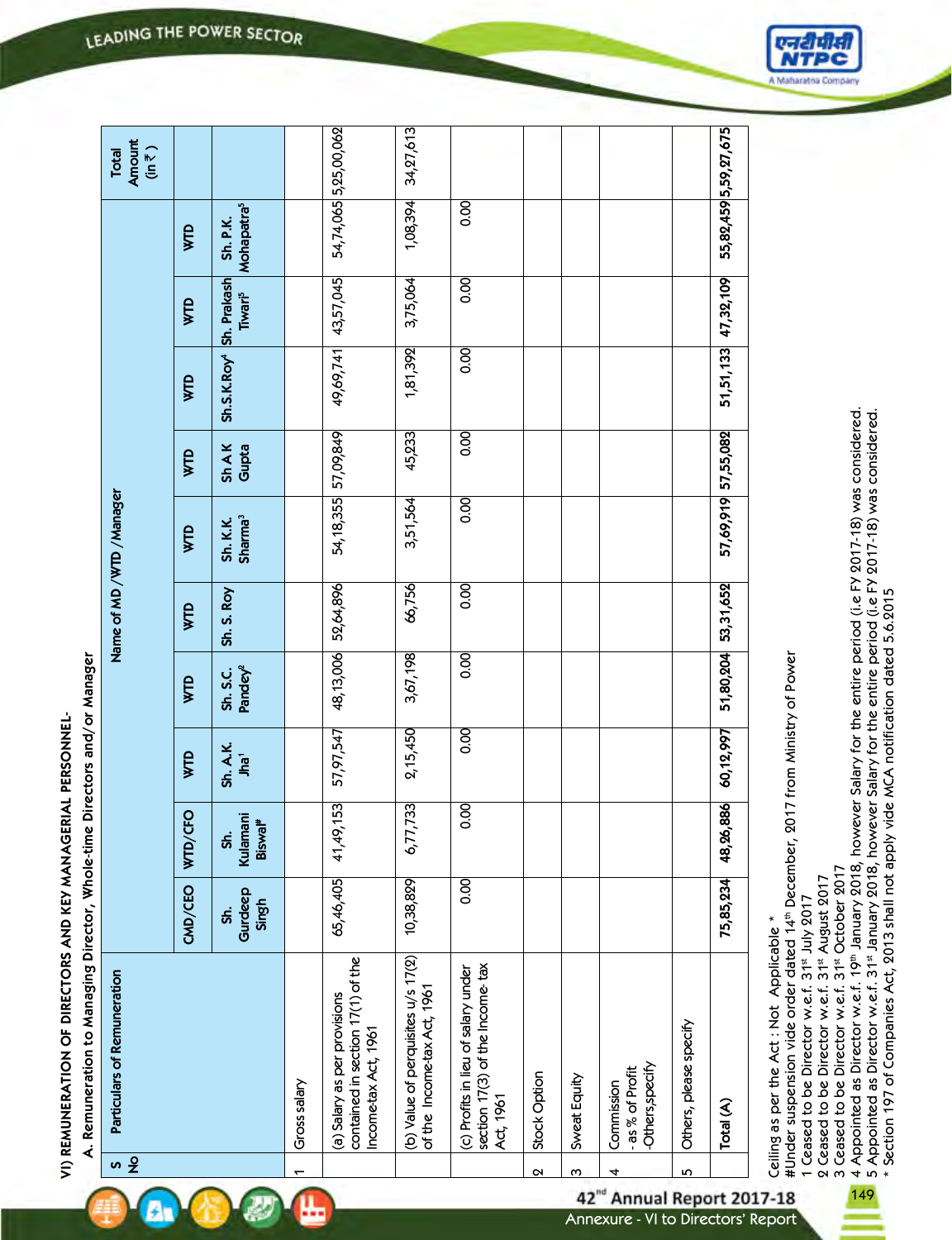**Amount in** `



B. Remuneration to other directors: (Refer Corporate Governance Report for details)

| SI.<br>No. | <b>Particulars of Remuneration</b>                                                                        | Fee for attending<br>board / committee<br>meetings | Commission | Others, please<br>specify Honorarium | <b>Total Amount</b> |
|------------|-----------------------------------------------------------------------------------------------------------|----------------------------------------------------|------------|--------------------------------------|---------------------|
| 1.         | <b>Independent Directors</b>                                                                              |                                                    |            |                                      |                     |
|            | Dr.(Mrs.) Gauri Trivedi                                                                                   | 7,00,000                                           |            |                                      | 7,00,000            |
|            | Shri Rajesh Jain <sup>1</sup>                                                                             | 2,80,000                                           |            |                                      | 2,80,000            |
|            | Shri Seethapathy Chander                                                                                  | 5,60,000                                           |            | 40,000                               | 6,00,000            |
|            | Shri M.P.Singh <sup>2</sup>                                                                               | 3,20,000                                           |            |                                      | 3,20,000            |
|            | Shri P.K.Deb <sup>2</sup>                                                                                 | 3,80,000                                           |            |                                      | 3,80,000            |
|            | Shri Shashi Shekhar <sup>2</sup>                                                                          | 3,00,000                                           |            |                                      | 3,00,000            |
|            | Shri Vinod Kumar <sup>2</sup>                                                                             | 3,00,000                                           |            |                                      | 3,00,000            |
|            | Shri Subhash Joshi <sup>2</sup>                                                                           | 3,20,000                                           |            |                                      | 3,20,000            |
|            | Total (1)                                                                                                 | 31,60,000                                          |            |                                      | 32,00,000           |
| 2.         | <b>Other Non-Executive Directors</b>                                                                      |                                                    |            |                                      |                     |
|            | Total (2)                                                                                                 |                                                    |            |                                      |                     |
|            | Total $(B)=(1+2)$                                                                                         | 31,60,000                                          |            | 40,000                               | 32,00,000           |
|            | Total Managerial Remuneration (A+B)                                                                       |                                                    |            |                                      | 5,91,27,675         |
|            | Ceiling as per the Act ( $@1\%$ of profits<br>calculated under Section 198 of the<br>Companies Act, 2013) |                                                    |            | Not Applicable                       |                     |

\* Section 197 of Companies Act, 2013 shall not apply vide MCA notification dated 5.6.2015

1 Ceased to be Director w.e.f 10th October, 2017

2 Appointed as Director w.e.f. 24<sup>th</sup> October, 2017

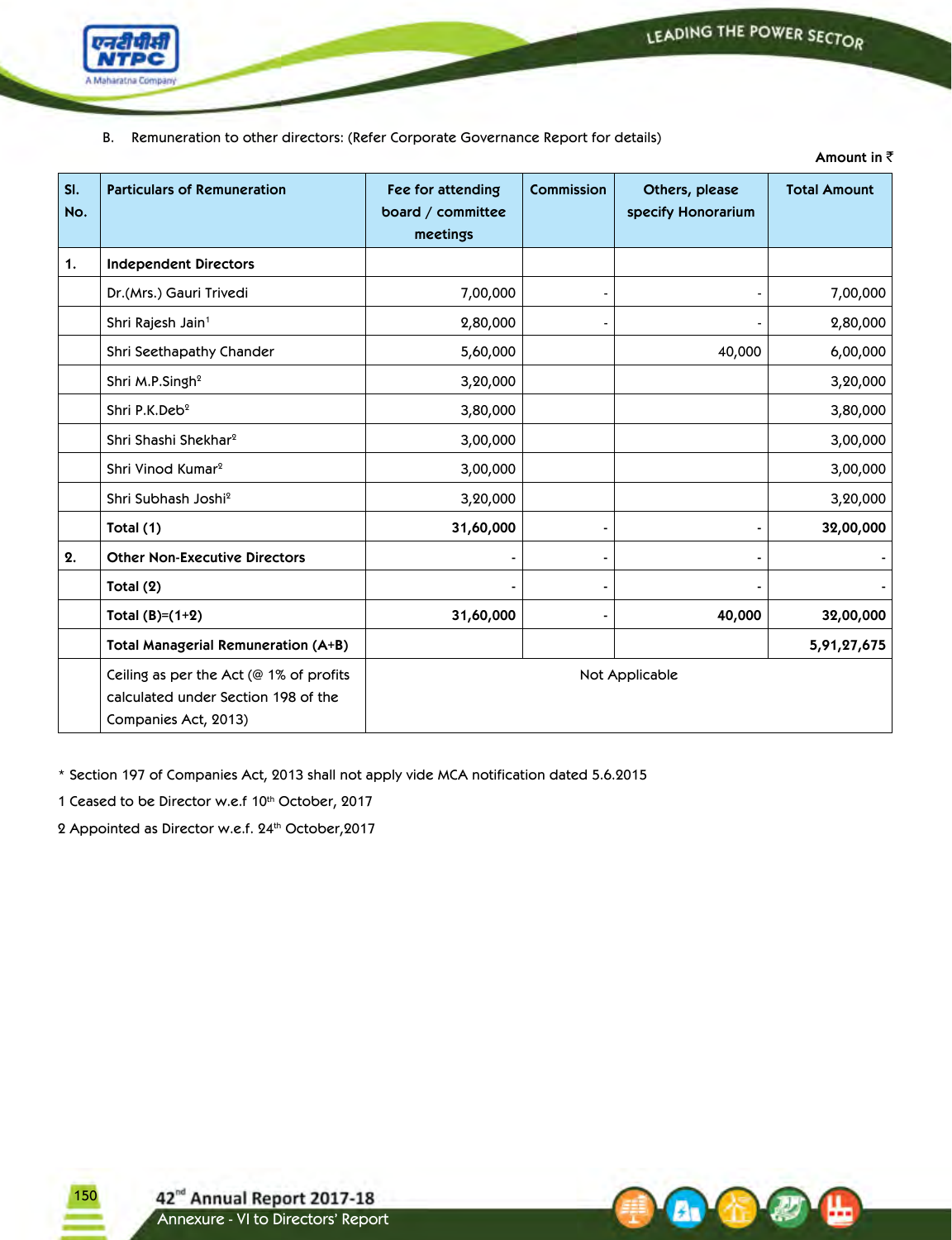

# **C. REMUNERATION TO KEY MANAGERIAL PERSONNEL OTHER THAN MD/MANAGER/WTD**

**Amount in** `

| SI.              | <b>Particulars of Remuneration</b>                                                        |                          | <b>Key Managerial Personnel</b> |              |
|------------------|-------------------------------------------------------------------------------------------|--------------------------|---------------------------------|--------------|
| No.              |                                                                                           | <b>Company Secretary</b> | <b>CFO</b>                      | <b>Total</b> |
|                  |                                                                                           | Sh. K P Gupta            | Sh. Sudhir Arya                 |              |
| 1                | Gross salary                                                                              |                          |                                 |              |
|                  | (a) Salary as per provisions contained in<br>section 17(1) of the Income-tax Act,<br>1961 | 44,69,654                | 41,78,140                       | 86,47,794    |
|                  | (b) Value of perquisites $u/s$ 17(2) of the<br>Income-tax Act, 1961                       | 74,733                   | 39,013                          | 1,13,746     |
|                  | (c) Profits in lieu of salary under section<br>17(3) of the Income-tax Act, 1961          |                          |                                 |              |
| $\boldsymbol{2}$ | <b>Stock Option</b>                                                                       |                          |                                 |              |
| 3                | Sweat Equity                                                                              |                          |                                 |              |
| 4                | Commission                                                                                |                          |                                 |              |
|                  | - as % of profit                                                                          |                          |                                 |              |
| 5                | Others, please specify                                                                    |                          |                                 |              |
|                  | Total                                                                                     | 45,44,387                | 42, 17, 153                     | 87,61,540    |

# **VI) PENALTIES/ PUNISHMENT/ COMPOUNDING OF OFFENCES:**

| Type                                                                                                                                                                                                    | Section of the<br><b>Companies Act</b> | <b>Brief Description</b> | Details of Penalty /<br>Punishment/ Compounding<br>fees imposed | <b>Authority</b><br><b>IRD / NCLT/ COURTI</b> | Appeal made,<br>if any (give Details) |  |  |
|---------------------------------------------------------------------------------------------------------------------------------------------------------------------------------------------------------|----------------------------------------|--------------------------|-----------------------------------------------------------------|-----------------------------------------------|---------------------------------------|--|--|
| There were no penalties/ punishment / compounding of offences for breach of any section of Companies Act against the<br>Company or its Directors or other officers in default, if any, during the year. |                                        |                          |                                                                 |                                               |                                       |  |  |

For and on behalf of the Board of Directors

(Gurdeep Singh) Chairman & Managing Director

Place: New Delhi Date: 8<sup>th</sup> August, 2018



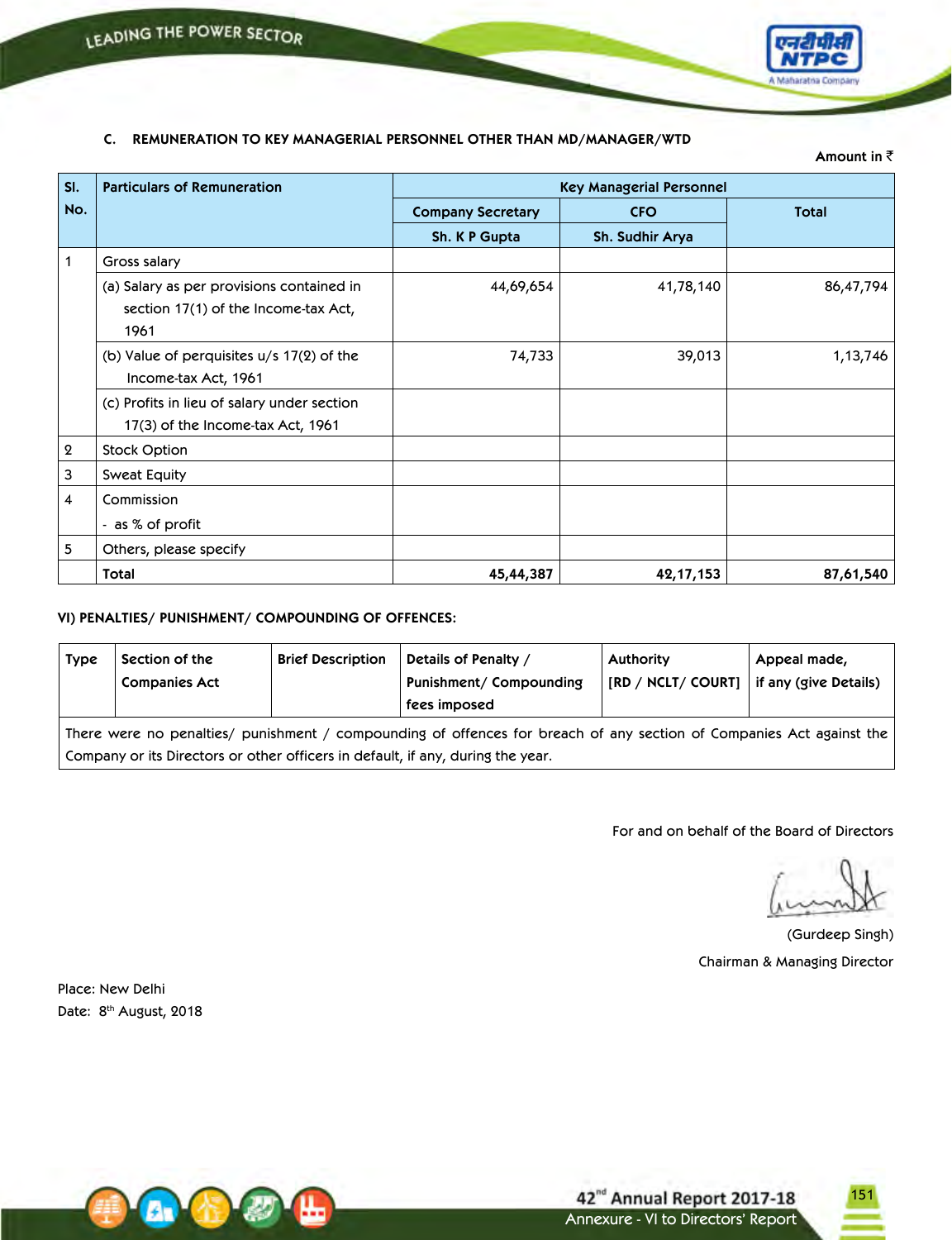# Empowering the Girl Child through Girl Empowerment Mission (GEM) **Empowering the Girl Child through Girl Empowerment Mission (GEM)**

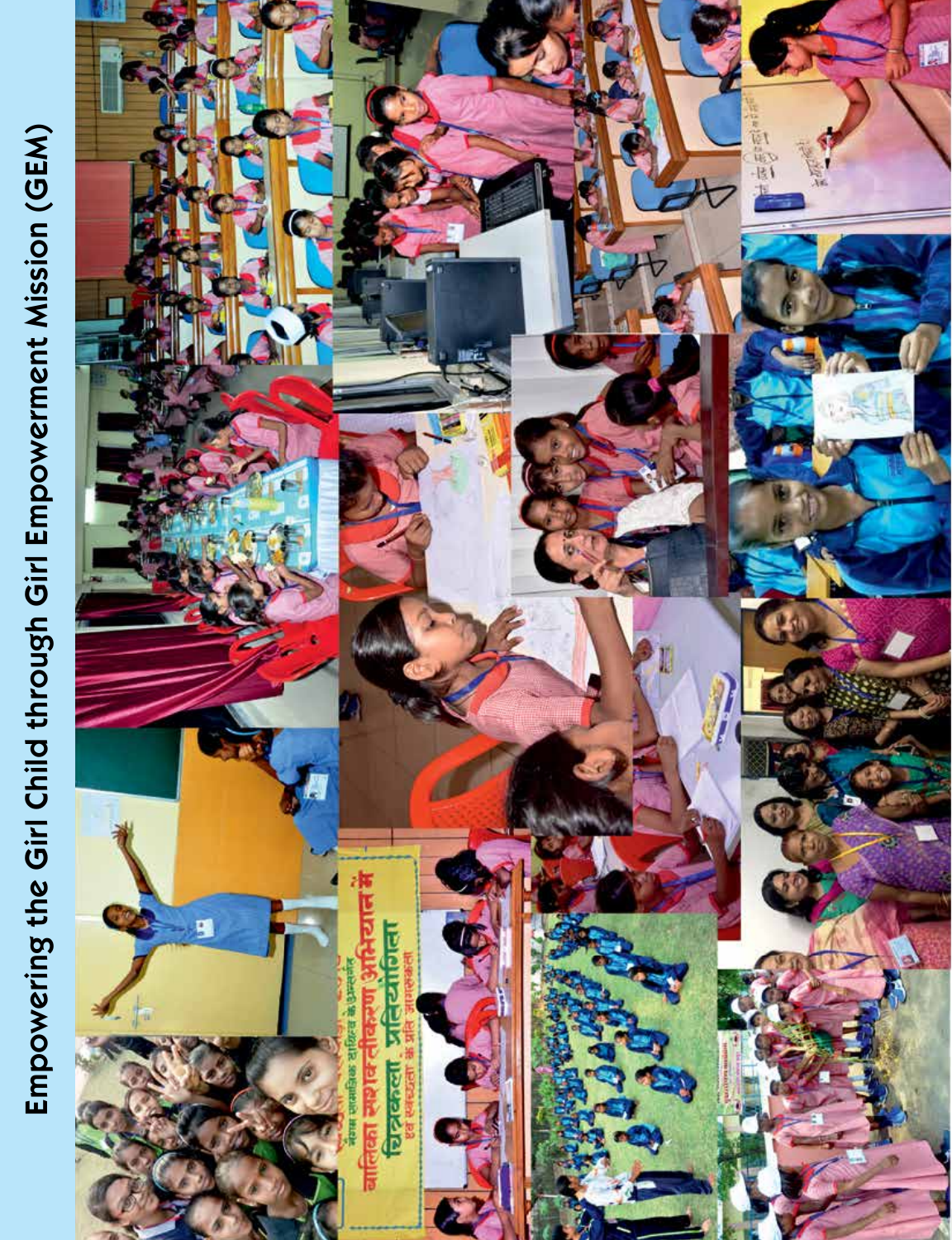

Annexure-VII to Directors' Report

# **FORMAT FOR THE ANNUAL REPORT ON CSR ACTIVITIES TO BE INCLUDED IN THE BOARD'S REPORT**

1. A brief outline of the company's CSR policy, including overview of projects or programs proposed to be undertaken and a reference to the web-link to the CSR policy and projects or programs.

CSR has been synonymous with Company's core business of power generation. The Company's spirit of caring and sharing is embedded in its mission statement. The Company has a comprehensive Resettlement & Rehabilitation (R&R) policy covering community development (CD) activities which has been revised and updated from time to time. CD activities in green field area are initiated as soon as project is conceived and thereafter extensive community / peripheral development activities are taken up along with the project development. Separate CSR Community Development Policy, formulated in July 2004 and Sustainability Policy formulated in Nov 2012 were combined and revised in 2016 as "NTPC Policy for CSR & Sustainability" in line with Companies Act 2013 and DPE Guidelines for CSR. It covers a wide range of activities including implementation of key programmes through NTPC Foundation.

 CSR & Sustainability programs undertaken by Company include activities specified in Schedule VII of the Companies Act 2013 & rules made there under and any other activity for benefit of community at large. Focus areas of NTPC CSR & Sustainability activities are Health, Sanitation, safe Drinking Water, Education, Women Empowerment, Social Infrastructure livelihood creation and support through innovative agriculture & livestock development, support to Physically Challenged Person (PCPs), and activities contributing towards Environment Sustainability.The Company commits itself to contribute to the society, discharging its corporate social responsibilities through initiatives that have positive impact on society at large, especially the community in the neighborhood of its operations by improving the quality of life of the people, promoting inclusive growth and environmental sustainability.

Preference for CSR & Sustainability activities is given to local areas around Company's operations, ensuring that majority CSR funds are spent for activities in local areas. However, considering Inclusive Growth & Environment Sustainability and to supplement Government effort, activities are also taken up anywhere in the country. During the year about 550 villages and more than 450 schools have been benefitted by NTPC's various CSR initiatives at different locations. NTPC's CSR initiatives have touched the lives of around 10 lakhs people in one or the other way, residing at remote locations.

 Apart from the CSR activities undertaken in and around operations to improve the living conditions of the local communities, some of the other CSR initiatives undertaken PAN India are:

- Creation of full-fledged Science & IT lab in BGIS School,Vrindavan, construction of school & hostel for tribal children in Chapki, UP.
- Support for Combating cancer by creating infrastructure & equipment at National Cancer Institute Nagpur and AIIMS New Delhi.
- Revival and operation of Mechanized Solid Waste Management plant at Karsada, UP.
- Installation of Bore wells and Electric pump sets for 220 scheduled tribe farmers at Nagram village Telangana.
- Creation of Skill development and Panchkarma treatment center.
- NTPC participated in the CSR fair, first of its kind organized by DPE and exhibited the products prepared by local community under NTPC Skill development projects being operationalized by various NTPC units.
- Provision for income generation opportunities through vocational training, skill upgradation and income generation programs. NTPC has adopted 18 Industrial Training Institutes (ITIs) and is setting up 8 new ones. NTPC has signed Memorandum of Understanding (MoU) with National Skill Development Corporation (NSDC) to develop the skills of 30000 youth over a period of 05 years spread in 12 states in order to make them self-employable by NTPC.

 NTPC, being a member of Global Compact Network, India, confirms its involvement in various CSR activities in line with 10 Global Compact principles and shares its experience with the representatives of the world through Communication on Progress(COP). It submits COP to United Nations Global Compact on regular basis.

**Web link for accessing uploaded COP is given below:**

www.unglobalcompact.org/what-is-gc/participants/7032-NTPC-Ltd#cop

**Web Link to the CSR Policy & Projects or programs**

http://www.ntpc.co.in/en/corporate-citizenship/corporate-social-responsibility

#### **2. The Composition of the CSR Committee**

As on 31.03.2018, the Board Level Corporate Social Responsibility & Sustainability Committee comprises

| One functional Director     |               | Shri Saptarshi Roy     |
|-----------------------------|---------------|------------------------|
| Three Independent Directors | $\sim$ $\sim$ | Dr. Gauri Trivedi      |
|                             |               | Shri Pradeep Kumar Deb |
|                             |               | Shri Vinod Kumar       |

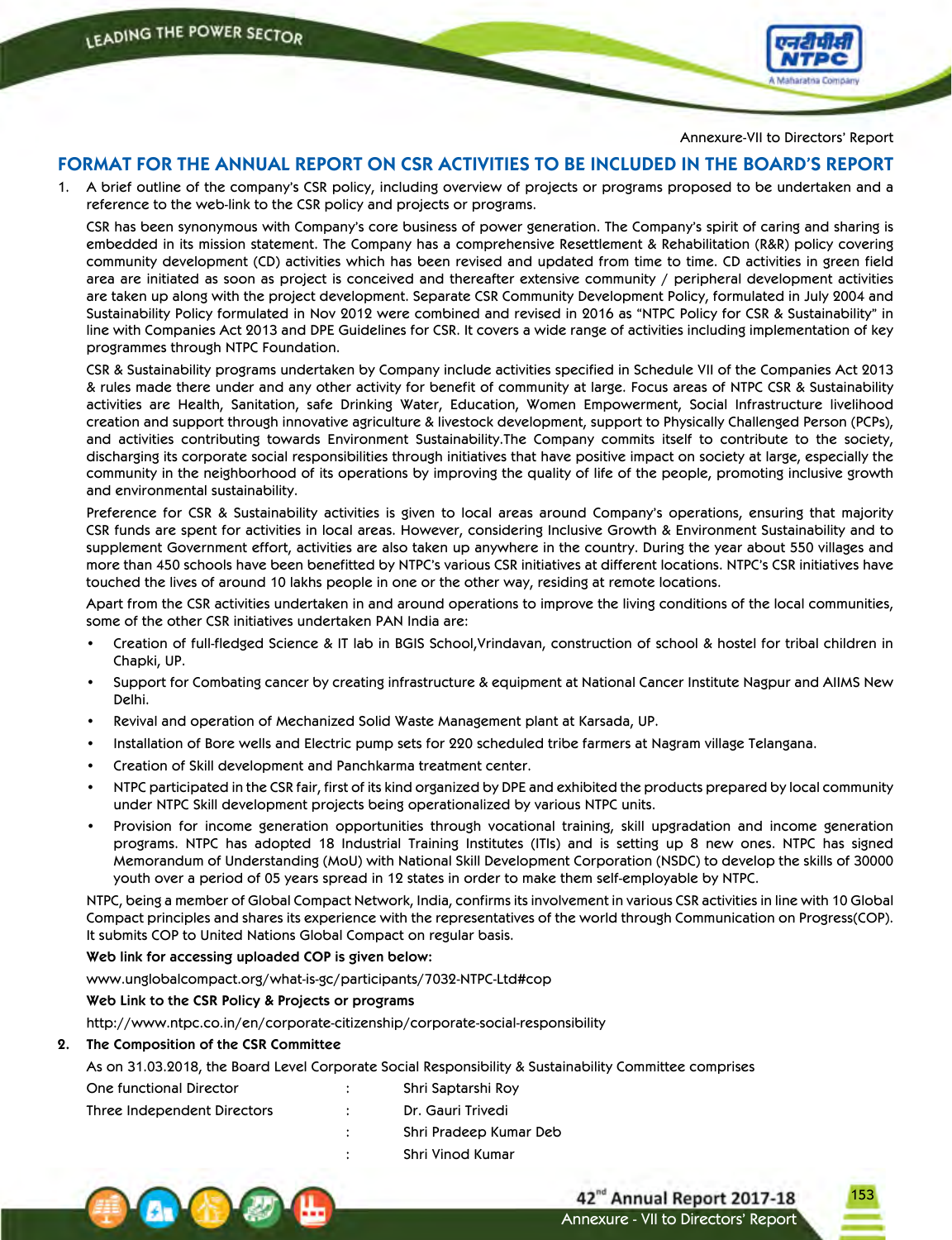

 The committee recommends to the Board for approval, the amount of expenditure to be incurred on the activities and also monitors from time to time the Policy for Corporate Social Responsibility & Sustainability approved by the Board.

3. Average net profit of the Company for the previous 3 financial years  $\overline{\ }$  11037.30 Crore 4. Prescribed CSR Expenditure (2% of the amount as in item 3 above)  $\bar{\tau}$  220.75 Crore Previous Year Shortfall **- NIL** Total Prescribed CSR Expenditure - ₹ 220.75 Crore 5. Details of CSR spent during the financial year (a) Total amount to be spent for the financial year  $\bar{\tau}$  220.75 Crore Amount spent and the set of the set of the set of the set of the set of the set of the set of the set of the s Amount exceeding prescribed CSR Exp - 20.79 Crore (b) Amount unspent, if any  $\blacksquare$ 

(c) Manner in which the amount spent during the financial year is detailed below:

| Amount (₹ Crore) |                                                         |                                                                                                                                                                     |                                                                                                                                               |                                                                |                                                                                                                                                  |                                                                         |                                                                    |
|------------------|---------------------------------------------------------|---------------------------------------------------------------------------------------------------------------------------------------------------------------------|-----------------------------------------------------------------------------------------------------------------------------------------------|----------------------------------------------------------------|--------------------------------------------------------------------------------------------------------------------------------------------------|-------------------------------------------------------------------------|--------------------------------------------------------------------|
|                  |                                                         |                                                                                                                                                                     | 5(c) Manner in which the amount spent during the financial year is detailed below:                                                            |                                                                |                                                                                                                                                  |                                                                         |                                                                    |
| (1)              | (2)                                                     | (3)                                                                                                                                                                 | (4)                                                                                                                                           | (5)                                                            | (6)                                                                                                                                              | (7)                                                                     | (8)                                                                |
| ls.<br>No        | CSR project or activity<br>lidentified                  | Sector in<br>which the<br><b>Project is</b><br>covered./<br>Relevant<br>Section of<br><b>Schedule</b><br><b>VII in which</b><br>the project<br>is covered<br>(Note) | <b>Project or programs</b><br>(1) Local area or other<br>$(2)$ Specify the State and<br>district where projects or<br>programs was undertaken | Amount<br>outlay<br>(budget)<br>project or<br>programs<br>wise | Amount<br>spent on the<br>projects or<br>programs<br>Sub-heads*:<br>(1) Direct<br>expenditure<br>on projects<br>or programs<br>(2)<br>Overheads: | <b>Cumulative</b><br>expenditure<br>upto to the<br>reporting<br>period* | Amount<br>spent:<br>Direct or<br>through<br>implementing<br>agency |
| $\overline{1}$   | Swacch Vidyalya<br>Abhiyaan**                           | j                                                                                                                                                                   | CSR initiatives during the<br>Financial Year 2017-18 have                                                                                     | 1.07                                                           | 10.52                                                                                                                                            | 10.52                                                                   |                                                                    |
| $\overline{2}$   | Sanitation**                                            | Ť                                                                                                                                                                   | been taken up on PAN<br>India basis around NTPC                                                                                               | 21.83                                                          | 21.88                                                                                                                                            | 21.88                                                                   |                                                                    |
| 3                | Environment**                                           | iv                                                                                                                                                                  | operations primarily in 20                                                                                                                    | 59.04                                                          | 56.22                                                                                                                                            | 56.22                                                                   |                                                                    |
| 4                | <b>Healthcare</b>                                       | Ť                                                                                                                                                                   | states mentioned below:<br>Andhra Pradesh, Assam,                                                                                             | 34.05                                                          | 15.08                                                                                                                                            | 15.08                                                                   | Through                                                            |
| 5                | <b>Education &amp; Skill</b><br>Development             | ii                                                                                                                                                                  | Bihar, Chhattisgarh,<br>Delhi, Gujarat,                                                                                                       | 43.18                                                          | 65.26                                                                                                                                            | 65.26                                                                   | Implementing<br>/ Contracting                                      |
| $\overline{6}$   | Rural Development                                       | X                                                                                                                                                                   | Haryana, Himachal Pradesh,<br>Jharkhand, Karnataka,                                                                                           | 53.51                                                          | 32.11                                                                                                                                            | 32.11                                                                   | Agency/NTPC<br>Foundation/                                         |
| 7                | Drinking Water                                          | Ť                                                                                                                                                                   | Kerala, Madhya                                                                                                                                | 19.77                                                          | 12.34                                                                                                                                            | 12.34                                                                   | Trusts/                                                            |
| 8                | Sports                                                  | vii                                                                                                                                                                 | Pradesh, Maharashtra,<br>Odisha, Rajasthan, Tamil                                                                                             | 3.20                                                           | 1.58                                                                                                                                             | 1.58                                                                    | societies                                                          |
| 9                | <b>Protection of National</b><br>Heritage Art & Culture | ٧                                                                                                                                                                   | Nadu, Telangana, Uttar<br>Pradesh, Uttarakhand, West                                                                                          | 13.17                                                          | 14.57                                                                                                                                            | 14.57                                                                   |                                                                    |
| 10               | <b>Other CSR Activities</b>                             | ii, iii, iv                                                                                                                                                         | Bengal                                                                                                                                        | 1.63                                                           | 11.98                                                                                                                                            | 11.98                                                                   |                                                                    |
|                  | <b>Total</b>                                            |                                                                                                                                                                     |                                                                                                                                               | 250.45                                                         | 241.54                                                                                                                                           | 241.54                                                                  |                                                                    |

Note \* Including expenditure on activities carried forward from previous years, which have been completed during 2017-18.

\*\* Expenditure towards SI No 1,2 & 3 have contribution towards achieving of the National Goal of Swachh Bharat in line **with DPE Guidelines**

**Note :**

(i) Eradicating hunger, poverty and malnutrition, promoting healthcare incl. preventive health care and sanitation including contribution to the Swachh Bharat Kosh set-up by the Central Government for the promotion of sanitation and making available safe drinking water;

154

42<sup>nd</sup> Annual Report 2017-18 Annexure - VII to Directors' Report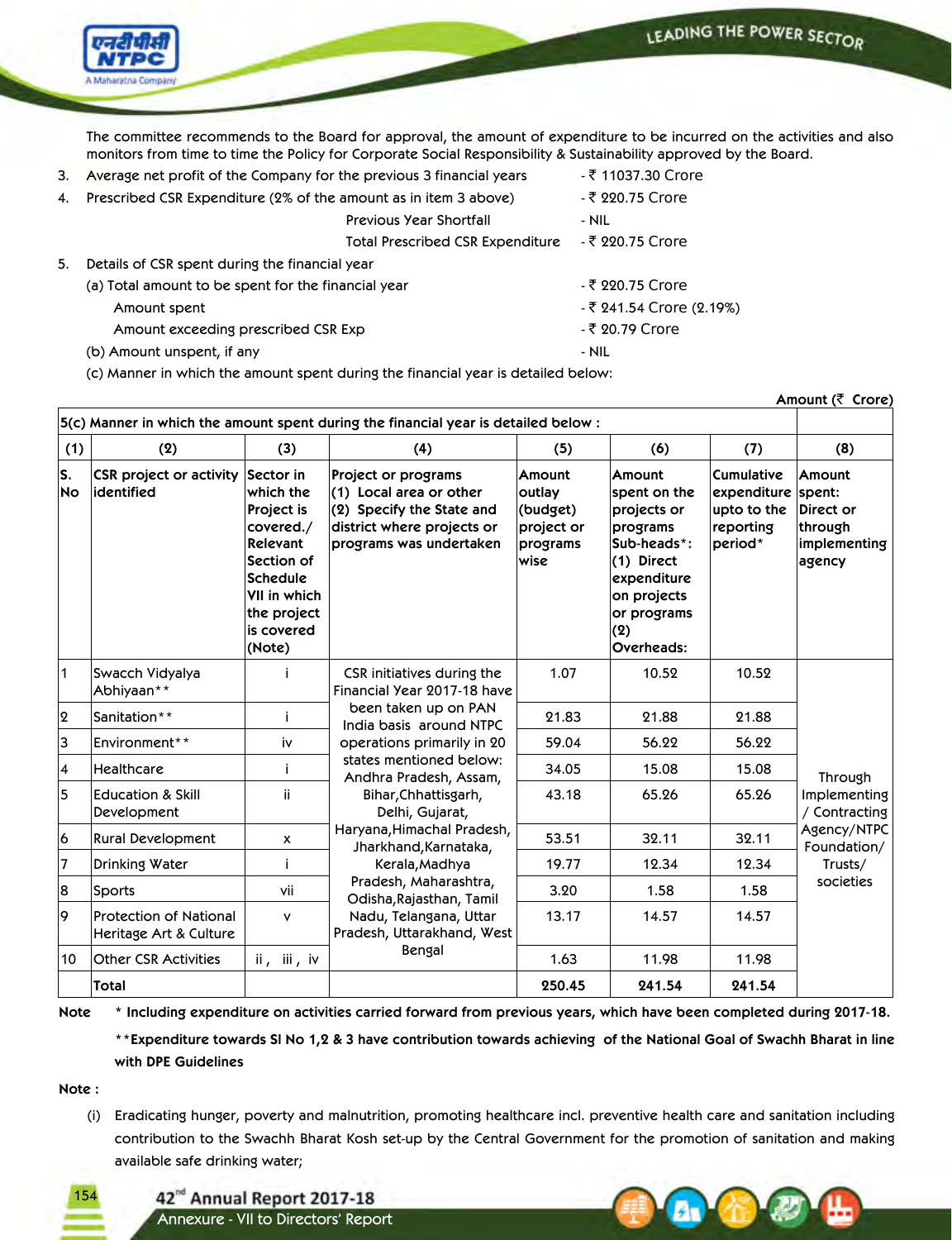

- (ii) Promoting education, including special education and employment enhancing vocation skills especially among children, women, elderly, and the differently abled and livelihood enhancement projects;
- (iii) Promoting gender equality, empowering women, setting up homes and hostels for women and orphans; setting up old age homes, day care centers and such other facilities for senior citizens and measures for reducing inequalities faced by socially and economically backward groups;
- (iv) Ensuring environmental sustainability, ecological balance, protection of flora and fauna, animal welfare, agroforestry, conservation of natural resources and maintaining quality of soil, air and water including contribution to the Clean Ganga Fund set-up by the Central Government for rejuvenation of river Ganga;
- (v) Protection of national heritage, art and culture including restoration of buildings and sites of historical importance and works of art; setting up public libraries; promotion and development of traditional arts and handicrafts;
- (vii) Training to promote rural sports, nationally recognized sports, paralympic sports and Olympic sports;
- (x) Rural development projects;
- 6. In case the company has failed to spend the two percent of the average net profit of the last three financial years or any part thereof, the company shall provide the reasons for not spending the amount in its Board Report.

By spending  $\bar{\tau}$  241.54 Crore during the financial year, the company has surpassed the prescribed two percent amount of ₹ 220.75 Crore by ₹ 20.79 Crore, thus achieving a CSR spend of 2.19% of average net profit of previous 3 financial years .

7. This is to state that the implementation and monitoring of CSR policy is in compliance with CSR objectives and policy of the Company.

For and on behalf of the Board of Directors

155

(Gurdeep Singh) Chairman & Managing Director

Place : New Delhi Dated: 8<sup>th</sup> August, 2018

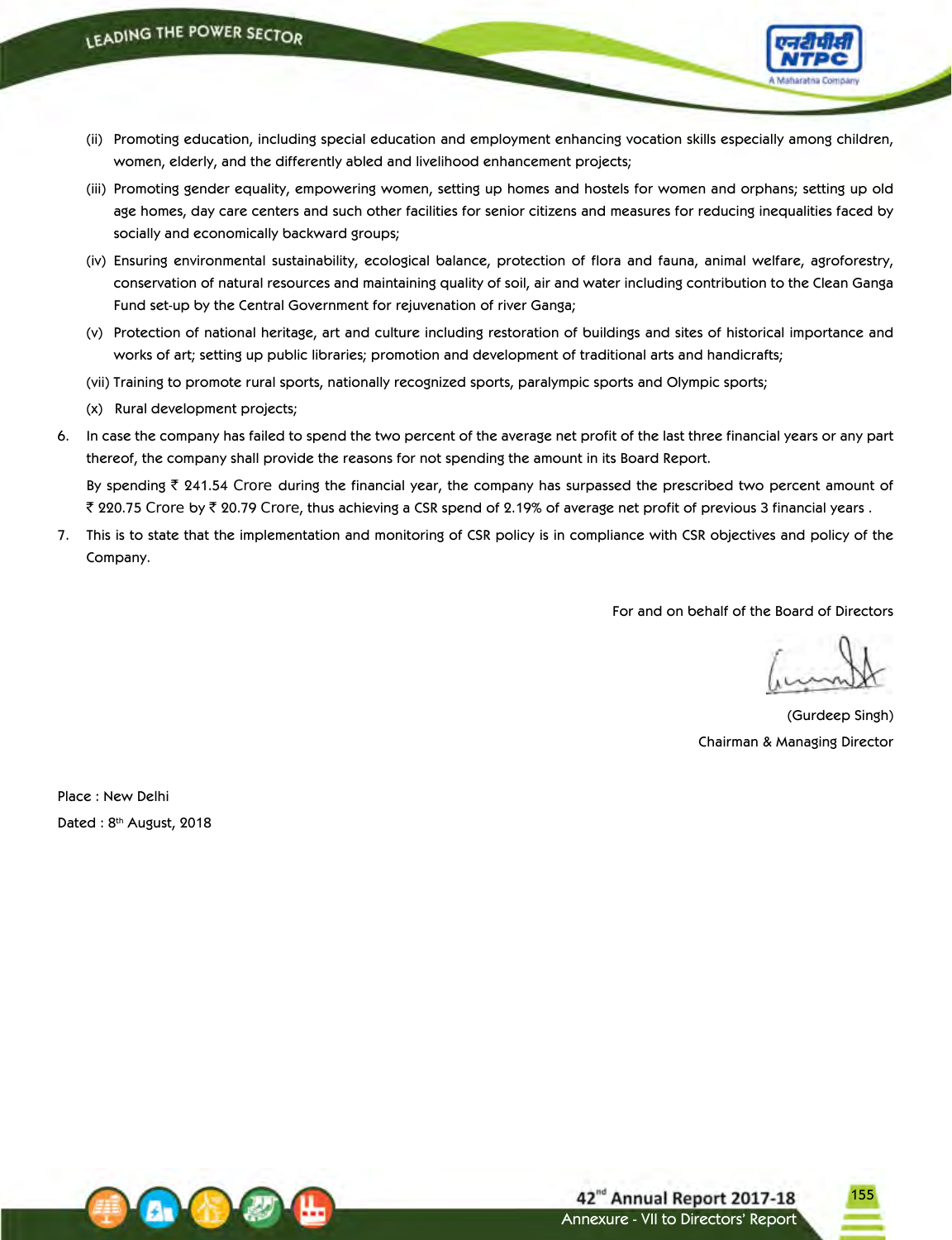



# **Annexure-VIII to Directors' Report**

# **PROJECT-WISE ASH PRODUCED AND UTILISED**

The quantity of ash produced, ash utilized and percentage of such utilization during 2017-18 from NTPC Stations is as under:

| SI. No.                 | <b>Stations</b>  | <b>Ash Produced</b><br><b>Lakh MTs</b> | <b>Ash Utilization</b><br><b>Lakh MTs</b> | % Utilization<br>$\%$ |
|-------------------------|------------------|----------------------------------------|-------------------------------------------|-----------------------|
| $\vert$ 1               | <b>Badarpur</b>  | 3.32                                   | $6.73*$                                   | 202.71                |
| $\overline{2}$          | Dadri            | 21.54                                  | $23.45*$                                  | 108.87                |
| $\overline{3}$          | Singrauli        | 34.83                                  | 10.58                                     | 30.38                 |
| $\vert$ 4               | Rihand           | 43.45                                  | 13.49                                     | 31.05                 |
| 5                       | Unchahar         | 16.80                                  | $17.16*$                                  | 102.14                |
| 6                       | Tanda            | 7.09                                   | $10.11*$                                  | 142.60                |
| $\overline{7}$          | Vindhyachal      | 79.58                                  | 19.58                                     | 24.60                 |
| $\overline{\mathbf{8}}$ | Mouda            | 19.86                                  | 13.93                                     | 70.14                 |
| 9                       | Solapur          | 3.17                                   | 1.89                                      | 59.62                 |
| 10                      | Korba            | 47.84                                  | 20.61                                     | 43.08                 |
| 11                      | Sipat            | 52.11                                  | 9.71                                      | 18.63                 |
| 12                      | Ramagundam       | 45.47                                  | 45.90*                                    | 100.95                |
| 13                      | Simhadri         | 30.11                                  | $30.58*$                                  | 101.56                |
| 14                      | Kudgi            | 7.14                                   | 3.58                                      | 50.14                 |
| 15                      | Farakka          | 30.19                                  | 16.00                                     | 53.00                 |
| 16                      | <b>Kahalgaon</b> | 41.85                                  | 19.19                                     | 45.85                 |
| 17                      | Barh             | 24.84                                  | 9.75                                      | 39.25                 |
| 18                      | Talcher-Thermal  | 12.29                                  | 12.39*                                    | 100.81                |
| 19                      | Talcher-Kaniha   | 79.20                                  | 37.61                                     | 47.49                 |
| 20                      | Bongaigaon       | 2.45                                   | 0.11                                      | 4.49                  |
|                         | Total            | 603.13                                 | 322.35                                    | 53.45                 |

**\*Figure includes Ash utilized from ash produced during previous years**

For and on behalf of the Board of Directors

(Gurdeep Singh) Chairman & Managing Director

Place: New Delhi Dated: 8<sup>th</sup> August, 2018

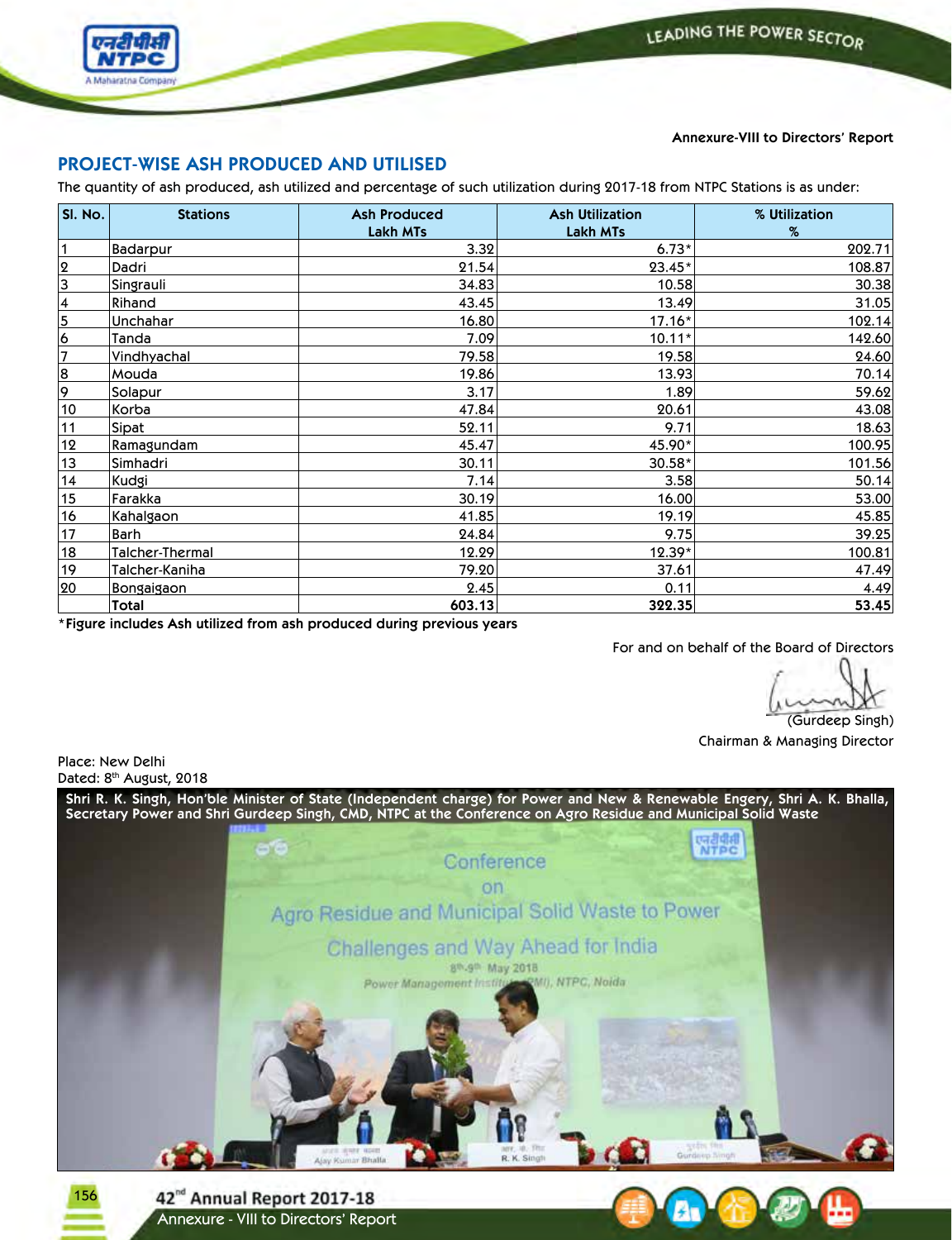

Annexure-IX to Directors' Report

# **Form No. AOC-2**

(Pursuant to clause (h) of sub-section (3)of section 134 of the Act and Rule 8(2) of the Companies (Accounts) Rules, 2014)

Form for disclosure of particulars of contracts/arrangements entered into by the company with related parties referred to in sub-section (1) of section 188 of the Companies Act, 2013 including certain arm's length transactions under third proviso thereto

**1. Details of contracts or arrangements or transactions not at arm's length basis –**

 NTPC is assigning Jobs on contract basis, for sundry works in Plants/Station/office to Utility Powertech Limited (UPL) (a 50:50 Joint Venture between NTPC and Reliance Infrastructure Limited). UPL inter-alia undertakes jobs such as overhauling, repair, refurbishment of various mechanical and electrical equipment of power stations. NTPC has entered into Power station Maintenance Agreement with UPL from time to time. The rates are fixed on cost plus basis after mutual discussion and after taking into account the prevailing market conditions.

 Approval of the Members of the Company was taken in the Annual General Meeting held on 18.09.2015 for transactions with UPL subject to cumulative ceiling of 2% of the annual turnover of the Company as per the Audited Annual financial statement of the preceding financial year or  $\bar{\zeta}$  1,000 crore, whichever is more, in any financial year.

 On the basis of above, NTPC has entered into Power Station and Office Maintenance Agreement with Utility Powertech Limited for a period of five years.

- 2. Details of material contracts or arrangement or transactions at arm's length basis: There was no material contract or **arrangement or transaction at arm's length basis during the period under review**
	- a. Name(s) of the related party and nature of relationship NA
	- b. Nature of contracts/arrangements/transactions -NA
	- c. Duration of the contracts / arrangements/transactions– NA
	- d. Salient terms of the contracts or arrangements or transactions including the value, if any NA
	- e. Date(s) of approval by the Board, if any NA
	- f. Amount paid as advances, if any NA

For and on behalf of the Board of Directors

157

(Gurdeep Singh) Place: New Delhi Chairman & Managing Director

Dated: 8<sup>th</sup> August, 2018





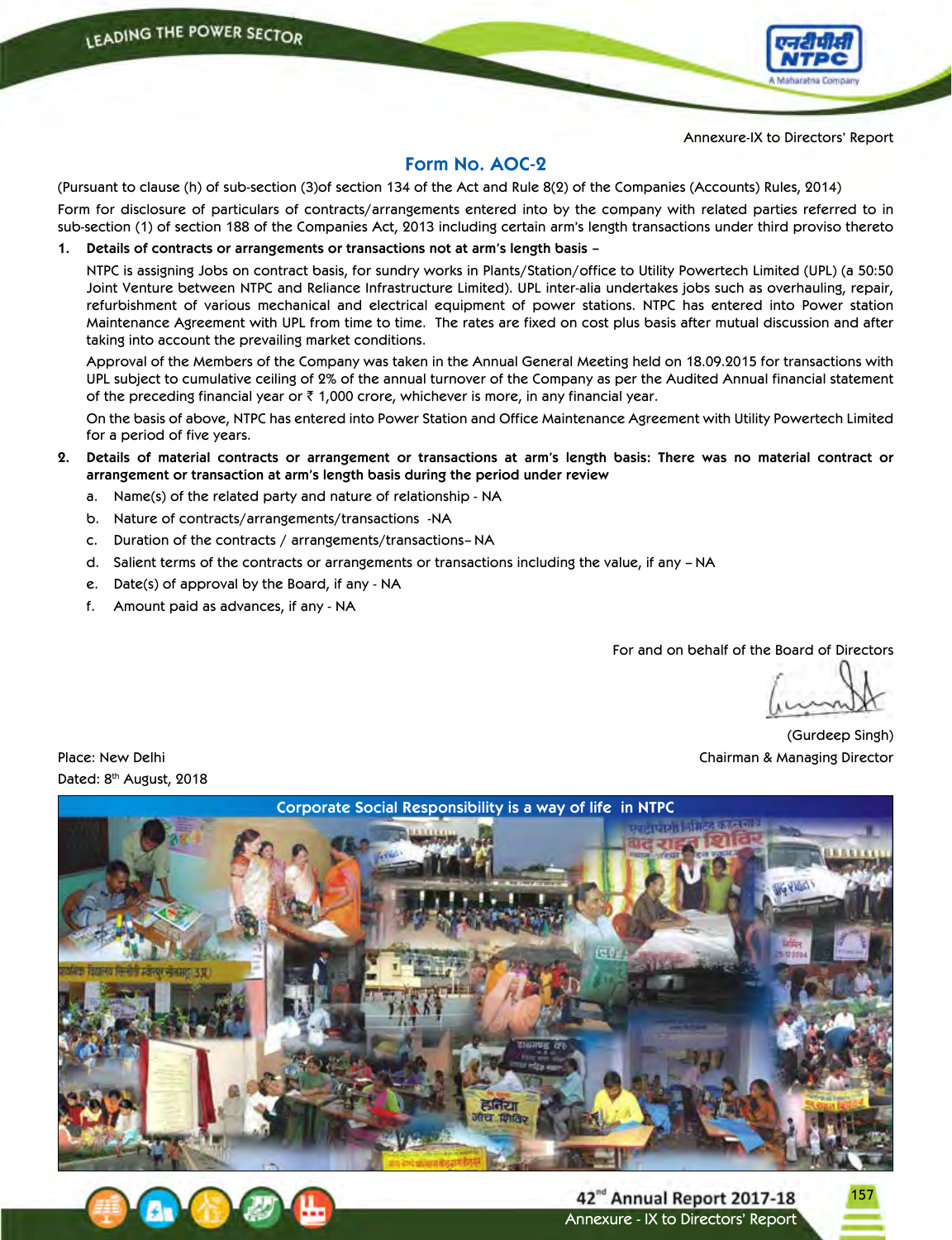

**Annexure -X to Directors' Report**

# **BUSINESS RESPONSIBILITY REPORT (2017-18)**

**Section A : General information about the company**

- **1. CIN (Corporate identity number)** L40101DL1975GOI007966
- **2. Name of the company** NTPC LIMITED
- **3. Registered address** NTPC Bhawan, Scope Complex, 7, Institutional Area, Lodhi Road, New Delhi-110003
- **4. Website** www.ntpc.co.in
- 

158

**5. Email id** csntpc@ntpc.co.in

**6. FY reported** 2017-18

**7. Sector that company is engaged in Power**

**8. Product/services that the company manufacturers /provides (as in balance sheet):**

- i. Generation of Electricity
- ii. Consultancy
- iii. Coal Mining
- **9. Total number of location where business activity is undertaken by the company:**

International locations - 02 nos.

a. Trincomalee Power Project, Srilanka

b. Bangladesh- India Friendship Power Company (Pvt) Ltd. : Maitree Power Project at Khulna, Bangladesh National Location- 74 Nos.

**10. Markets served by the company: National & International**

# **Section B: Financial details of the company**

| 1. | Paid up capital (₹ Crore)                                               | ₹ 8245.46 Crore                              |
|----|-------------------------------------------------------------------------|----------------------------------------------|
| 2. | Total Turnover(Gross) (₹ Crore)                                         | ₹81529.09 Crore                              |
| 3. | Total profit after taxes (₹ Crore)                                      | ₹ 10343.17 Crore                             |
| 4. | Total spending on CSR and Sustainable Development (SD)<br>as % of PAT   | 2.335 % (₹ 241.54) of PAT of FY 17-18        |
| 5. | List of activities in which expenditure in 4 above has been<br>incurred | Broad areas of the activities :              |
|    |                                                                         | -Education & skill development               |
|    |                                                                         | -Swachh Vidhyalya Abhiyaan                   |
|    |                                                                         | -Health care & Sanitation                    |
|    |                                                                         | -Rural Development                           |
|    |                                                                         | -Protection of National Culture and Heritage |
|    |                                                                         | -Women Empowerment                           |
|    |                                                                         | -Roads & Infrastructure strengthening        |
|    |                                                                         | -Providing Drinking Water                    |
|    |                                                                         | -Art & Culture and Sports                    |
|    |                                                                         | -Biodiversity, Tree Plantation               |
|    |                                                                         | -Waste management                            |
|    |                                                                         | -Environmental Studies                       |
|    |                                                                         | -Promotion of Renewable Energy               |
|    |                                                                         | -Water management                            |

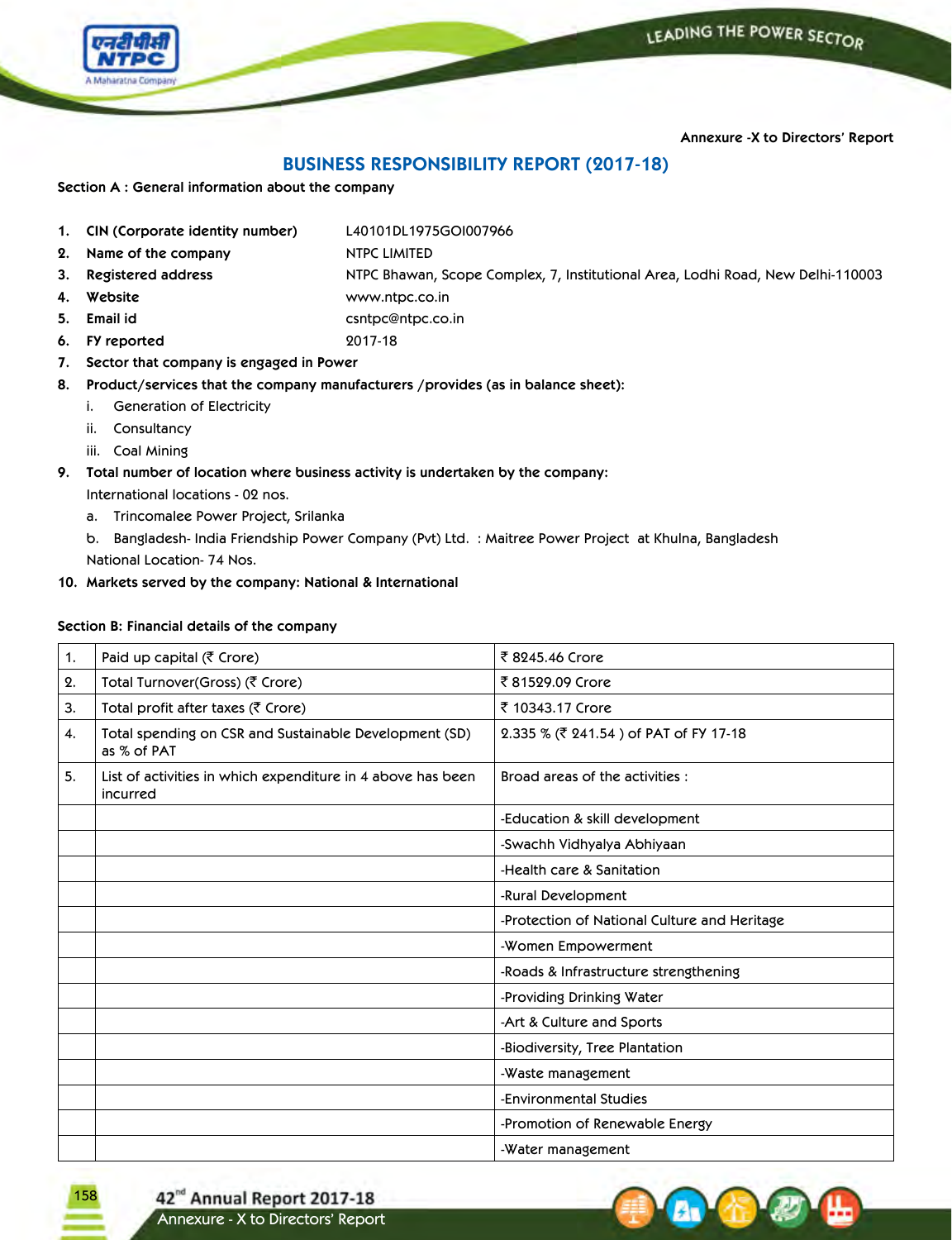

# **Section C: Other Details**

**Subsidiaries:** The Company has the following five (5) Subsidiary Companies as on 31-03-2018:

- i. NTPC Electric Supply Company limited
- ii. NTPC Vidyut Vyapar Nigam Limited
- iii. Kanti Bijlee Utpadan Nigam Ltd.
- iv. Bhartiya Rail Bijlee Company Limited
- v. Patratu Vidyut Utpadan Company Limited

**Note:** Kanti Bijlee Utpadan Nigam Ltd. and Nabinagar Power Generating Co. Pvt. Limited become 100% Subsidiary Company w.e.f. 29th June 2018.

The Business Responsibility Initiatives of the parent company are applicable to the subsidiary companies also. However, none of the entities that the Company does business with participate in the BR initiatives of the Company.

## **Section D: BR information**

**1. Individual Directors responsible for implementation of the BR policy / policies:**

| Principle No     | Description                                                                                                                                                                 | Policy / Policies                                                                                                                                                                                                                                                                                                                                                                                                                                                                                                                                                        | Director(s)<br>Responsible                       |
|------------------|-----------------------------------------------------------------------------------------------------------------------------------------------------------------------------|--------------------------------------------------------------------------------------------------------------------------------------------------------------------------------------------------------------------------------------------------------------------------------------------------------------------------------------------------------------------------------------------------------------------------------------------------------------------------------------------------------------------------------------------------------------------------|--------------------------------------------------|
| Principle 1 (P1) | <b>Businesses should conduct</b><br>and govern themselves with<br>Ethics, Transparency and<br>Accountability.                                                               | 1. Code of Conduct*<br>2. Core Values<br>3. Fraud Prevention Policy<br>4. CDA Rules<br>5. Whistle Blower Policy<br>6. Internal code of conduct for prevention of insider trading.<br>7. Code of Corporate Fair Disclosure Practices for prevention<br>of insider trading.<br>8. Related Party Transaction Policy.<br>9. Policy for determination of materiality of events or<br>information for disclosure.<br>10. Policy on maintenance & preservation of documents.<br>11. Policy for Determining Material Subsidiaries.<br>12. Training Policy for Directors of NTPC. | All Directors<br>& Chief<br>Vigilance<br>Officer |
| Principle 2 (P2) | Businesses should provide<br>goods and services that<br>are safe and contribute to<br>sustainability throughout their<br>life cycle.                                        | 1. Safety Policy<br>2. NTPC Policy for CSR and Sustainability                                                                                                                                                                                                                                                                                                                                                                                                                                                                                                            | Director<br>(Operations)<br>Director (HR)        |
| Principle 3 (P3) | Businesses should promote<br>the well-being of all<br>employees.                                                                                                            | 1. Human Resource (HR) Policies<br>2. Placement and Transfer Policy                                                                                                                                                                                                                                                                                                                                                                                                                                                                                                      | Director (HR)                                    |
| Principle 4 (P4) | Businesses should respect<br>the interests of, and be<br>responsive towards all<br>stakeholders, especially those<br>who are disadvantaged,<br>vulnerable and marginalized. | 1. R&R Policy<br>2. Initial Community Development (ICD) Policy<br>3. HR Policies                                                                                                                                                                                                                                                                                                                                                                                                                                                                                         | Director (HR)                                    |
| Principle 5 (P5) | Businesses should respect and<br>promote human rights.                                                                                                                      | <b>HR Policies</b>                                                                                                                                                                                                                                                                                                                                                                                                                                                                                                                                                       | Director (HR)                                    |
| Principle 6 (P6) | Businesses should respect,<br>protect, and make efforts to<br>restore the environment.                                                                                      | 1. Environment Policy<br>2. NTPC Policy for CSR and Sustainability                                                                                                                                                                                                                                                                                                                                                                                                                                                                                                       | Director<br>(Operation)<br>Director (HR)         |
| Principle 7 (P7) | Businesses, when engaged<br>in influencing public and<br>regulatory policy, should do<br>so in a responsible manner.                                                        | 1. Code of Conduct*<br>2. Core Values                                                                                                                                                                                                                                                                                                                                                                                                                                                                                                                                    | All Directors                                    |

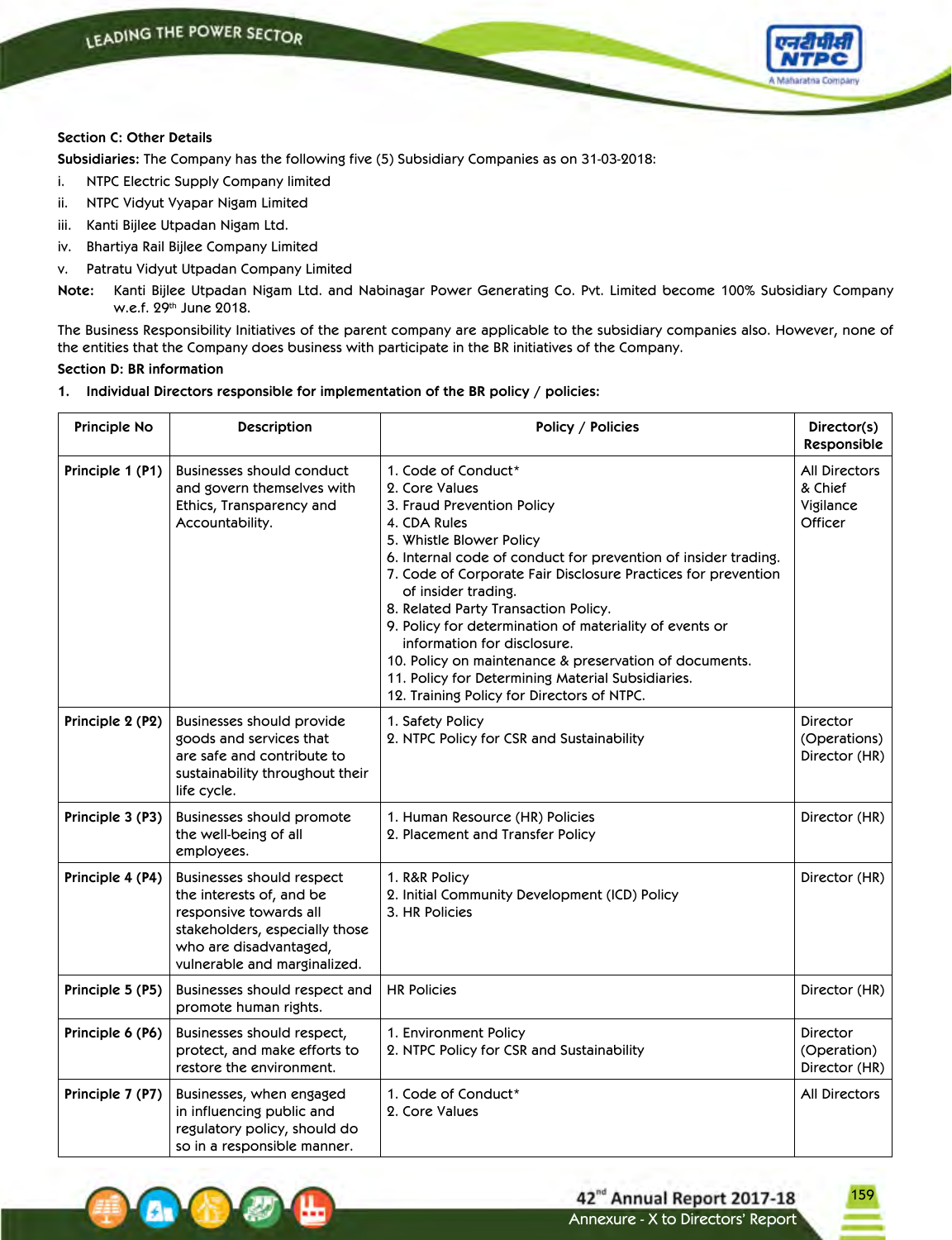

|                          | <b>Principle 8 (P8)</b> Businesses should support<br>inclusive growth and<br>equitable development.                  | <b>R&amp;R Policy</b><br>1.<br>2. Initial Community Development (ICD) Policy | Director (HR)            |
|--------------------------|----------------------------------------------------------------------------------------------------------------------|------------------------------------------------------------------------------|--------------------------|
| Principle 9 (P9) $\vert$ | Businesses should engage with  <br>and provide value to their<br>customers and consumers in a<br>responsible manner. | Commercial systems & Procedures                                              | Director<br>(Commercial) |

\* Code of Conduct for Board Members & Senior Management Personnel

- **2. Details of Director/Directors responsible for BR as a whole**
	- **a. Details of the Director/Directors responsible for implementation of the BR policy/policies:**

| S.No. | <b>Particulars</b> | <b>Details</b>               |
|-------|--------------------|------------------------------|
| 1.    | DIN Number         | 00307037                     |
| 2.    | Name               | Gurdeep Singh                |
| 3.    | Designation        | Chairman & Managing Director |
| 4.    | Telephone number   | 011-24360044                 |
| 5.    | e-mail id          | cmd@ntpc.co.in               |

# **b. Details of BR head: Same as above**

# **3. Principle wise reply to each question on BR Policy / Policies:**

|     | Question                                                                                                                                                              | <b>P1</b> | P <sub>2</sub> | P <sub>3</sub> | <b>P4</b> | <b>P5</b>  | <b>P6</b> | <b>P7</b>    | P <sub>8</sub> | P <sub>9</sub> |
|-----|-----------------------------------------------------------------------------------------------------------------------------------------------------------------------|-----------|----------------|----------------|-----------|------------|-----------|--------------|----------------|----------------|
| 1.  | Do you have a policy/ policies for the Principle.                                                                                                                     | У         | y              | <b>Y</b>       | У         | <b>Y</b>   | Y.        | y            | y              | N              |
| 2.  | Has the policy being formulated in consultation<br>with the relevant stakeholders?                                                                                    | y         | <b>y</b>       | y              | y         | y          | У         | y            | <b>Y</b>       |                |
| 3.  | Does the policy conform to any national /inter-<br>national standards?                                                                                                | <b>y</b>  | <b>y</b>       | y              | y         | <b>y</b>   | У         | y            | <b>y</b>       |                |
| 4.  | Has the policy being approved by the Board?<br>If yes, has it been signed by MD/owner/CEO/<br>appropriate Board Director?                                             | y         | <b>y</b>       | y              | y         | <b>y</b>   | У         | $\mathsf{v}$ | y              |                |
| 5.  | Does the company have a specified committee<br>of the Board/Director/Official to oversee the<br>implementation of the policy?                                         | y         | y              | y              | y         | <b>y</b>   | У         | y            | <b>y</b>       |                |
| 6.  | Indicate the link for the policy to be viewed<br>online?                                                                                                              | (i)       | (i)            | (ii)           | (i)       | (ii)       | (i)       | (i)          | (i)            |                |
| 7.  | Has the policy been formally communicated to<br>all relevant internal and external stakeholders?                                                                      | y         | y              | <b>y</b>       | y         | <b>y</b> s | У         | y            | <b>y</b>       |                |
| 8.  | Does the company have in-house structure to<br>implement the policy/ policies?                                                                                        | У         | y              | y              | y         | y          | y         | y            | <b>y</b>       |                |
| 9.  | Does the Company have a grievance redressal<br>mechanism related to the policy / policies to<br>address stakeholders' grievances related to the<br>policy / policies? | y         | $\mathsf{v}$   | <b>Y</b>       | y         | <b>Y</b>   | У         | y            | <b>Y</b>       |                |
| 10. | Has the company carried out independent audit<br>/ evaluation of the working of this policy by an<br>internal or external agency?                                     | y         | y              | y              | У         | y          | У         | У            | y              |                |

\$ Communicated to Internal Stakeholders only.

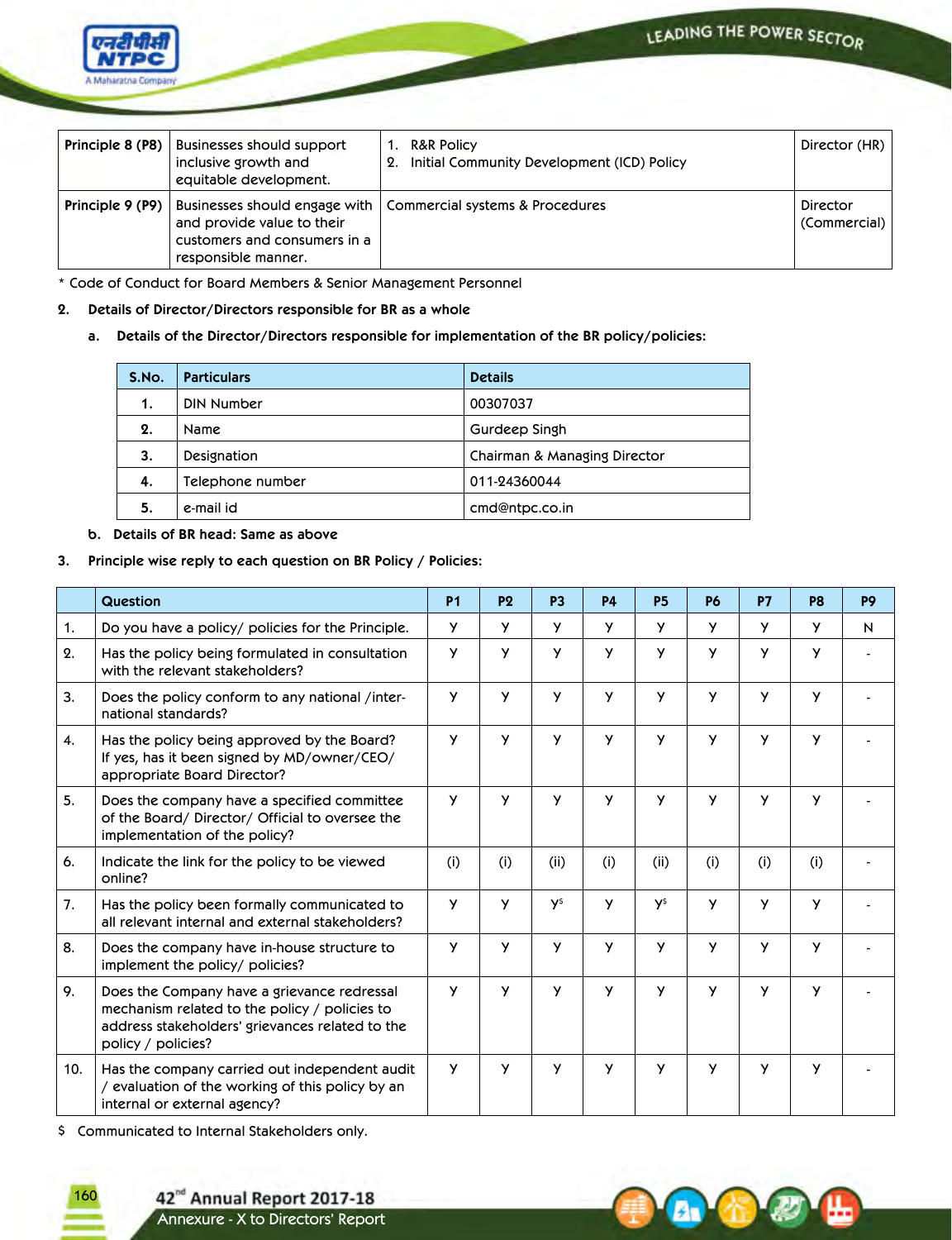

- **(i) Web links for the Policies :**
	- a. Code of Conduct

http://www.ntpc.co.in/investors/code-of-conduct

b. R&R Policy :

http://www.ntpc.co.in/en/corporate-citizenship/r-and-r-policies

c. CSR and Sustainability Policy

http://www.ntpc.co.in/download/ntpc-policy-csr-sustainability

d. Fraud Prevention Policy

http://www.ntpctender.com/about/FraudPolicy.asp

e. Internal Code of Conduct for prevention of insider trading

http://www.ntpc.co.in/download/internal-code-conduct-prevention-insider-trading-dealing-securities-ntpc-limited

- f. Code of Corporate fair discloser practices for prevention of insider trading http://www.ntpc.co.in/download/ code-corporate-fair-disclosure-practices-prevention-insider-trading
- g. Related Party Transaction Policy

http://www.ntpc.co.in/download/related-party-transaction-policy-ntpc

h. Whistle Blower Policy

http://www.ntpc.co.in/sites/default/files/downloads/WhistleBlowerPolicy.pdf

i. Policy for determination of materiality of events or information for disclosure

 http://www.ntpc.co.in/sites/default/files/downloads/NTPC%20-%20Policy%20For%20Determination%20of%20Materiality%20of%20events.pdf

j. Policy on maintenance & preservation of documents

http://www.ntpc.co.in/sites/default/files/downloads/Document%20Preservation%20Policy.pdf

k. Policy for Determining Material Subsidiaries

http://www.ntpc.co.in/download/policy-determining-material

l. Training Policy for Directors of NTPC

http://www.ntpc.co.in/download/training-policy-directors-ntpc

m. Initial Community Development Policy

http://www.ntpc.co.in/download/initial-community-development-policy-2009

n. Environment Policy: Policy hosted on web. Principles of Environment Policy have been given on the website www.ntpc. co.in under Environment Head.

https://www.ntpc.co.in/en/environment/environment-policy-and-management

o. Safety Policy, HR Policies & Placement and Transfer Policy: Available for internal stakeholders only and not hosted on web

#### **4. If answer against any principle is 'No', please explain why:**

Principle 9: All the sub-principles identified under principle -9 are duly followed by NTPC through its commercial systems and procedures. However, NTPC feels that a separate Policy on Principle -9 is not required because:

- The Company supplies power to the Bulk Customers (State Electricity Distribution companies) majority of which are owned by the respective State Govt.
- The CERC, while finalizing Tariff and other Regulations engages all Stakeholders and takes views of them. CERC Tariff Regulations and relevant orders are being displayed on CERC Website www.cercind.gov.in.
- The Company & Our bulk customers i.e. Discoms work under regulated Environment. NTPC strives for supplying cheapest power deploying all resources optimally in best possible ways resulting in well being of customers & Society.

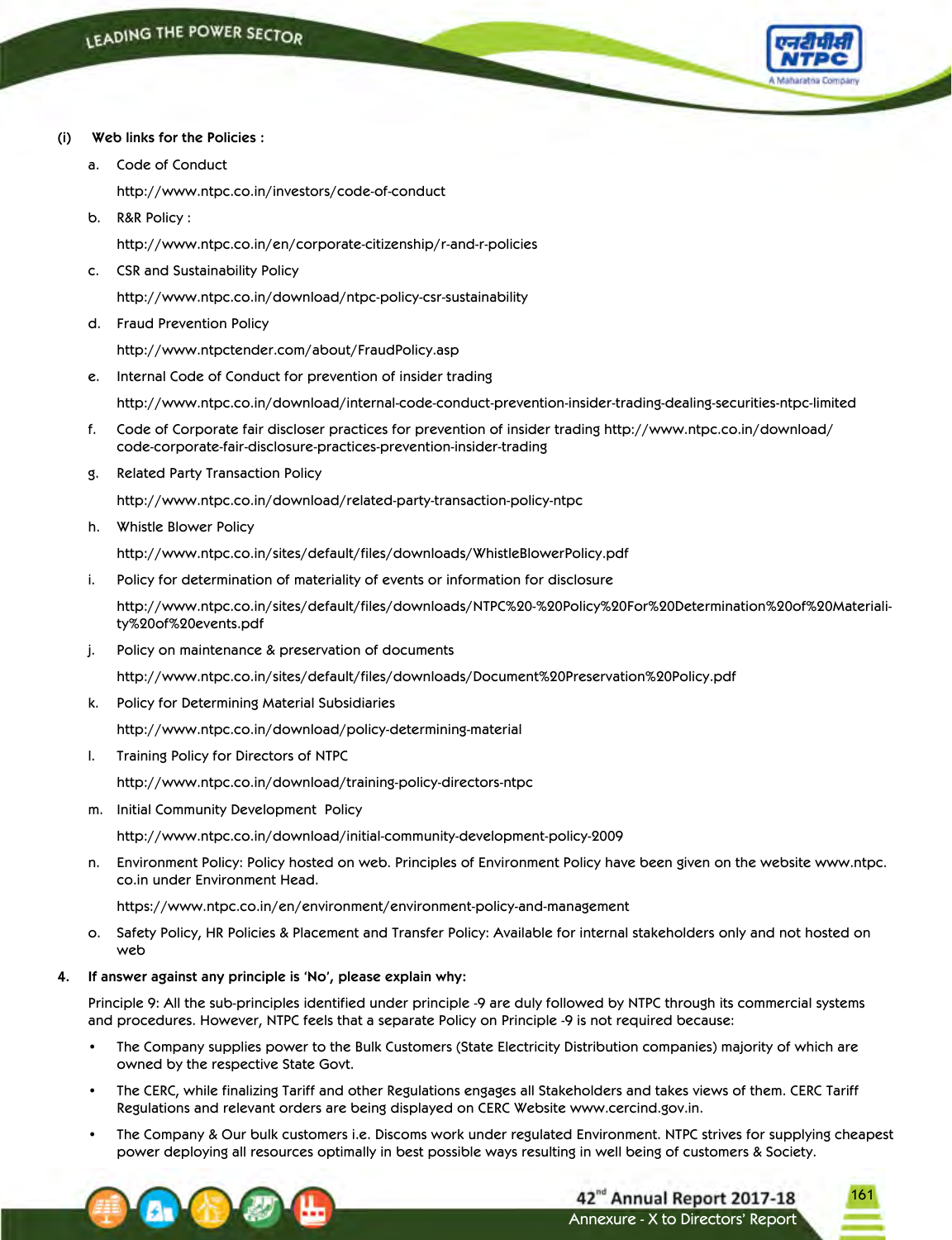LEADING THE POWER SECTOR



- The company being a Government company is also subject to the various checks and balances mechanism such as audits etc.
- CERC while determining the tariff of NTPC stations does prudence check on the costs of company.
- The company never restricts the freedom of choice and free competition in any manner while supplying bulk Power.
- Needs of the customers is taken into account and accordingly PPA are signed and Allocation of Power is made by Ministry of Power as per existing guidelines & Policy to meet the requirement of customers. Unallocated quota of power is allocated by Ministry of Power (MOP) as per demand and requirement of different States hence always keep customer first.
- Central Electricity Regulatory Commission governs power Supply regularity, Performance and all other Commercial parameters and NTPC always excels in satisfying customers by disclosing all relevant information.
- Issues, if any, regarding operational issues etc. are being discussed and resolved in common forums such as Regional Power Committees.
- The company has developed a Customer Satisfaction Index (CSI), which is evaluated through a questionnaire and based on the feedbacks received, actions are taken.

The company engages with customers and provides value to the customers in a responsible manner.

# **5. Governance related to BR**

| ٠.  | Indicate the frequency with which the Board of Directors, Within 3-6 months<br>Committee of the Board or CEO to assess the BR<br>performance of the Company. |                                                                                                                                                                                                                                                                                |
|-----|--------------------------------------------------------------------------------------------------------------------------------------------------------------|--------------------------------------------------------------------------------------------------------------------------------------------------------------------------------------------------------------------------------------------------------------------------------|
| ii. | frequently it is published?                                                                                                                                  | Does the Company publish a BR or a Sustainability Report?   The company has published business Responsibility<br>What is the hyperlink for viewing this report? How Report as a part of annual report 2017-18 and publicises<br><b>Business Responsibility Report Annually</b> |

# **Section E: Principle –wise performance**

# **Principle 1: Businesses should conduct and govern themselves with Ethics, Transparency and Accountability**

Does the policy relating to ethics, bribery and corruption cover only the company? Does it extend to the Group/ Joint Ventures/ Suppliers/ Contractors/ NGOs / Others?

- i Code of Conduct for Board Members & Senior Management Personnel covers all the Directors and Senior Management Personnel of the Company.
- ii Fraud Prevention Policy applies to any fraud, or suspected fraud involving employees of NTPC as well as representatives of vendors, suppliers, contractors, consultants, service providers or any outside agency (ies) doing any type of business with NTPC.
- iii CDA Rules are applicable to all employees of NTPC and employees posted in JVs/ Subsidiaries.
- iv Insider Trading Code is applicable to designated employee of the company.
- v However, in line with NTPC, RGPPL and NTECL, JVs of NTPC have also adopted Fraud Prevention Policy and CDA rules.
- vi Related Party Transaction Policy is framed intended to ensure the proper approval and reporting of transactions between the Company and its Related Parties.
- vii The objective of Whistle Blower Policy is to build and strengthen a culture of transparency and trust in the organization and to provide employees with a framework / procedure for responsible and secure reporting of improper activities (whistle blowing) within the company and to protect employees wishing to raise a concern about improper activity/serious irregularities within the Company.
- viii The Policy for determination of materiality of events or information for disclosure was framed in terms of Regulation 30 (1) of Securities and Exchange Board of India (Listing Obligations and Disclosure Requirements) Regulations, 2015 (SEBI (LODR)
- ix The Policy on maintenance & preservation of documents was framed in pursuance to Regulation 9 of the SEBI (LODR).
- x The Policy for Determining Material Subsidiaries was framed in accordance with the requirement stated under the Listing Agreement.
- xi The Training Policy aims at providing Orientation & Training programs to be offered to the Board of Directors NTPC



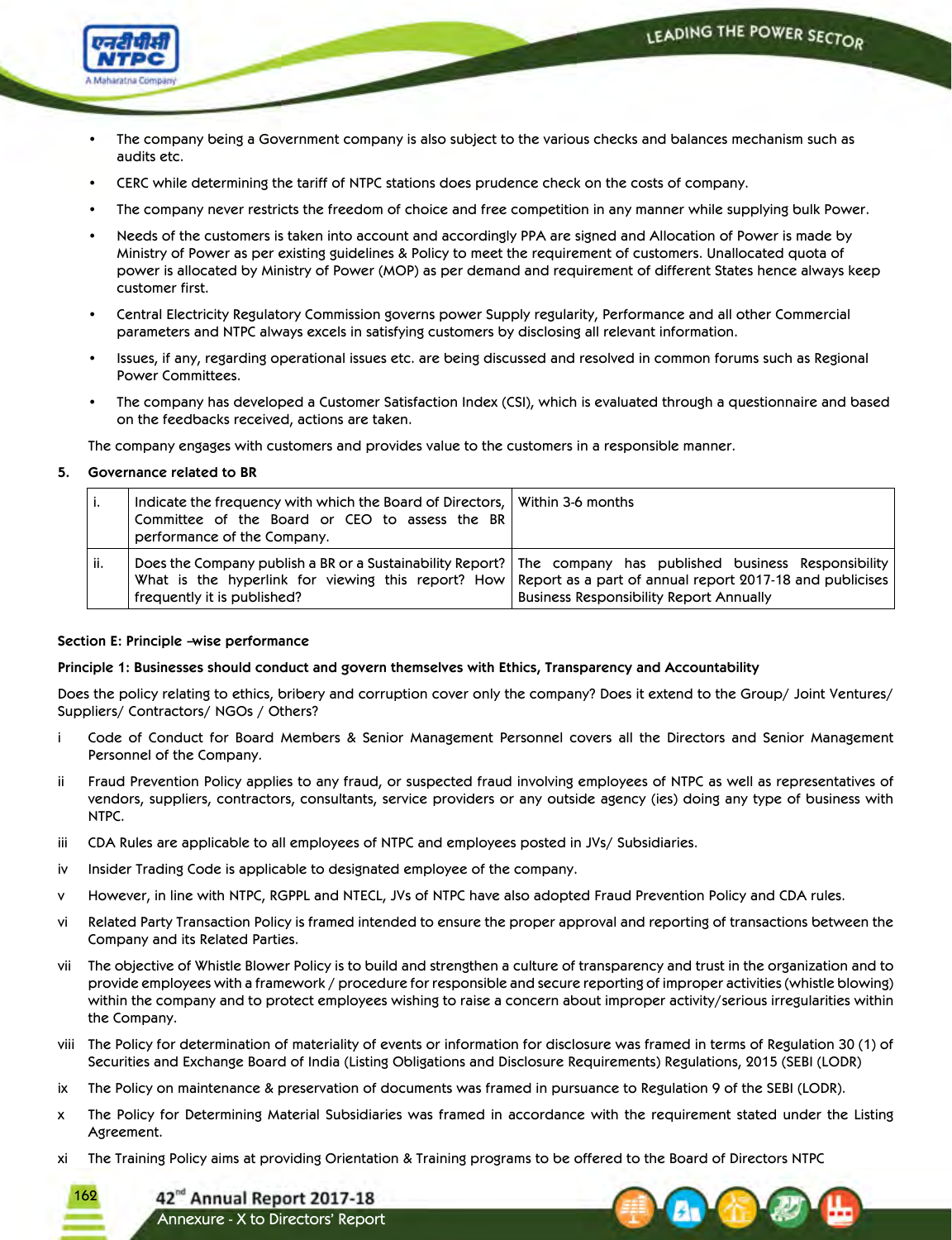

163

Annexure - X to Directors' Report

42<sup>nd</sup> Annual Report 2017-18

The company has a Vigilance Department headed by Chief Vigilance Officer of the rank of Joint Secretary, GOI, who is a nominee of the Central Vigilance Commission. Vigilance set up in NTPC comprises of Vigilance Executives in Corporate Center and Projects. In Projects, the VEs report to the Project Head in administrative matters but in functional matters, they report to Chief Vigilance Officer. Corporate Vigilance consists of 04 Cells, namely, Investigation & Processing Cell, Departmental Proceedings Cell, Technical Examination Cell and MIS Cell. These Cells deal with various facets of vigilance mechanism. The vigilance works of each Region namely ER-I, ER-II, WR-I, WR-II, NR, NCR, SR and Hydro Region have been separately assigned to one Vigilance Executive of GM/AGM rank for speedier disposal of vigilance cases.

Integrity Pact has been implemented in the company since 2009. Presently tenders having estimated value of  $\bar{\tau}$  10 Crore(excluding taxes and duties) and above are covered under the Integrity Pact. Presently NTPC is having 02 Independent External Monitor - Sh.Satyananda Mishra,Ex.CIC and Sh M.R farouqui IAS (retd.) to oversee the implementation of Integrity Pact Programme.

As per the provisions of Section 619(3) of the Companies Act, 1956, Fraud Prevention Policy has been implemented in NTPC and suspected fraud cases referred by the Nodal Officers to Vigilance Dept. are investigated immediately to avoid/stop fraudulent behaviours as defined in "Fraud Prevention Policy".

2. How many stakeholder complaints have been received in the past financial year and what percentage was satisfactorily resolved by the management? If so, provide details thereof, in about 50 words or so.

 During the period, total 6790 new complaints were received. Total 6789 complaints were resolved after verification. One complaint is pending as on 31.03.2018. These complaints are received related to Equity Shares, Bonus Debentures, Private Placement of Bonds, and Public Issue of Bonds

## Principle 2: Businesses should provide goods and services that are safe and contribute to sustainability throughout their life cycle

- 1. List up to 3 of your products or services whose design has incorporated social or environmental concerns, risks and/or opportunities
	- i. Generation of Electricity: NTPC produces Electricity through Coal, Gas, Hydro and Solar PV. These Systems have incorporated State of the Art technologies such as High Concentration slurry disposal (HCSD), Real time monitoring of Pollutants and Zero discharge in new projects.
- 2. For each such product, provide the following details in respect of resource use (energy, water, raw material etc.) per unit of product (optional):
	- a. Reduction during sourcing/production/distribution achieved since the previous year throughout the value chain.
	- b. Reduction during usage by consumers (energy, water) has been achieved since the previous year.

**Raw Material (Energy) Consumption per year:**

| <b>Energy Source</b> |             | 2015-16                        |             | 2016-17                        | 2017-18     |                                |  |
|----------------------|-------------|--------------------------------|-------------|--------------------------------|-------------|--------------------------------|--|
|                      | Qty.        | <b>Per Unit</b><br>Consumption | Qty.        | <b>Per Unit</b><br>Consumption | Qty.        | <b>Per Unit</b><br>Consumption |  |
| Coal                 | 160.6 MMT   | $0.699$ Kg/kwh                 | 162.47 MMT  | $0.683$ Kg/kwh                 | 168.95MMT   | $0.67$ Kg/kwh                  |  |
| Gas                  | 5.21 MMSCMD | 0.22 Scm/kwh                   | 5.16 MMSCMD | $0.22$ scm/kwh                 | 5.34 MMSCMD | $0.22$ scm/kwh                 |  |
| <b>LDO</b>           | 15862KL     | $0.07$ ml/kwh                  | 21545 KL    | 0.09ml/kwh                     | 27557 KL    | 0.35ml/kwh                     |  |
| <b>HFO</b>           | 76943KL     | 0.33ml/kwh                     | 68354 KL    | 0.29ml/kwh                     | 59725 KL    |                                |  |
| <b>Naphtha</b>       | 26854MT     | 0.25Ltr/kwh                    | 2882 MT     | 0.25Ltr/kwh                    | 4283 MT     |                                |  |
| <b>HSD</b>           | 388KL       |                                | 96.975 KL   |                                | 3118 KL     |                                |  |

| Water Withdrawal per year (in million KL): |                        |                          |                   |                    |  |  |  |  |  |
|--------------------------------------------|------------------------|--------------------------|-------------------|--------------------|--|--|--|--|--|
| S.NO                                       | Type of water          | <b>Quantity Consumed</b> |                   |                    |  |  |  |  |  |
|                                            |                        | 2015-16                  | 2016-17           | 2017-18            |  |  |  |  |  |
|                                            | Total Water withdrawal | 4405.0                   | 5533.16*          | 5610.14*           |  |  |  |  |  |
| 2                                          | Per unit withdrawal    | 18.44Litre/kwh           | $3.22*$ Litre/kwh | $3.06*$ Litre/ Kwh |  |  |  |  |  |
|                                            |                        |                          |                   |                    |  |  |  |  |  |

**\* Water calculated on closed loop systems**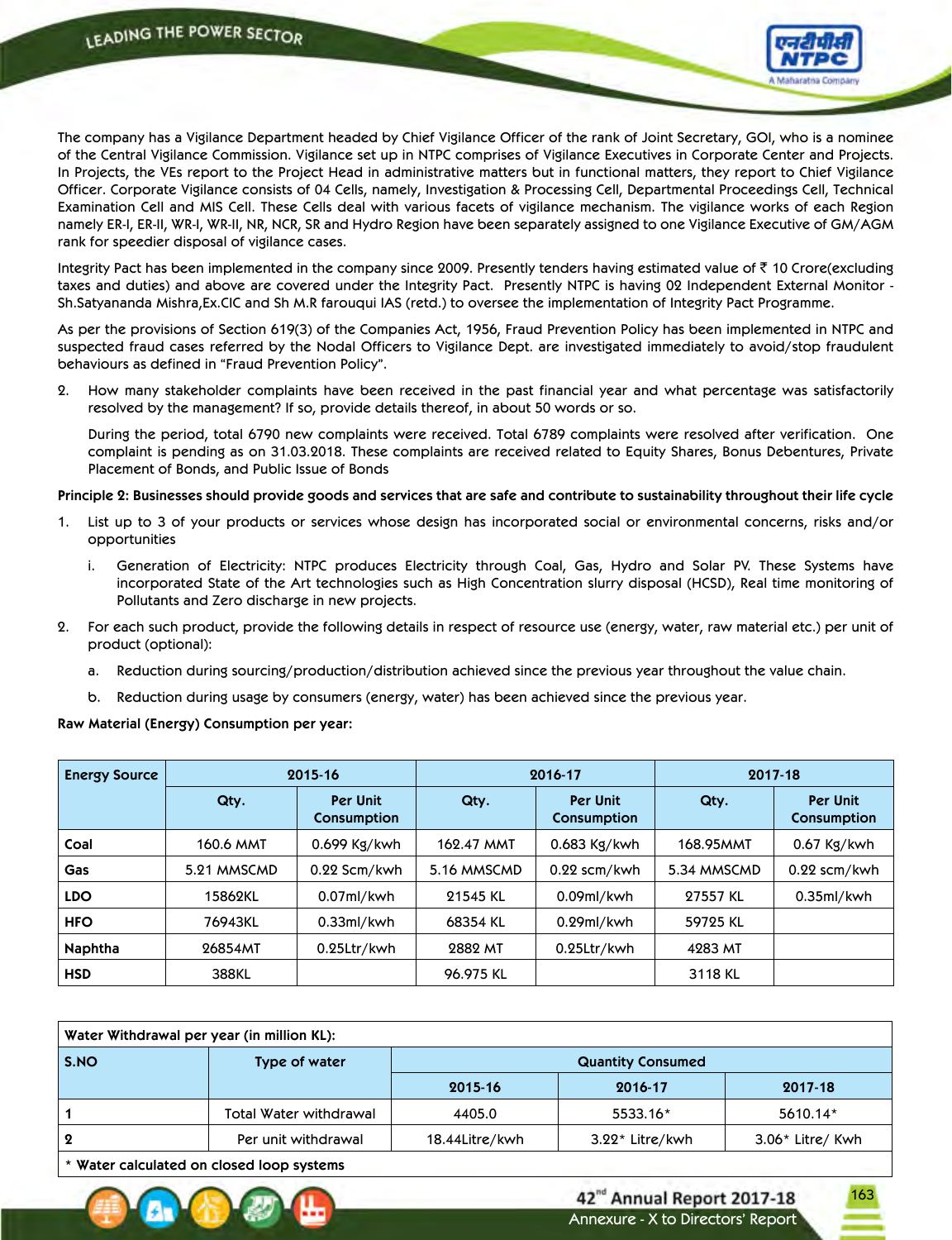

| Energy saving per year: |  |
|-------------------------|--|
|-------------------------|--|

| Energy saved by the initiatives taken in NTPC power plants<br>for energy conservation / efficiency improvement | 2015-16  | 2016-17  | 2017-18  |  |
|----------------------------------------------------------------------------------------------------------------|----------|----------|----------|--|
|                                                                                                                | 116.9 MU | 118.6 MU | 120.5 MU |  |

3. Does the company have procedures in place for sustainable sourcing (including transportation)? If yes, what percentage of your inputs was sourced sustainably? Also, provide details thereof,

The Following procedures are in place for the sustainable sourcing of coal by NTPC for its different power station:

- i) Coal Linkage: Coal linkage for a new project is accorded by Standing Linkage Committee-Long Team (SLC-LT) under the aegis of Ministry of Coal, GOI. Accordingly, NTPC applies for coal linkage to SLC(LT) for its new projects on the direction of SLC-LT, Coal companies issue Letter of Assurance (LoA) to the Buyer valid for 24 months. On receipt of LOA, NTPC completes all the formalities enabling for signing of FSA.
- ii) Fuel Supply Agreement (FSA): FSA is signed between the Buyer and Coal Companies for a period of 20 years with a provision of review after every 5 years. Based on the terms & conditions of FSA, coal companies supply coal to the power stations.
- iii) Bilateral MOUs:Short-term coal procurements are done as per requirement through Bilateral MoUs with coal companies for the quantity, price & period mutually agreed by buyer & Coal Company.
- iv) E-Auctions: Coal is also procured for critical stations by participating in E-Auctions conducted by Coal companies as approved by NTPC Board.
- v) Import: NTPC imports coal with the approval of NTPC Board. NTPC procures the coal on short-term basis and in multipackages to enable cost benefit to NTPC.

During 2017-18, NTPC sourced about 168.95 Million Metric Tons of domestic coal and no imported coal.

4. Has the company taken any steps to procure goods and services from local & small producers, including communities surrounding their place of work? If yes, what steps have been taken to improve their capacity and capability of local and small vendors?

 The Company adopts fair, equitable and transparent tendering procedures. To encourage Indian bidders and suppliers, provisions regarding price preference and deemed export benefits are stipulated in the bidding documents as per the extant policy of Government of India. Company has taken various initiatives to encourage participation in tender for local & small manufacturer including SMEs. The benefits include EMD exemption, tender document fee exemption and purchase preference of 15%.

 Further, NTPC is organizing regular vendor meet for local SMEs for development of items and services and encourage the local vendor for SME registration under Udyog Aadhaar.

 There are certain economic opportunities arising out of need for goods and services by the project and its township. NTPC provides opportunities to the local communities including Project Affected Persons (PAPs) for gainful employment by formation of Co-operative Societies and Self Help Groups. The preference for award of petty contracts etc for supplying goods and services is given to Project Affected Persons (PAPs).

NTPC conducts regular capacity- building programmes for local communities including PAPs for better employability. The programs are conducted based on the findings of Need Assessment Surveys and Individual requirements and after due consultation with the community. The people are trained under various training programs through training institutes engaged by NTPC/ State Govt.

5. Does the company have a mechanism to recycle products and waste? If yes what is the percentage of recycling of products and waste (separately as <5%, 5-10%, >10%). Also, provide details thereof, in about 50 words or so.

 Our Product viz. Electricity gets completely consumed and hence there is no scope of its recycling. Guidelines have been issued in line with National Environment Policy for disposal of hazardous wastes from NTPC power stations. The hazardous wastes generated at our power stations such as used transformer oil, used lubricants, lead acid batteries etc. are sold only to government approved recyclers or given back to the sellers for recycling under buy back arrangements, which takes care of 100% recycling of such wastes.

 Around 53.45% of the total ash generation from electricity generation has been used for various productive purposes during 2017-18. Important areas of ash utilization are – cement & asbestos industries, ready mix concrete plant (RMC), road embankment construction, brick/ block/ tile manufacturing, mine filling, ash dyke raising, and land development. Seven NTPC stations (Badarpur, Dadri, Unchahar, Tanda, Ramagundam, Simhadri and Talcher-Thermal) have achieved more than 100% Ash utilization in F.Y 2017-18.

42<sup>nd</sup> Annual Report 2017-18 Annexure - X to Directors' Report

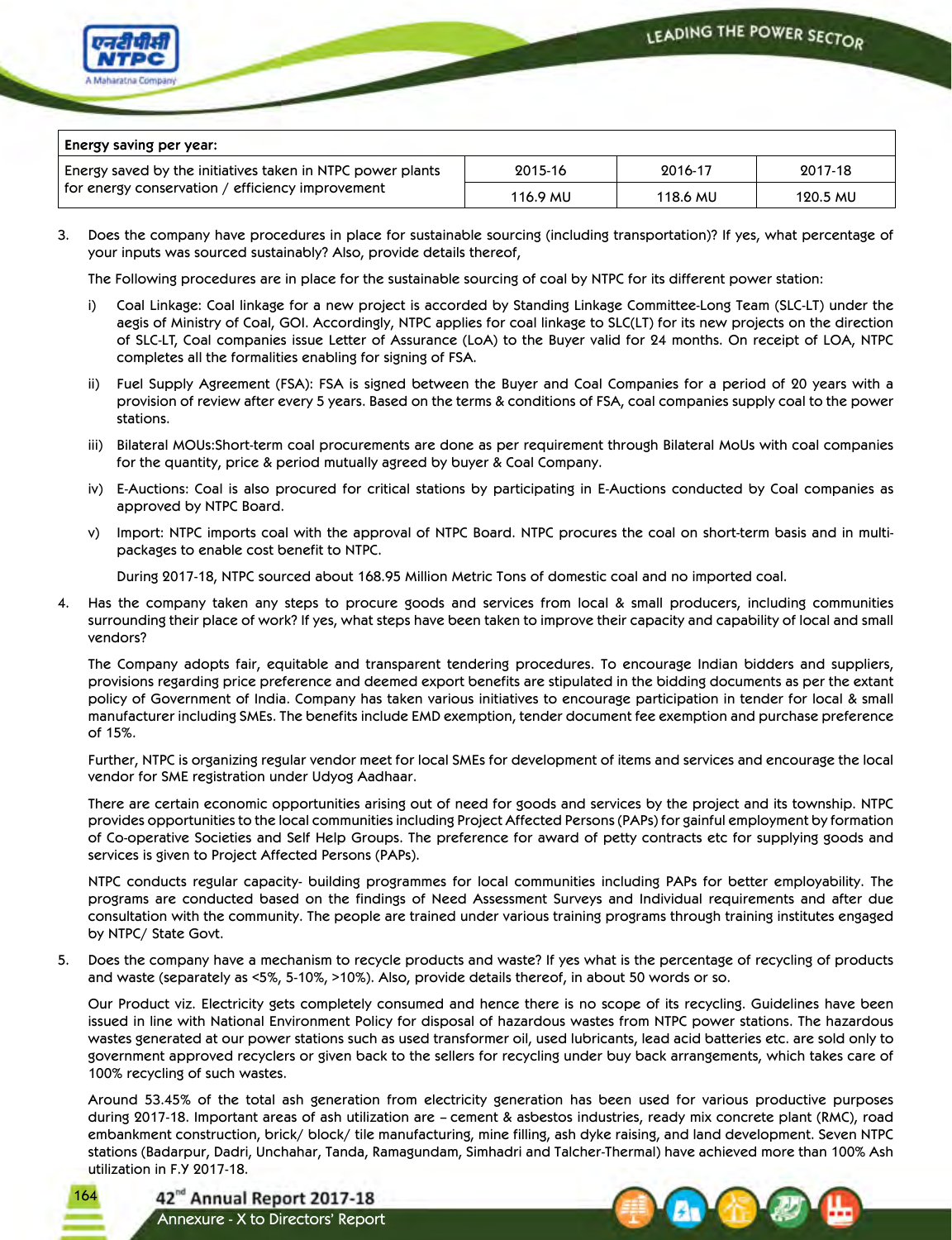

**Principle 3: Businesses should promote the wellbeing of all employees**

**1. Number of Employees:**

| Category       | 2015-16 | 2016-17 | 2017-18 |
|----------------|---------|---------|---------|
| Executives     | 12,001  | 11,636  | 11,567  |
| Non-Executives | 9,632   | 8,957   | 8,317   |

2. Number of Employees hired on Temporary / Contractual / Casual basis:

 NTPC does not hire employees on temporary / casual basis. The no. of workers with Contractors are dynamic in nature and vary from time to time.

- 3. Number of permanent Women Employees: 1,282
- 4. Number of permanent Employees with Disabilities:  $469$  as on  $1<sup>st</sup>$  Jan. 2018
- 5. Do you have an employee association that is recognized by management:

 NTPC Limited is a multi-unit organization. Association(s) comprising of executives of NTPC need not be recognized in the absence of any statutory mandate. Workmen of various NTPC Units have formed unions. The same are accorded recognition by NTPC Limited as per applicable law / practice.

6. What percentage of your permanent employees is members of this recognized employee association?

About 50-55% of the permanent employees in workmen category are members of the recognized union of workmen.

7. Please indicate the Number of complaints relating to child labour, forced labour, involuntary labour, sexual harassment in the last financial year and pending, as on the end of the financial year.

| SI.<br>No. | Category                                           | No. of previous year<br>pending complaints | No. of complaints filed<br>during the FY 17-18 | No. of complaints pending<br>as on 31-03-2018 |
|------------|----------------------------------------------------|--------------------------------------------|------------------------------------------------|-----------------------------------------------|
|            | Child labour / forced<br>labour/involuntary labour | <b>NIL</b>                                 | NIL                                            | <b>NIL</b>                                    |
| $\Omega$   | Sexual harassment                                  | NIL                                        | <b>NIL</b>                                     | <b>NIL</b>                                    |
| 3          | Discriminatory employment                          | nil                                        | NIL                                            | NIL                                           |

8. What percentage of your under mentioned employees were given safety & skill up-gradation training in the last year? (Excluding joint venture companies)

| Category of employee                                 | Training for safety (% covered) | Training for skill up -gradation (% covered) |
|------------------------------------------------------|---------------------------------|----------------------------------------------|
| <b>Permanent Employees</b>                           | 27.25                           | 66.27                                        |
| Permanent Women Employees                            | 8.24                            | 65.47                                        |
| Casual / Temporary / Contractual<br><b>Employees</b> | 85.84                           | 8.32                                         |
| <b>Employees with Disabilities</b>                   | 17.45                           | 79.12                                        |

Principle 4: Businesses should respect the interests of, and be responsive towards all stakeholders, especially those who are **disadvantaged, vulnerable and marginalized.**

- 1. Has the company mapped its internal and external stakeholders? Yes
- 2. Out of the above, has the company identified the disadvantaged, vulnerable & marginalized stakeholders

 The Company has a well structure R&R and CSR Policy to take care of the disadvantages, vulnerable and marginalized people in and around the plants.

Vulnerable category of persons has been detailed in NTPC's CSR and R&R Policies. These include old-aged, women, PCPs, SC/ ST/OBC etc. They are identified through Socio Economic Survey (SES), Need Assessment Survey (NAS) and other consultations with the stakeholders etc at the time of formulation of CSR/ R&R Plans...

3 Are there any special initiatives taken by the company to engage with the disadvantaged, vulnerable and marginalized stakeholders? If so, provide details thereof, in about 50 words or so.

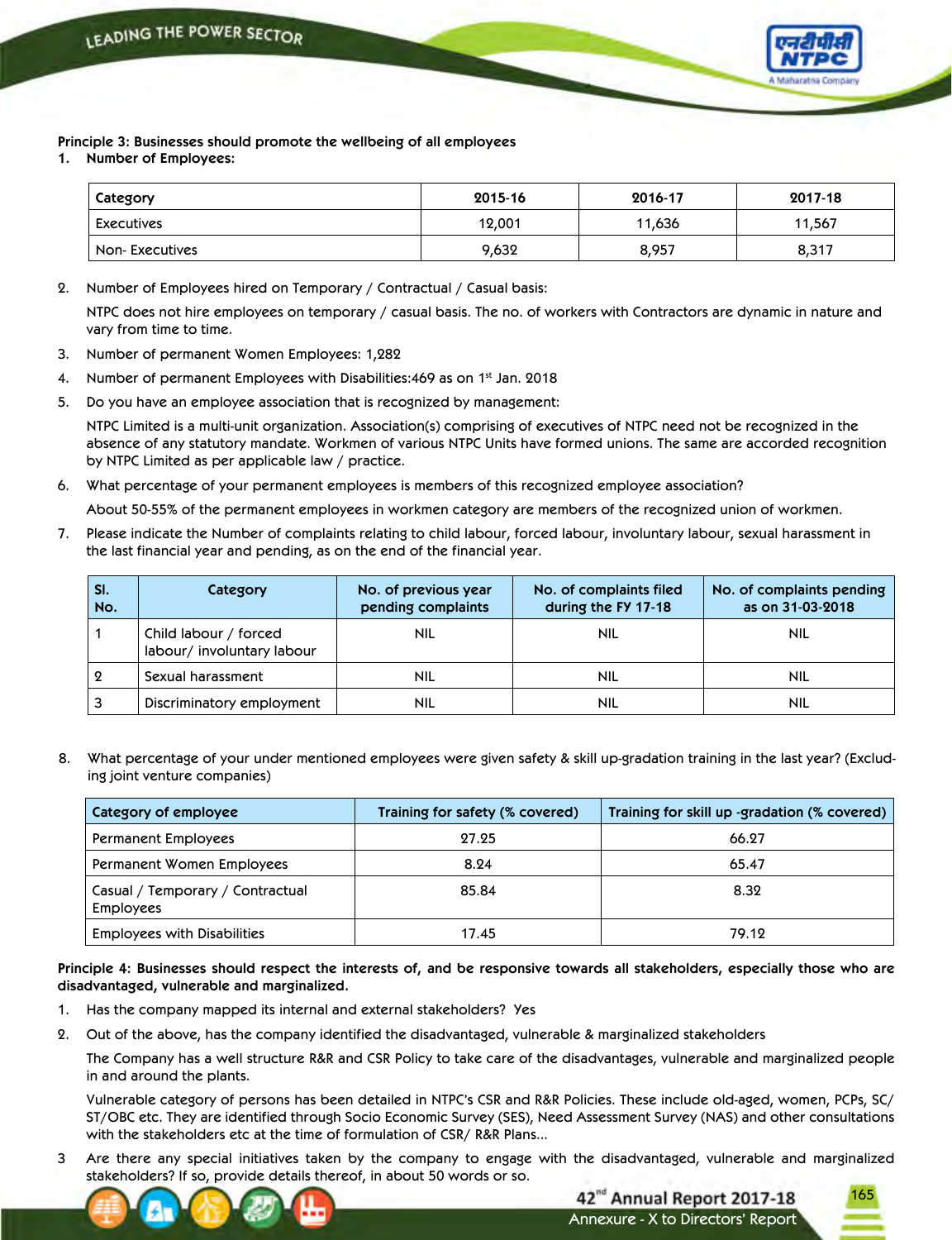

## Yes,

 NTPC has always been sensitive to the needs of disadvantaged, vulnerable and marginalized stakeholders. As part of R&R, in addition to the entitlements and packages as envisaged for PAP's, NTPC makes special efforts for the welfare measures for this section of the society in the neighborhood community of NTPC locations. NTPC has also taken up the activities for women empowerment, construction of SC/ST multipurpose halls & hostels, relief through distribution of various articles & support to orphanages & old age homes in the vicinity of its stations. Some of the initiatives to address the needs of differently abled include Information and Communication Technology (ICT) Centers and Disability Rehabilitation Centers by NTPC Foundation and inclusive education, distribution of equipments like tricycles, wheelchairs, vocational training etc.

## **Principle 5: Businesses should respect and promote human rights**

1. Does the policy of the company on human rights cover only the company or extend to the Group / Joint Ventures / Suppliers/ Contractors / NGOs / Others?

 All HR Policies of NTPC are applicable to all its employees posted in various stations, projects, offices, JVs and Subsidiaries. Human Rights provisions are also built in our bidding documents for supply cum erection and civil packages invited on competitive bidding basis covering our suppliers and contractors.

2. How many stakeholder complaints have been received in the past financial year and what percent was satisfactorily resolved by the management?

 No complaint on human rights, such as child labour, forced labour, involuntary labour, sexual harassment, discrimination, rights of the disabled etc. was pending as on 31.3 2018. (refer principle 3)

# **Principle 6: Business should respect, protect, and make efforts to restore the environment**

1. Does the policy relate to Principle 6 cover only the company or extends to the Group / Joint Ventures / Suppliers / Contractors/ NGOs /Others?

 The environment policy of the company and implementation thereof covers the core business activity of producing thermal power through its power stations. However, the Joint Ventures / Suppliers / Contractors / Other stake holders are free to adopt the same voluntarily.

2. Does the company have strategies/ initiatives to address global environmental issues such as climate change, global warming, etc.? If yes, please give hyperlink for webpage etc.

Yes,

 The Company is one of the premiers PSU under MOP and has been doing its bit in tackling the issue of global warming & climate change. NTPC, as a responsible global citizen, has taken various steps i.e readjustment of NTPC's fuel / power generation mix by adopting more & more renewable, introduction of clean coal technologies etc. in line with various GoI missions under National Action Plan on Climate Change (NAPCC).

# **NTPC low carbon initiatives may be categorized into following broad categories:**

- i) Re-adjustment of NTPC's fuel/ power generation mix
- ii) Introduction of Thermo dynamically Efficient Technologies
- iii) Renovation & Modernization of old power stations
- iv) Induction of advanced clean coal technologies for power generation
- v) Establishment of NETRA for addressing climate change concerns
- **3. Does the company identify and assess potential environmental risks?**

NTPC has an elaborate and structured methodology for identifying and assessing potential environmental risks through an institutionalized "Enterprise Risk Management (ERM)" framework. ERM comprises of a functional Director level committee, which meets every quarter to review and mitigate risks. NTPC's risk portfolio includes "Compliance of emission, ash utilization and regulatory norms" risk, under which environmental risks are regularly identified, assessed & reviewed and steps for mitigation are evolved.

4. Does the company have any project related to Clean Development Mechanism? If so, provide details thereof, in about 50 words or so. Also, if yes, whether any environmental compliance report is filed?

 NTPC is pioneer in undertaking climate change issues proactively. The company has taken several initiatives in CDM Projects in Power Sector.

 Six of its renewable energy projects viz. 5 MW Solar PV Power Project at NTPC-Dadri, 5 MW Solar PV Power Project at Port Blair (A&N), 5 MW Solar PV Power Project at NTPC-Faridabad and 8 MW small hydro power project at NTPC-Singrauli, 50 MW Solar PV Plant at Rajgarh (MP) and 10 MW Solar PV Project at NTPC Unchahar has already been registered with United Nations Frame Work Convention on Climate Change (UNFCCC) CDM Executive Board.



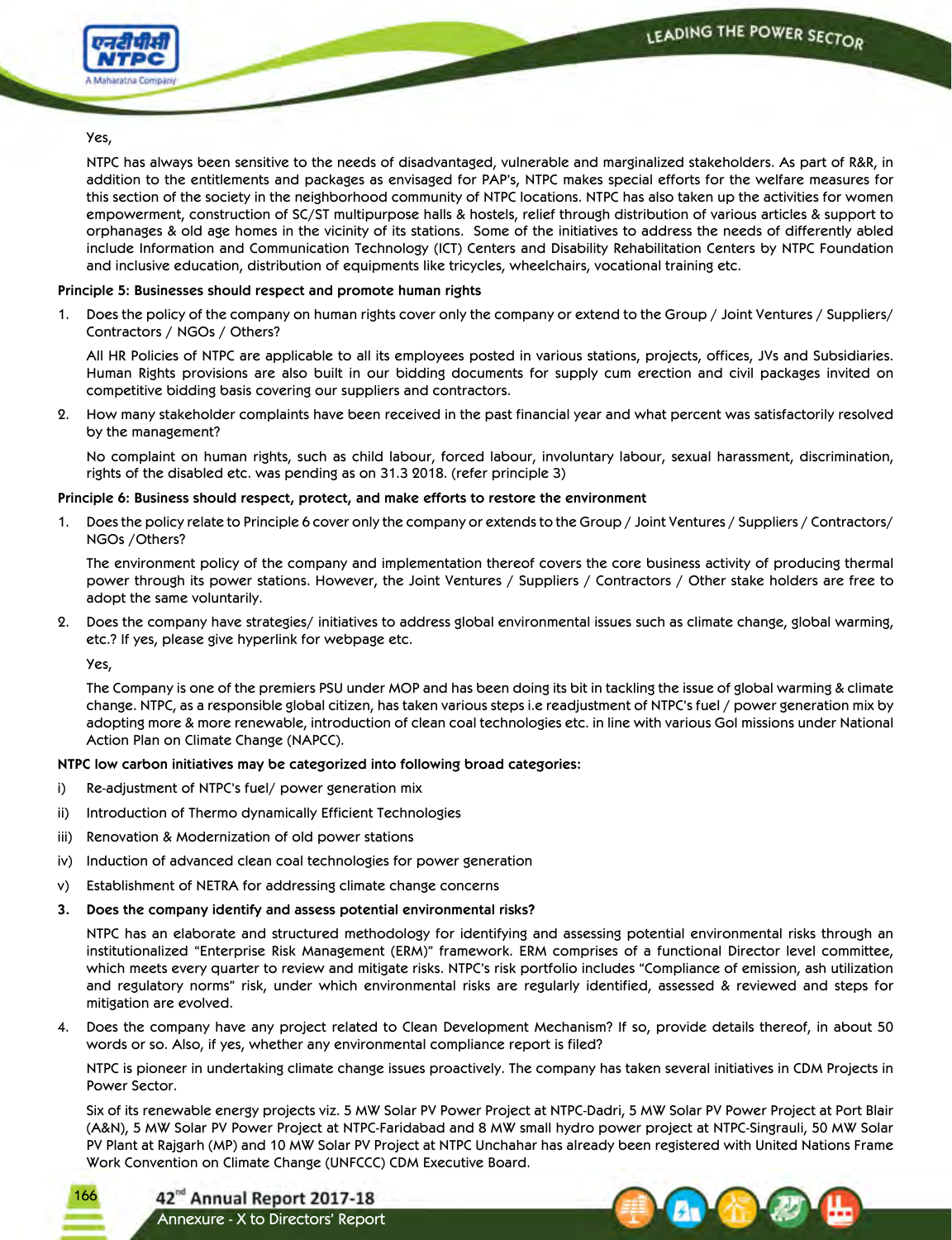

 Coordinating / Managing Entity (CME) has been appointed for 15 MW Solar PV Power project at NTPC-Singrauli and 10 MW Solar PV project at NTPC Talcher and is in process to include the same in registered UNFCCC CDM Programme of Activities (PoA).

 6,173 nos. of Certified Emission Reductions (CERs) for 5 MW Solar PV Power Project at Port Blair (A&N) has been issued by UNFCCC CDM Executive Board. Further, another 5,842 nos of CERs have also been issued by UNFCCC CDM Executive Board for 5 MW Solar PV Power Project at NTPC-Dadri.

 The methodology prepared by NTPC viz. "Consolidated base line and monitoring methodology for new grid connected fossil fuel fired power plants using less GHG intensive technology" for Super Critical technology has been approved by "United Nations Frame Work Convention on Climate Change (UNFCCC)" under 'Approved Consolidated Methodology 13 (ACM0013)'. More green field CDM projects are in pipeline.

 Further Registration of new projects 250 MW Solar PV power project at Anantpur, 260 MW Solar PV power project at Bhadla, 250 MW Solar PV power project at Mandsaur and 50 MW Wind power project at Rojmal in Verified Carbon Standard (VCS) program has been initiated and will earn Voluntary Emission Reduction (VERs) in due course of time."

5. Has the company undertaken any other initiatives on – clean technology, energy efficiency, renewable energy, etc.? Y/N. If yes, please give hyperlink for web page or write up.

 Yes, the company has taken up several Initiatives for clean technology, energy efficiency and renewable energy. Details are as follows:

 NTPC as the leading power utility of the country has assigned 1% of PAT for R&D activities. Company has focused its research efforts to address the major concerns of the sector as well as the futuristic technology requirements of the sector.

The main initiatives taken in FY 17-18 are listed below:

# **A – New & Renewable Energy**

- 1. Development of Geothermal Energy: Detail Project Report for establishment of 10MWe Geothermal based power plant at Tatapani, Chhattisgarh:
- 2. Integration of Solar thermal energy with conventional rankine cycle for efficient use of solar thermal energy:
- 3. Indigenous production of solar floating platforms for economical floating solar PV fields:
- 4. Setting up of solar thermal cooking system
- 5. Ground Source Heat Pump (GSHP) for Cooling/ Heating Application

# **B – Clean coal & carbon Capture**

- 1.  $CO_{\varrho}$  Capture and Utilization Technologies:
	- i.  $\;\;\mathsf{CO}_{_2}$  fixation by micro-algae:
	- ii. Development of modified amine absorption based process to separate CO $_{_2}$  from flue gas:
- 2. Setting Up Fly Ash Based Light Weight Aggregate Pilot Plant at NTPC-SIPAT

# **C – Energy Efficiency**

- 1. Utilization of low grade heat from power plant flue gas for various industrial applications:
	- (a) Development of HVAC system using low grade heat from Steam generator (SG) flue gas
	- (b) Design and Engineering of FG based desalination plant:
- 2. Performance on PAT (Perform, Achieve and Trade)
- 3. Heat rate improvement using Wind-Solar Hybrid
- 4. Capacity building in areas CFD modelling, online performance optimization tools for thermal power stations using Artificial Neural Network, fuzzy system, Genetic algorithm etc:

#### **D – Renewable Energy:**

# **INITIATIVES IN RENEWABLE ENERGY:**

NTPC has submitted its green Commitment to Government of India in February 2015 for developing 10,000 MW of Renewable Energy Projects during 2014-19. In addition to this, NTPC has been designated as the Nodal Agency for implementing of a scheme for setting up of 15,000 MW of Grid connected Solar PV power plants under National Solar Mission in five years from 2014-15 to 2018-19.

NTPC has already developed 870 MW of solar PV projects. Out of this 55 MW projects are at its own stations at Dadri (5 MW), Ramagundam (10 MW), Talcher-Kaniha (10MW), Unchahar (10 MW), Faridabad (5 MW) and Singrauli (15 MW) and 250 MW solar PV projects at Ananthapuram Ultra Mega solar park, RajgarhM.P. (50 MW) and Port Blair A.N. (5 MW), Bhadla Solar(Rajasthan) 260



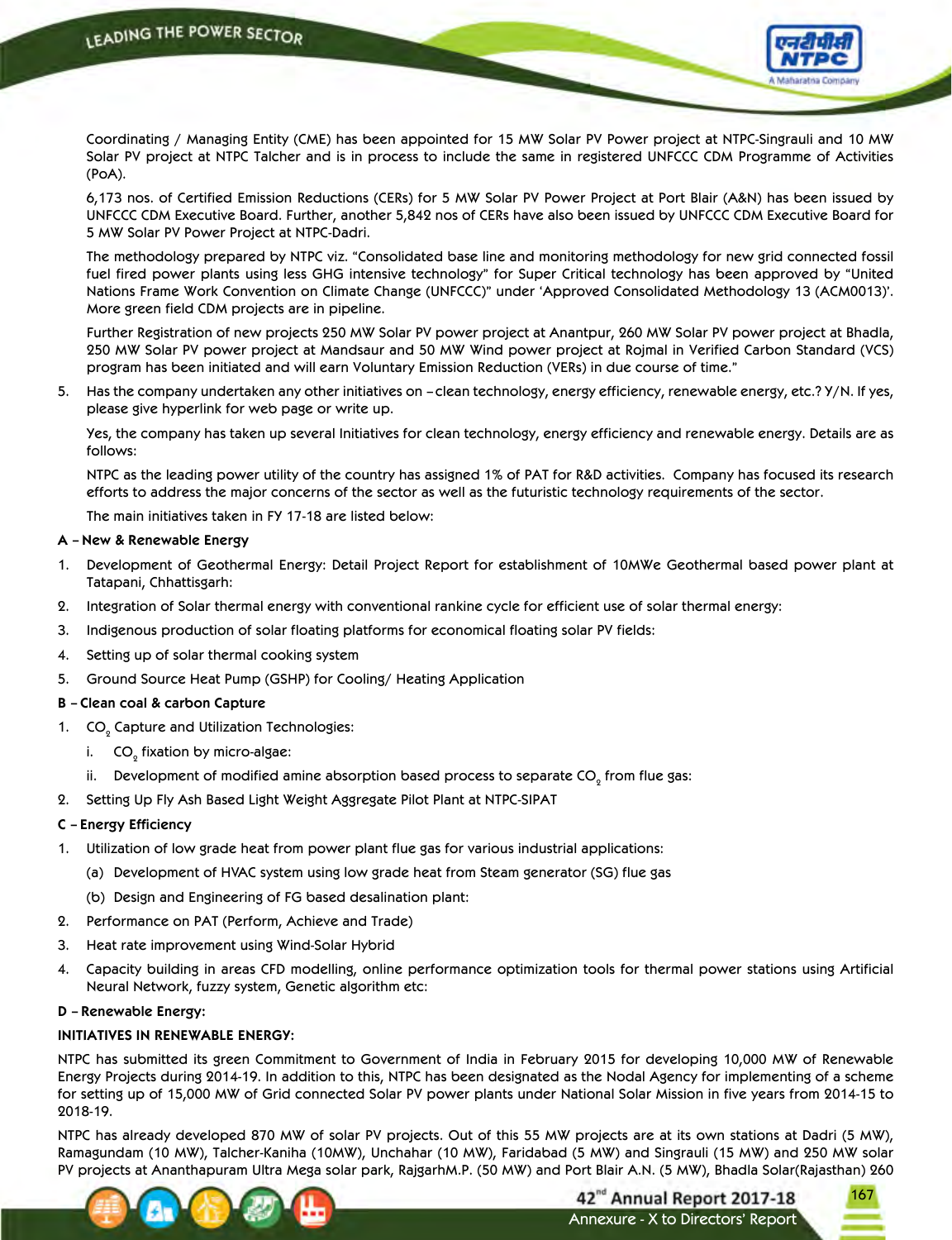LEADING THE POWER SECTOR



MW, Mandsaur-Solar PV-250 MW. The solar project at Rajgarh is the first largest solar PV project in India, which was built with domestically manufactured solar PV modules.NTPC has also ventured into wind power and installed 50 MW wind power in Gujarat till 21.06.2018.

NTPC has plans to develop solar PV projects at various projects of NTPC on spare land available at these projects. Further NTPC has planned to harness solar energy on the roof tops of potential buildings on its various upcoming thermal power projects.

1. Are the Emissions / Waste generated by the company within the permissible limits given by CPCB/SPCB for the financial year being reported?

 All the legal parameters including emission norms and effluent (wastes) norms are being adhered to by NTPC stations. Change of Law in certain cases, has necessitated up-gradation of pollution control equipments which are being addressed through R&M Schemes for which actions plans have been submitted to the Regulators.

2. Number of show cause/ legal notices received from CPCB/SPCB which are pending (i.e. not resolved to satisfaction) as on end of Financial Year.

All the complaints / notices are addressed timely.

# Principle 7: Businesses, when engaged in influencing public and regulatory policy, should do so in a responsible manner

1. Is your company a member of any trade and chamber or association? If Yes, Name only those major ones that your business deals with.

 The Company has taken Corporate Membership of 18 Chambers & association including SCOPE, FICCI, CII, TERI, WEC, CBIP, IERE, POWER SECTOR SKILL COUNCIL, EPRI, ICSI, POWER HR FORUM etc.

2. Have you advocated / lobbied through above associations for the advancement or improvement of public good? if yes specify the broad areas (drop box: Governance and Administration, Economic Reforms, Inclusive Development Policies, Energy security, Water, Food Security, Sustainable Business Principles, Others).

 NTPC is a member of World Energy Council. Chairman and Managing Director of NTPC is also an ex-officio Member Secretary WEC India and its international counterpart WEC work towards sustainable use and supply of energy. Their work enables promoting policies which balance Energy Security, Energy Equity (Energy access/inclusive growth) and Environmental Sustainability.

# **Principle 8: Businesses should support inclusive growth and equitable development**

1. Does the company have specified programmes / initiatives / projects in pursuit of the policy related to Principle 8? If yes **details thereof. Yes,**

 To achieve the aim of inclusive growth and equitable development, the Company has a comprehensive Resettlement & Rehabilitation (R&R) policy covering community development (CD) activities, which has been revised and updated from time to time. CD activities in green field area are initiated as soon as project is conceived and thereafter extensive community / peripheral development activities are taken up along with the project development. Separate CSR community Development Policy, formulated in July 2004 and Sustainability Policy formulated in Nov 2012 have been combined and revised in 2015 as "NTPC Policy for CSR & Sustainability" in line with Companies Act 2013 and DPE Guidelines 2014. It covers a wide range of activities for inclusive growth including implementation of key programmes through a NTPC Foundation. Focus areas of NTPC CSR & Sustainability activities are Health, Sanitation, Drinking Water, Education, Capacity Building, Women Empowerment, Social Infrastructure Development, support to Physically Challenged Person (PCPs), and activities contributing towards Environment Sustainability.

**2. Are the programmes/projects undertaken through in-house team/own foundation/external NGO/government structures/ any other organization?**

Programmes are undertaken by well-defined in – house team through specialized agencies, NGO's, government agencies/ bodies etc. Some of the activities are carried by NTPC Foundation.

**3. Have you done any impact assessment of your initiative? Yes**

 Social Impact Evaluation (SIE) studies/ surveys are conducted by NTPC as per policy provisions for all its major community development activities at various stations/ projects at regular interval. Annual Internal Audit of CSR Activities are also carried out.This year SIE has been conducted at 04 locations.

4. What is your company's direct contribution to community development projects- Amount in INR and the details of the **projects undertaken? Yes**

 Company as specified programmes for inclusive growth & equitable development not only at station level but also at National level. Details of the programmes and spending are listed below:

Total spending on CSR  $-\bar{z}$  241.54 Crore for FY 2017-18. The details of major projects for community are given in Directors **Report Annexure-VII**

Further, as most of the stations are located in remote rural areas, NTPC during 2017-18 undertook activities in the neighborhood

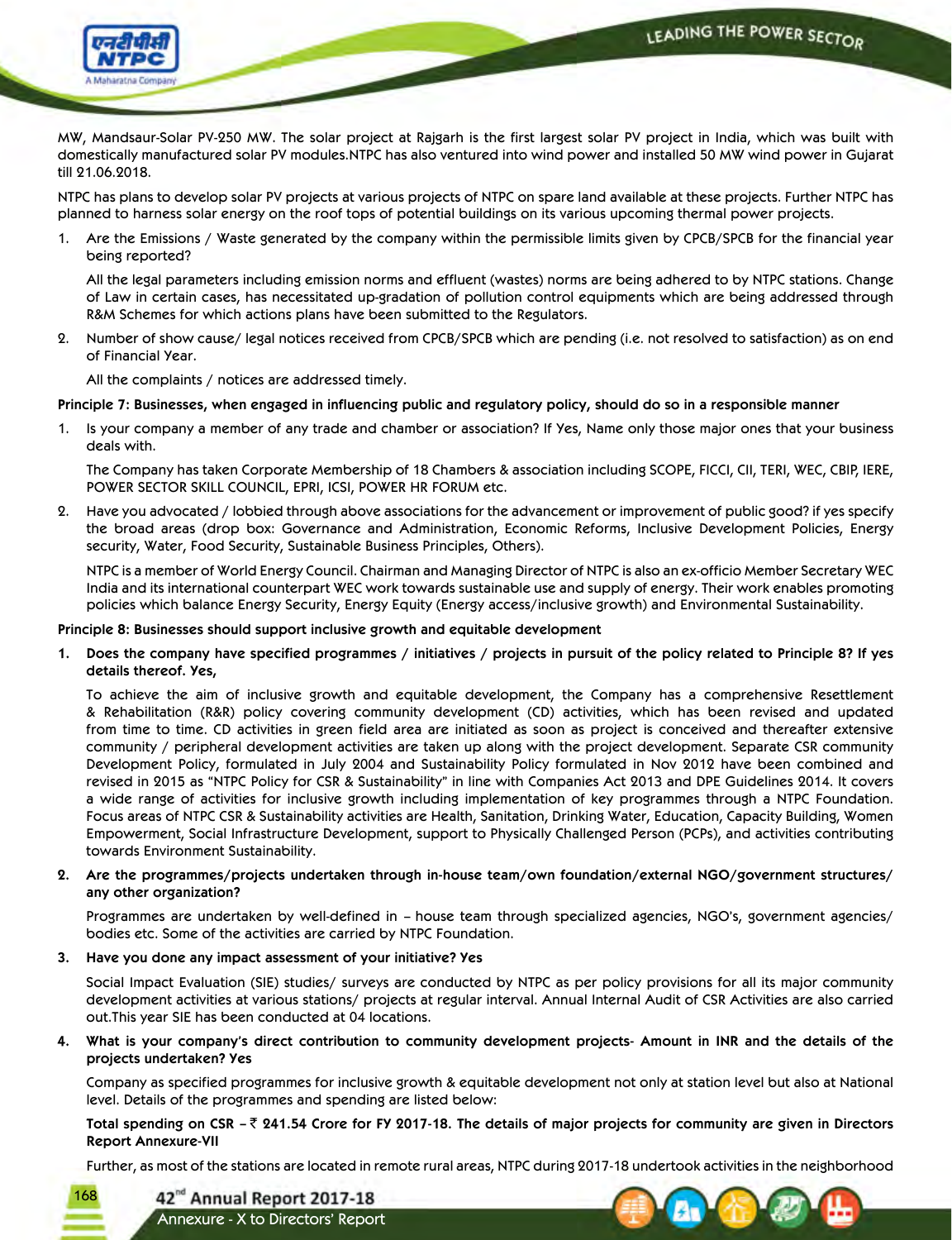

area of stations addressing primarily the basic needs like primary education, community health, drinking water, sanitation, vocational training, women empowerment and village infrastructure like roads, community center, solar street lights etc. In addition, Quality Circles (QCs) activities are being carried out in neighborhood villages of stations, which contribute for improvements in various areas. NTPC employees participate in various activities through Employee Voluntary Organization for Initiative in Community Empowerment (EVOICE). NTPC has been taking up CSR Activities in all the major sectors, in the vicinity of its operating stations, benefitting communities in more than 535 villages in FY 2017-18.

 Apart from above, during Project construction stage NTPC is also taking up big ticket projects like establishment of ITIs/ Polytechnic/ Engineering / Medical Colleges / Big infrastructure projects like construction of 4 lane roads, water supply scheme etc. as part of Community Development (CD) activities under R&R Plan.

## 5. Have you taken steps to ensure that this community development initiative is successfully adopted by the community? Please **explain in 50 words or so.**

 Community Development initiatives in NTPC are taken in a planned way. The community is engaged in all steps of activities from planning to completion.

 Bottom up approach is adopted for taking up these activities. CSR activities/ CD plans are identified after consultations with relevant stakeholders like community, village panchayats, local/ district administration & Village Development Advisory Committee based on Need Assessment Surveys.

 Stakeholders participate at each stage of the activity and also execution of some of the activities is supervised by the local authorities. People's involvement is also ensured during implementation and monitoring.

The company's flexible & open approach in this regard coupled with community participation along with local administration & village Panchayats leads to successful adoption & acceptability of initiatives by community. Assets are handed over to local authorities and gram panchayats for maintenance

 Social Impact Evaluation (SIE) study/ survey are conducted through external agencies on completion of developmental initiatives. Social audit is done from time to time to evaluate whether all activities have been completed satisfactorily that gives recommendation for necessary modification/ corrective measures, if any, for the future projects.

# Principle 9: Businesses should engage with and provide value to their customers and consumers in a responsible manner

1 Customer complaints / consumer cases are pending as on the end of financial year:There are no complaints as such from customers. However, as part of the tariff determination process under the overall Regulatory System, different cases have been filed by NTPC against CERC/ Customers or filed at the Appellate Tribunal/ Courts by different Beneficiaries against NTPC/ CERC.

APTEL: 44 Cases

Supreme Court and Other courts: 28 Cases

Total: 72 Cases as on 01.06.2018

- 2 Does the company display product information on the product label, over and above what is mandated as per local laws?
	- Not Applicable
- 3 Is there any case filed by any stakeholder against the company regarding unfair trade practices, irresponsible advertising and / or anti-competitive behaviour during the last five years and pending as on end of financial year? If so, provide details thereof, in about 50 words or so.

Nil

Did your company carry out any consumer survey/ consumer satisfaction trends?

Yes.

 As part of the Customer Relationship Management programme, NTPC conducts a Customer Satisfaction Survey to assess the satisfaction level of the customers, captured through an Index and to get feedback from the customers.

For and on behalf of the Board of Directors

(Gurdeep Singh) Chairman & Managing Director



Place : New Delhi Dated: 8<sup>th</sup> August, 2018



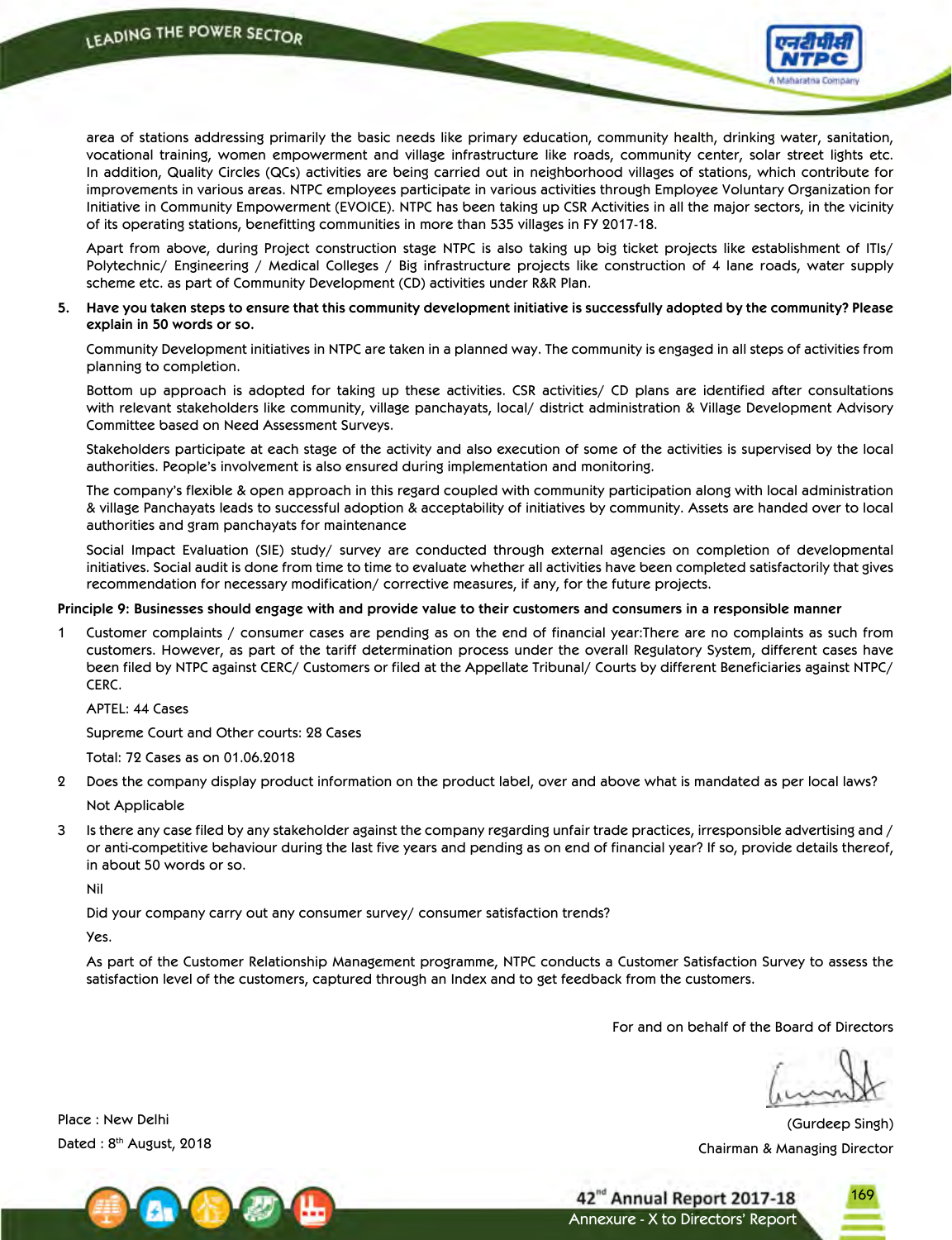



**Annexure- XI to Directors' Report**

# **SECRETARIAL AUDIT REPORT**

# **FOR THE FINANCIAL YEAR ENDED MARCH 31, 2018**

[Pursuant to section 204 (1) of the Companies Act, 2013 and

Rule No.9 of the Companies (Appointment and Remuneration Personnel) Rules, 2014]

**To,**

# **The Members,**

# **NTPC Limited**

NTPC Bhawan, Scope Complex, 7,

Institutional Area, Lodhi Road

## New Delhi-110003

We have conducted the secretarial audit of the compliance of applicable statutory provisions and the adherence to good corporate practices by NTPC Limited. (hereinafter called NTPC/the company). Secretarial Audit was conducted in a manner that provided us a reasonable basis for evaluating the corporate conducts/statutory compliances and expressing our opinion thereon.

Based on our verification of the NTPC's books, papers, minute books, forms and returns filed and other records maintained by the company, the information provided by the Company, its officers, agents and authorized representatives during the conduct of secretarial audit, the explanations and clarifications given to us and the representations made by the Management, we hereby report that in our opinion, the Company has, during the audit period covering the financial year ended on March 31, 2018 generally complied with the statutory provisions listed there under and also that the Company has proper Board processes and compliance mechanism in place to the extent, in the manner and subject to the reporting made here in after:

We have examined the books, papers, minute books, forms and returns filed and other records maintained by the Company for the financial year ended on March 31, 2018 according to the provisions of:

- (i) The Companies Act, 2013 (the Act) and the rules made there under;
- (ii) The Securities Contracts (Regulation) Act, 1956 ('SCRA') and the rules made there under;
- (iii) The Depositories Act, 1996 and the Regulations and Bye-laws framed there under;
- (iv) Foreign Exchange Management Act, 1999 and the rules and regulations made thereunder to the extent of Foreign Direct Investment, Overseas Direct Investment and External Commercial Borrowings;
- (v) The following Regulations and Guidelines prescribed under the Securities and Exchange Board of India Act,1992 ('SEBI Act'): -
	- (a) The Securities and Exchange Board of India (Substantial Acquisition of Shares and Takeovers) Regulations, 2011;
	- (b) The Securities and Exchange Board of India (Prohibition of Insider Trading) Regulations, 2015;
	- (c) The Securities and Exchange Board of India (Issue of Capital and Disclosure Requirements) Regulations, 2009;
	- (d) The Securities and Exchange Board of India (Employee Stock Option Scheme and Employee Stock Purchase Scheme) Guidelines, 1999; [Not applicable to the Company during the Audit Period]
	- (e) The Securities and Exchange Board of India (Issue and Listing of Debt Securities) Regulations, 2008;
	- (f) The Securities and Exchange Board of India (Registrars to an Issue and Share Transfer Agents) Regulations, 1993 regarding the Companies Act and dealing with client;
	- (g) The Securities and Exchange Board of India (Delisting of Equity Shares) Regulations, 2009; [Not applicable to the Company during the Audit Period]
	- (h) The Securities and Exchange Board of India (Buyback of Securities) Regulations,1998; [Not applicable to the Company during the Audit Period]
- (vi) Compliances/processes/systems under following specific applicable laws (as applicable to the industry) to the Company are being verified on the basis of periodic certificate submitted to the Board of Directors of the Company:
	- (a) The Electricity Act, 2003
	- (b) Explosives Act, 1884
	- (c) Mines Act, 1952

170

(d) Mines and Mineral (Regulation and Development) Act, 1957

42<sup>nd</sup> Annual Report 2017-18 Annexure - XI to Directors' Report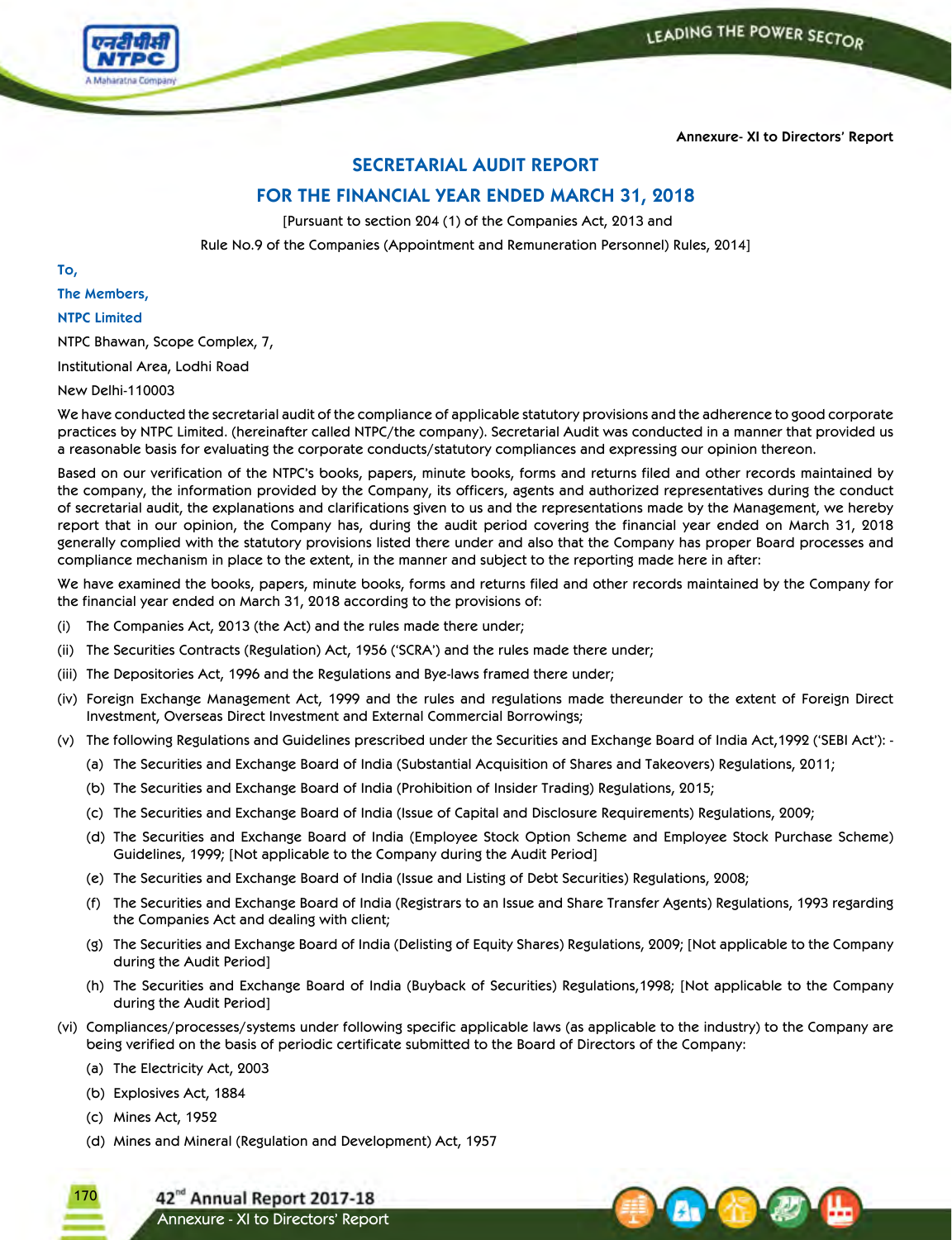

We have also examined compliance with the applicable clauses of the following:

- (i) Secretarial Standards issued by The Institute of Company Secretaries of India with respect to board and General Meetings, generally complied with.
- (ii) The Securities and Exchange Board of India (Listing Obligations & Disclosures Requirements) Regulations, 2015 with National Stock Exchange of India & BE Limited.
- (iii) DPE Guidelines on Corporate Governance for CPSE.

During the period under review the Company has complied with the provisions of the Act, Rules, Regulations, Guidelines, Standards, etc. mentioned above subject to the following observations:

Compliance of Regulation 17(10) of Securities and Exchange Board of India (Listing Obligations & Disclosures Requirements) Regulations, 2015, the Company has not carried out the performance evaluation of the Independent Directors.

#### **We further report that:**

The Board of Directors of the Company is duly constituted with proper balance of Executive Directors, Non-Executive Directors and Independent Directors. The changes in the composition of the Board of Directors that took place during the period under review were carried out in compliance with the provisions of the Act.

Adequate notice is given to all directors to schedule the Board Meetings, agenda and detailed notes on agenda were sent atleast seven days in advance, and a system exists for seeking and obtaining further information and clarifications on the agenda items before the meeting and for meaningful participation at the meeting.

Decisions at the Board/Committee meeting(s) were carried out with unanimous consent of all the Directors/Members present during the meeting and dissent, if any, have been duly incorporated in the Minutes.

#### **We further report that:**

There are adequate systems and processes in the company commensurate with the size and operations of the company to monitor and ensure compliance with applicable laws, rules, regulations and guidelines.

**We further report that** during the audit period, the Company has-

Obtained approval of members by way of special resolution passed in the Forty-First Annual General Meeting dated September 20, 2017 to raise funds up to Rupees 15,000 Crore through issue of Non-Convertible Debentures in one or more tranches/ series not exceeding 30(thirty), through Private Placement, made in pursuance of the above referred laws, rules, regulations, guidelines, standards etc.

For **J. K. Gupta & Associates**

JITESH GUPTA FCS No. 3978 C P No.: 2448

Place: Delhi Date: 15/06/2018

This Report is to be read with our letter of even date which is annexed as **"Annexure A"** and forms an integral part of this report.